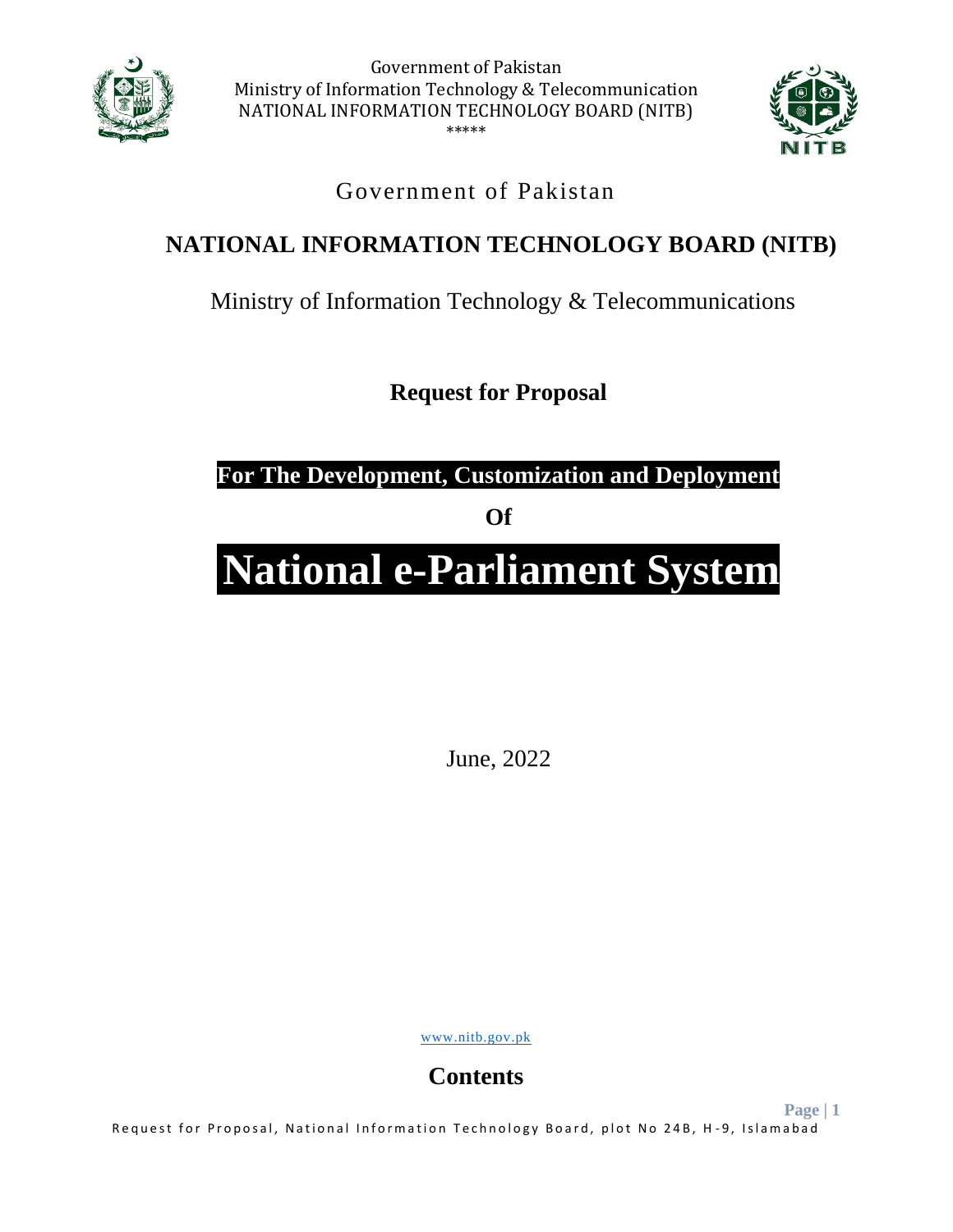



| 1.    |                                                                                   |  |
|-------|-----------------------------------------------------------------------------------|--|
| 1.1   |                                                                                   |  |
| 1.2   |                                                                                   |  |
| 1.3   |                                                                                   |  |
| 2.    |                                                                                   |  |
| 2.1   |                                                                                   |  |
| 2.2   |                                                                                   |  |
| 2.3   |                                                                                   |  |
| 2.4   |                                                                                   |  |
| 2.5   |                                                                                   |  |
| 2.6   |                                                                                   |  |
| 2.6.1 |                                                                                   |  |
| 2.6.2 |                                                                                   |  |
| 2.6.3 |                                                                                   |  |
| 2.6.4 |                                                                                   |  |
| 2.6.5 |                                                                                   |  |
| 2.6.6 |                                                                                   |  |
| 2.6.7 |                                                                                   |  |
| 3.    |                                                                                   |  |
| 3.1   |                                                                                   |  |
| 3.2   | Requirements for the presentation level of the proposed solution architecture  17 |  |
| 3.3   |                                                                                   |  |
| 3.4   |                                                                                   |  |
| 3.5   |                                                                                   |  |
| 3.6   |                                                                                   |  |
| 3.7   |                                                                                   |  |
| 3.8   |                                                                                   |  |
| 3.9   |                                                                                   |  |
| 3.10  |                                                                                   |  |

#### Page  $|2|$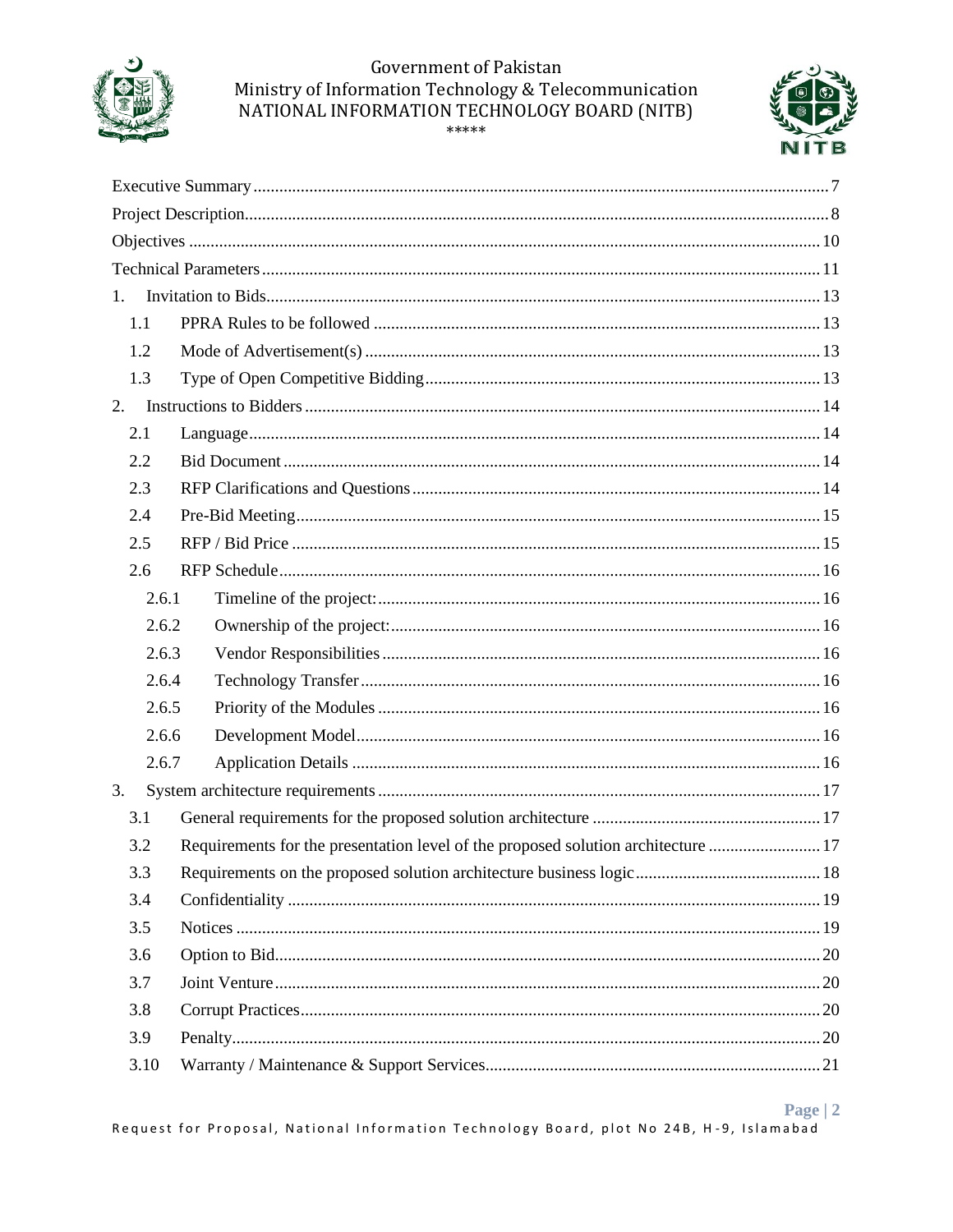



| 3.11 |                                                                                               |  |
|------|-----------------------------------------------------------------------------------------------|--|
| 3.12 |                                                                                               |  |
| 4.   |                                                                                               |  |
| 4.1  |                                                                                               |  |
| 4.2  | Requirements for the level of digital signing on the Proposed solution Technology Platform 22 |  |
| 4.3  |                                                                                               |  |
| 4.4  |                                                                                               |  |
| 4.5  |                                                                                               |  |
| 4.6  |                                                                                               |  |
| 4.7  |                                                                                               |  |
| 5.   |                                                                                               |  |
| 6.   |                                                                                               |  |
| 6.1  |                                                                                               |  |
| 6.2  |                                                                                               |  |
| 6.3  |                                                                                               |  |
| 6.4  |                                                                                               |  |
| 6.5  |                                                                                               |  |
| 6.6  |                                                                                               |  |
| 6.7  |                                                                                               |  |
| 6.8  |                                                                                               |  |
| 6.9  |                                                                                               |  |
| 6.10 |                                                                                               |  |
| 6.11 |                                                                                               |  |
| 7.   |                                                                                               |  |
| 7.1  |                                                                                               |  |
| 7.2  |                                                                                               |  |
| 7.3  |                                                                                               |  |
| 7.4  |                                                                                               |  |
| 7.5  |                                                                                               |  |
| 7.6  |                                                                                               |  |
| 7.7  |                                                                                               |  |
| 8.   |                                                                                               |  |
| 8.1  |                                                                                               |  |

#### Page  $|3|$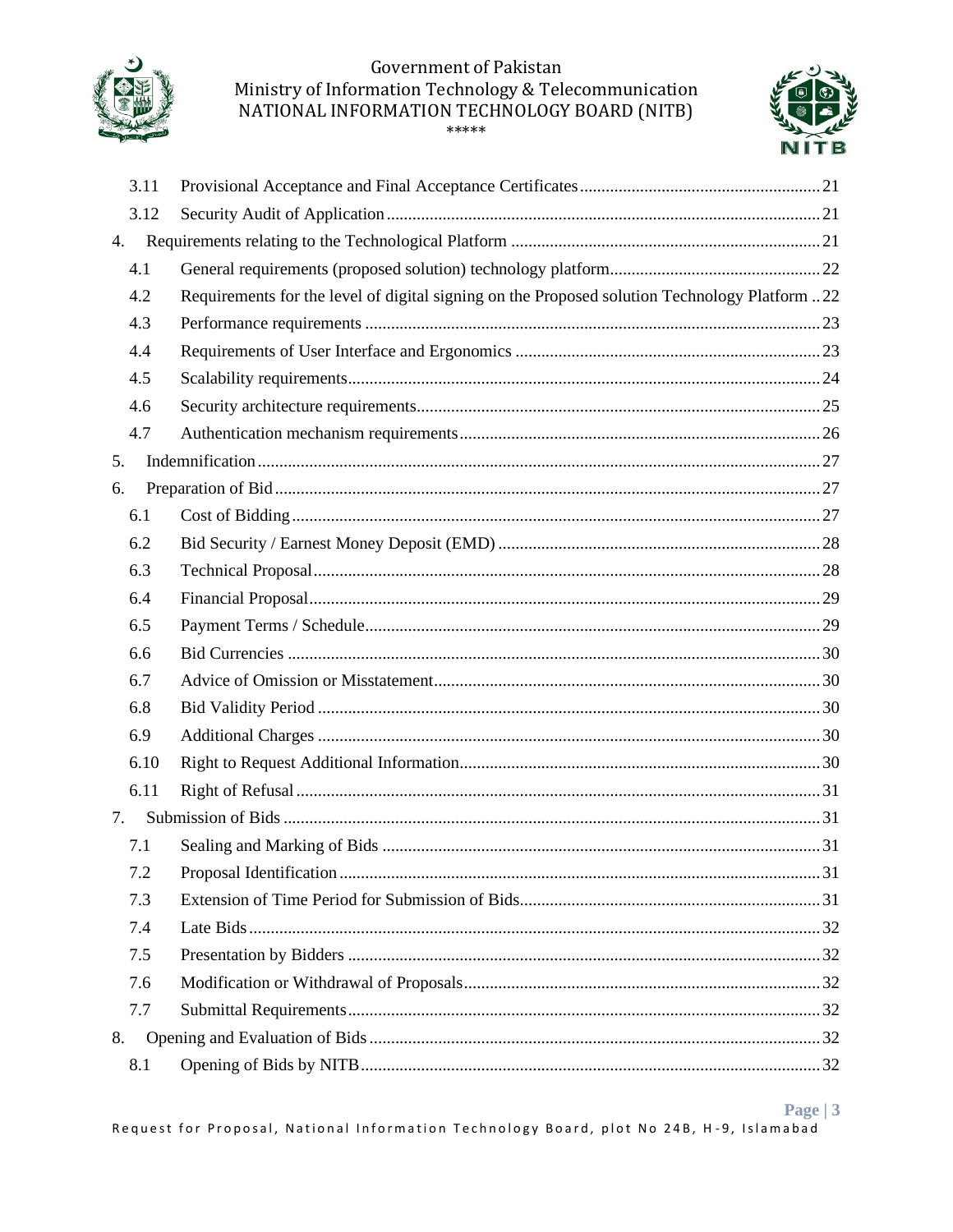



|     | 8.2  |  |
|-----|------|--|
|     | 8.3  |  |
|     | 8.4  |  |
|     | 8.5  |  |
|     | 8.6  |  |
|     | 8.7  |  |
|     | 8.8  |  |
|     | 8.9  |  |
|     | 8.10 |  |
|     | 8.11 |  |
|     | 8.12 |  |
| 9.  |      |  |
|     | 9.1  |  |
|     | 9.2  |  |
|     | 9.3  |  |
|     | 9.4  |  |
|     | 9.5  |  |
|     | 9.6  |  |
|     | 9.7  |  |
|     | 9.8  |  |
|     | 9.9  |  |
|     | 9.10 |  |
|     | 10.  |  |
|     | 10.1 |  |
|     | 10.2 |  |
|     | 10.3 |  |
|     | 10.4 |  |
|     | 10.5 |  |
|     | 10.6 |  |
| 11. |      |  |
|     | 11.1 |  |
|     | 11.2 |  |
|     | 11.3 |  |

#### Page |  $4$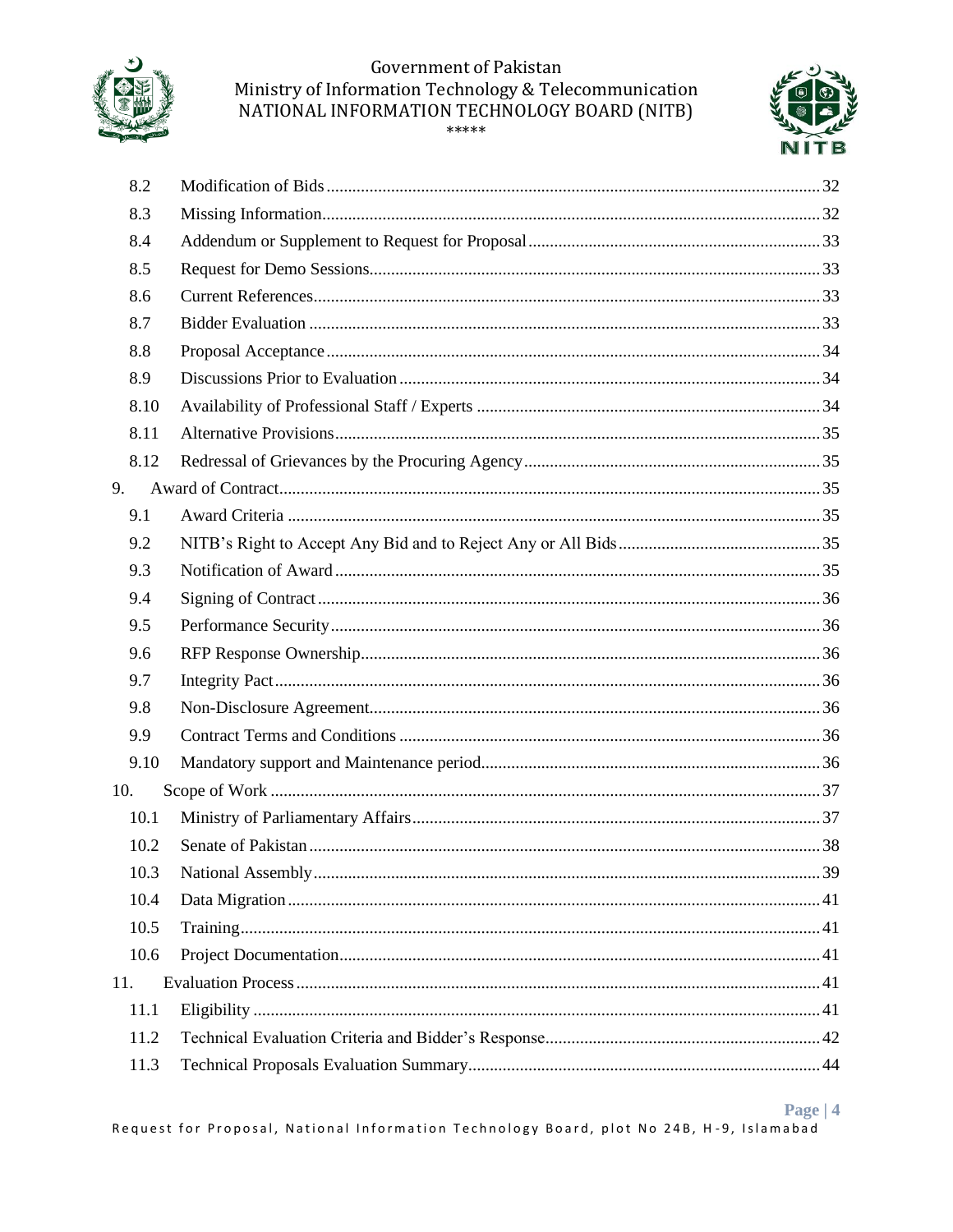

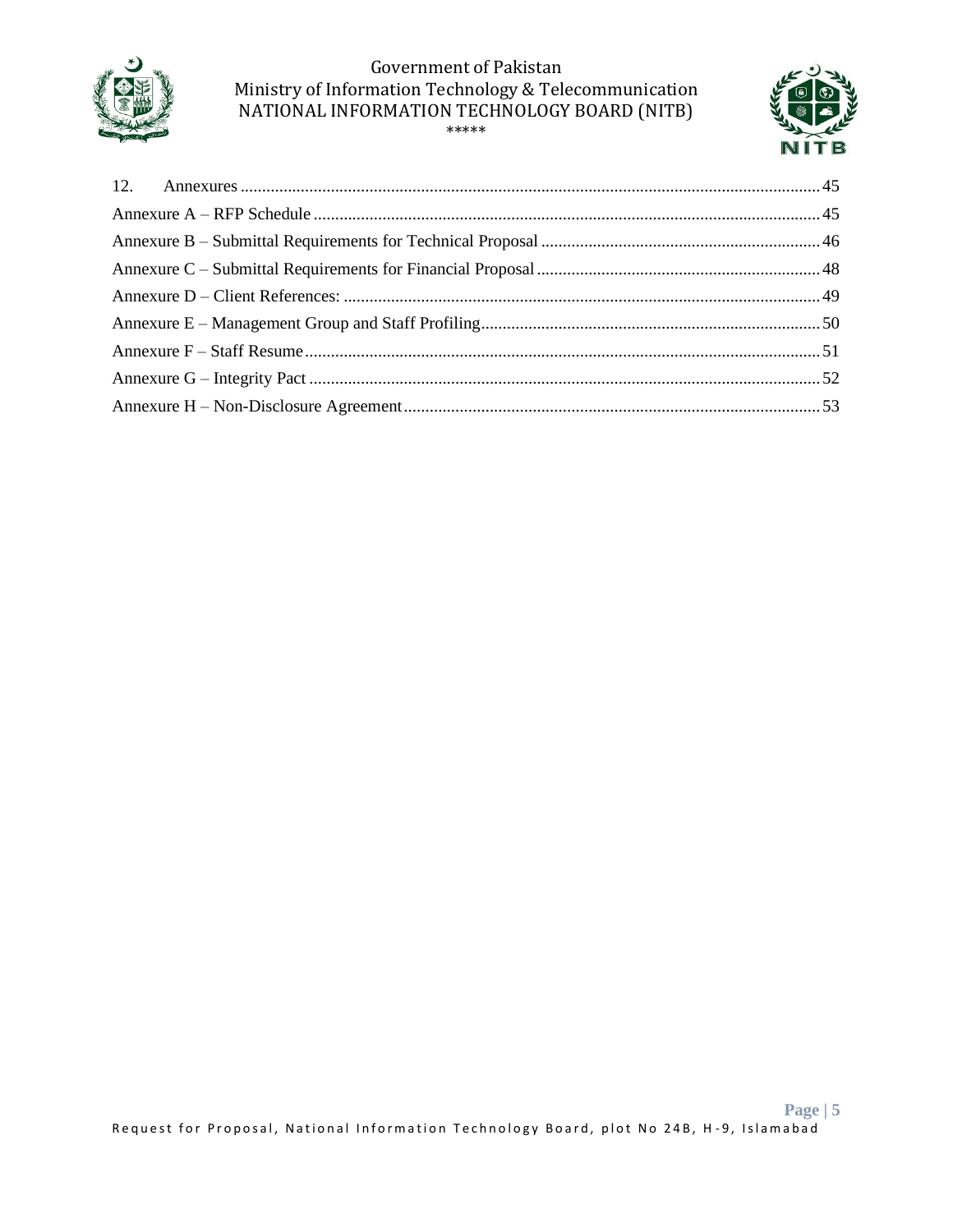



|                             | <b>Data Sheet</b>                                                                                                                                                                                                                                                                                                                                                                                                                                                                                                                                                                                                                                                                   |
|-----------------------------|-------------------------------------------------------------------------------------------------------------------------------------------------------------------------------------------------------------------------------------------------------------------------------------------------------------------------------------------------------------------------------------------------------------------------------------------------------------------------------------------------------------------------------------------------------------------------------------------------------------------------------------------------------------------------------------|
| <b>Bid Selection Method</b> | Single Stage - Two Envelope: The method of selection is: Quality<br>and Cost Based Selection (QCBS). RFP and BRSD are available<br>under Tender link of NITB website https://nitb.gov.pk and<br>https://www.ppra.org.pk                                                                                                                                                                                                                                                                                                                                                                                                                                                             |
| <b>Bid Security</b>         | 2.50 Million bid security of the total quoted price                                                                                                                                                                                                                                                                                                                                                                                                                                                                                                                                                                                                                                 |
| Deliverables                | Preparation of Software Requirements Specifications (SRS)<br>and Functional Requirement Specifications (FRS)<br>Development, Deployment, POC and Implementation of e-<br>п<br>Parliament Systems as per BRSD, SRS, DSD and FRS.<br>Inception Report, Training materials<br>٠<br><b>Technology Transfer</b><br>Source code, packages, related training, Black-box & White-<br>box Testing, stress testing, performance testing, pen testing<br>and technical documentation<br><b>Fortnightly Progress Reports</b><br>п<br><b>Architecture Diagrams</b><br>п<br>Third-party System Audit Report<br>All other documents/material/tools/software/packages etc.<br>mentioned in this RFP |
| <b>Contact Person</b>       | Project Director,                                                                                                                                                                                                                                                                                                                                                                                                                                                                                                                                                                                                                                                                   |
|                             | Email: picep@nitb.gov.pk                                                                                                                                                                                                                                                                                                                                                                                                                                                                                                                                                                                                                                                            |
|                             | Phone: 051-9257246                                                                                                                                                                                                                                                                                                                                                                                                                                                                                                                                                                                                                                                                  |
| Language                    | Proposals should be submitted in English language                                                                                                                                                                                                                                                                                                                                                                                                                                                                                                                                                                                                                                   |
| Currency                    | All prices should be quoted in Pak Rupees                                                                                                                                                                                                                                                                                                                                                                                                                                                                                                                                                                                                                                           |
| <b>Estimated Time</b>       | Priority Modules: 08 Months from the award of the contract/LOI<br>Remaining Modules: 20 Months from the award of the contract/LOI                                                                                                                                                                                                                                                                                                                                                                                                                                                                                                                                                   |
|                             | Total 20 Months (calendar days) from the award of the contract/LOI                                                                                                                                                                                                                                                                                                                                                                                                                                                                                                                                                                                                                  |
| Taxes                       | The price should include all applicable taxes                                                                                                                                                                                                                                                                                                                                                                                                                                                                                                                                                                                                                                       |
| Proposal Validity           | Proposals must remain valid for 180 days after the submission date                                                                                                                                                                                                                                                                                                                                                                                                                                                                                                                                                                                                                  |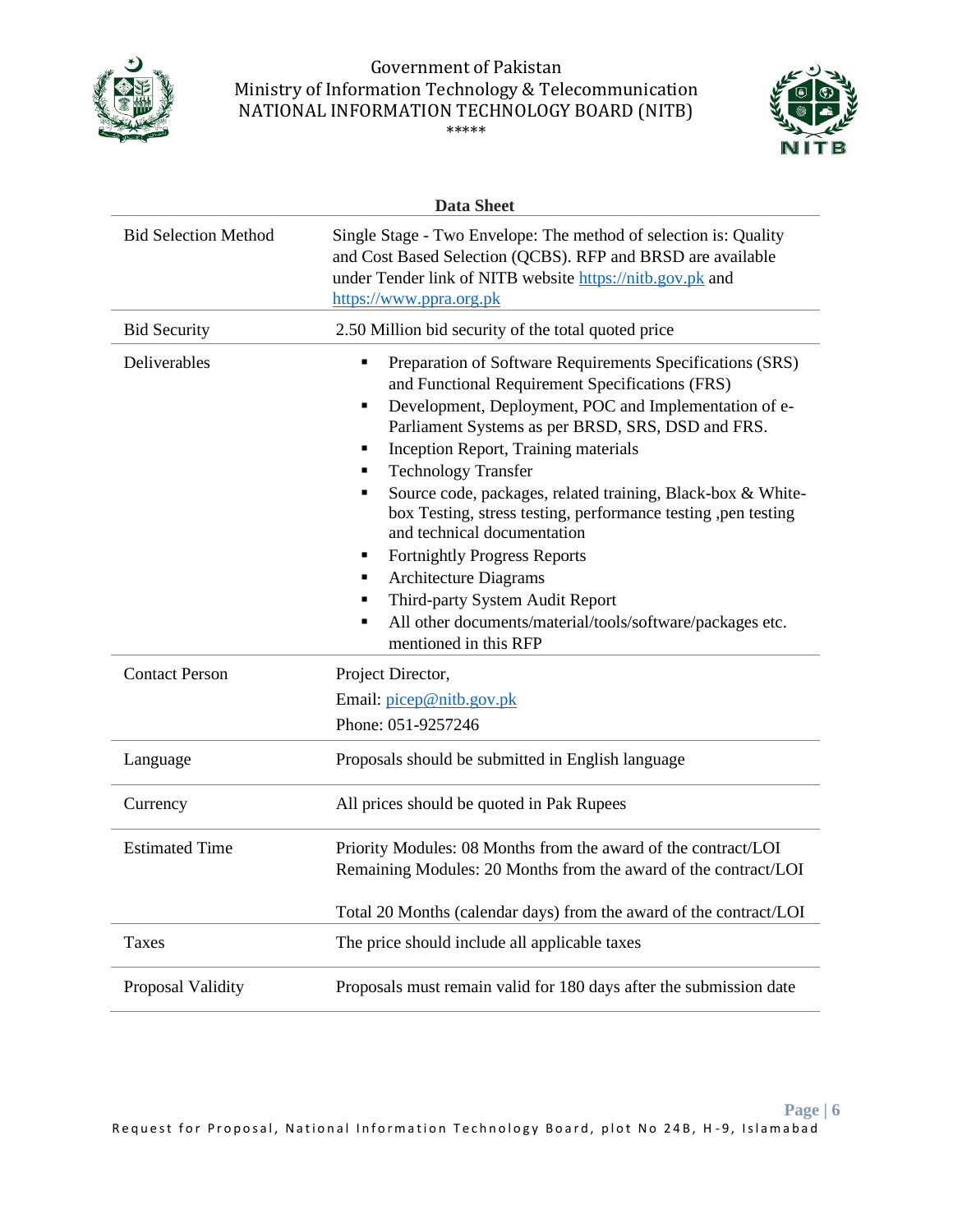



| Bidder must submit             | Two (02) copies of both technical and financial proposals<br>(One original and one photocopy)                                                                                                             |
|--------------------------------|-----------------------------------------------------------------------------------------------------------------------------------------------------------------------------------------------------------|
|                                | A printable and searchable copy in a USB flash drive of technical<br>proposal                                                                                                                             |
| Proposal Submission<br>Address | Plot # 24, B, Street No 06, Sector H-9/1, Islamabad                                                                                                                                                       |
| Submission Date & Time         | Both Technical proposal & Financial bid must be submitted in two<br>different sealed envelopes on or before 14 <sup>th</sup> July, 2022 at 1100 hrs.<br>Bid shall be opened on the same date at 1130 hrs. |
|                                | Pre-Bid Meeting on 30 <sup>th</sup> June, 2022 at 1100 hrs.                                                                                                                                               |

### <span id="page-6-0"></span>Executive Summary

Islamic Republic of Pakistan has bicameral Parliamentary System consisting of President, Upper House (Senate), and Lower House (National Assembly). Ministry of Parliamentary Affairs (MoPA), as a part of the Executive, plays its role in bridging the gap between Legislature and the Executive. All these organs of the Parliament perform their respective functions to meet the basic objectives of the Parliamentary System i.e. performing Legislation, oversight of the Executive, control over the Parliamentary Functions, and representation of public through elected representatives.

The major objectives of 'President Initiative for Cyber Efficient Parliament (PICEP)' Project are to enhance the institutional capacities of Parliamentary System including MoPA, Senate and National Assembly (NA) to perform their functions. This shall be done through the use of Information  $\&$ Communication Technology (ICT) with the help of latest tools and technologies. This will also help Parliament to evolve towards a paperless environment with reduced carbon footprints. In short, the PICEP Project has following basic objectives:

- 1. To bring efficiency in performing Legislation
- 2. To provide robust control over the Parliamentary Functions
- 3. Perform keen oversight of the Executive
- 4. Make the effective representation of general public possible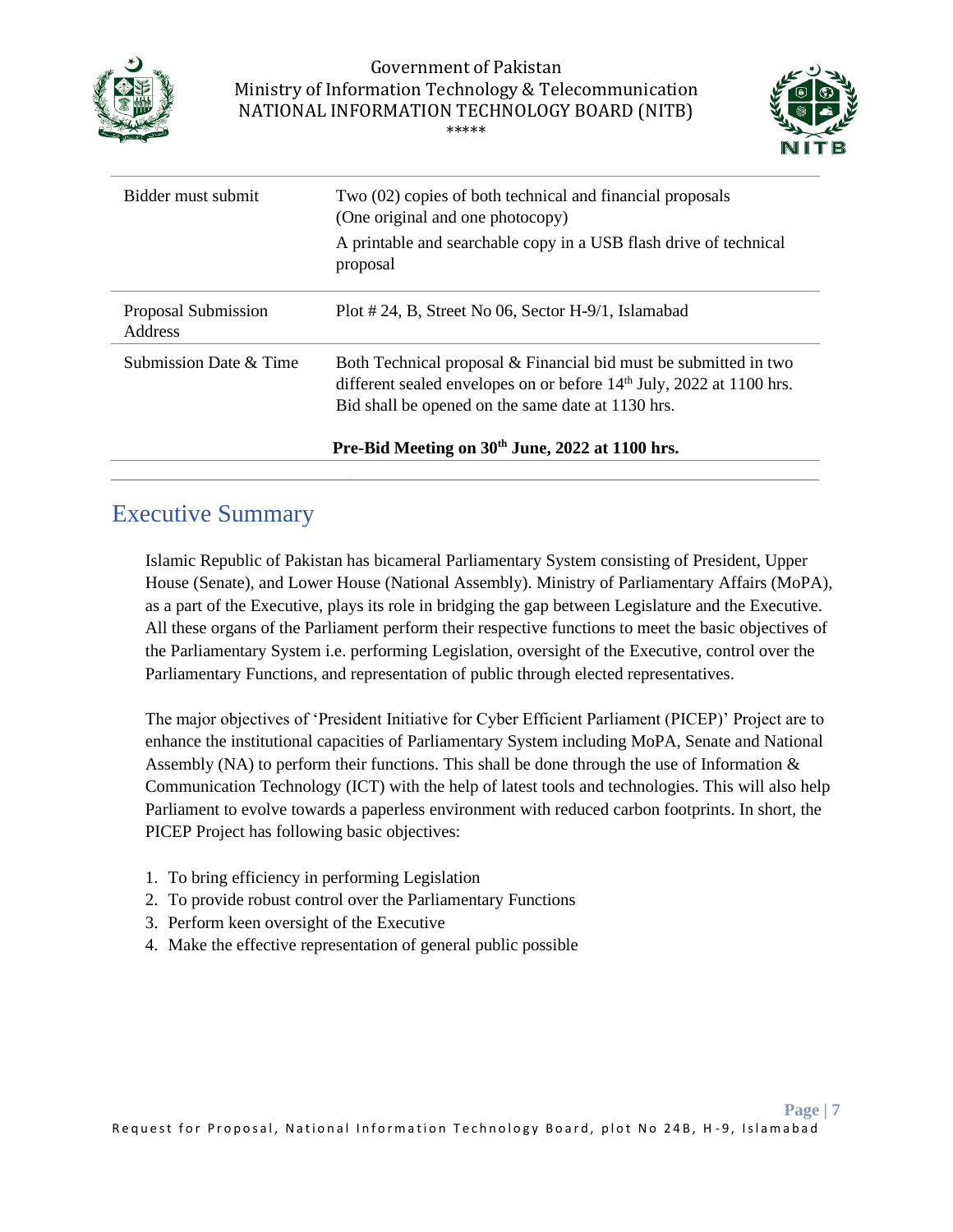



**Page | 8**

## <span id="page-7-0"></span>Project Description

"President Initiative for Cyber Efficient Parliament (PICEP)" envisions a modern and progressive Parliament, where the systems and processes involved in the working of Ministry of Parliamentary Affairs, Senate and National Assembly, shall be digitized using latest, state of the art hardware and software, as being practiced in the Parliaments of the developed countries, in accordance with the Rules of Procedures and Conduct of Business in the Parliament. This project involves seamless integration of all branches of the respective Secretariat and among all the organs of the Parliament, ensuring global standards in terms of accessibility and without compromising information security.

The primary aim is to enable and facilitate elected representatives to perform their duties of public service and legislation efficiently from inside and outside the premises of the Parliament. With the changing culture and practices of workplace and post COVID-19 situation in the hindsight, it is need of the hour to transform this prestigious institution with the help of modern computerization to attain flexibility without compromising any of its operations.

Parliament, the most prestigious institution of the State is currently functioning in a very conventional, paper-intensive environment, where the competence and productivity is capped by the sheer lack of technological resources. This project provides an opportunity to re-evaluate, re-organize and revamp the organization from the grassroots level. The impact will not only be on the efficiency of legislation process but the organizational culture that will in turn trickle down to the performance of the Executive.

Digitalization of the Parliament may appear to be a huge leap forward in terms of technology as well as CAPEX, but the project is expected to reduce the OPEX through efficient management of resources and time, both for public representatives and staff. The automation will overtime right-size the institution, enhancing productivity and optimizing resource utilization.

Since all the organs of the Parliament generally and all the entities within the Secretariats especially, are dependent on one another, to perform designated tasks, it creates bottlenecks and functional limitations in case of cross-functioning. An environment with all the departments, branches, and sections integrated through digital systems, will reduce delays due to interdependencies and streamline the communication channels, enable a swift flow of information across the Parliament. This will greatly improve the efficiency of the Legislation Process and will cast a great impact on the lives of the citizens of Pakistan.

In the current scenario, all departments/ branches of the Secretariat perform its function at their own pace, without adherence to any key performance indicators. The reason is loose administrative control mainly due to lack of capacity in the existing system. Management reporting is mainly dependent on concerned individual's own discretion. This results in unnecessary delays in task execution. Introduction of a digital infrastructure working as backbone of the current Parliamentary System will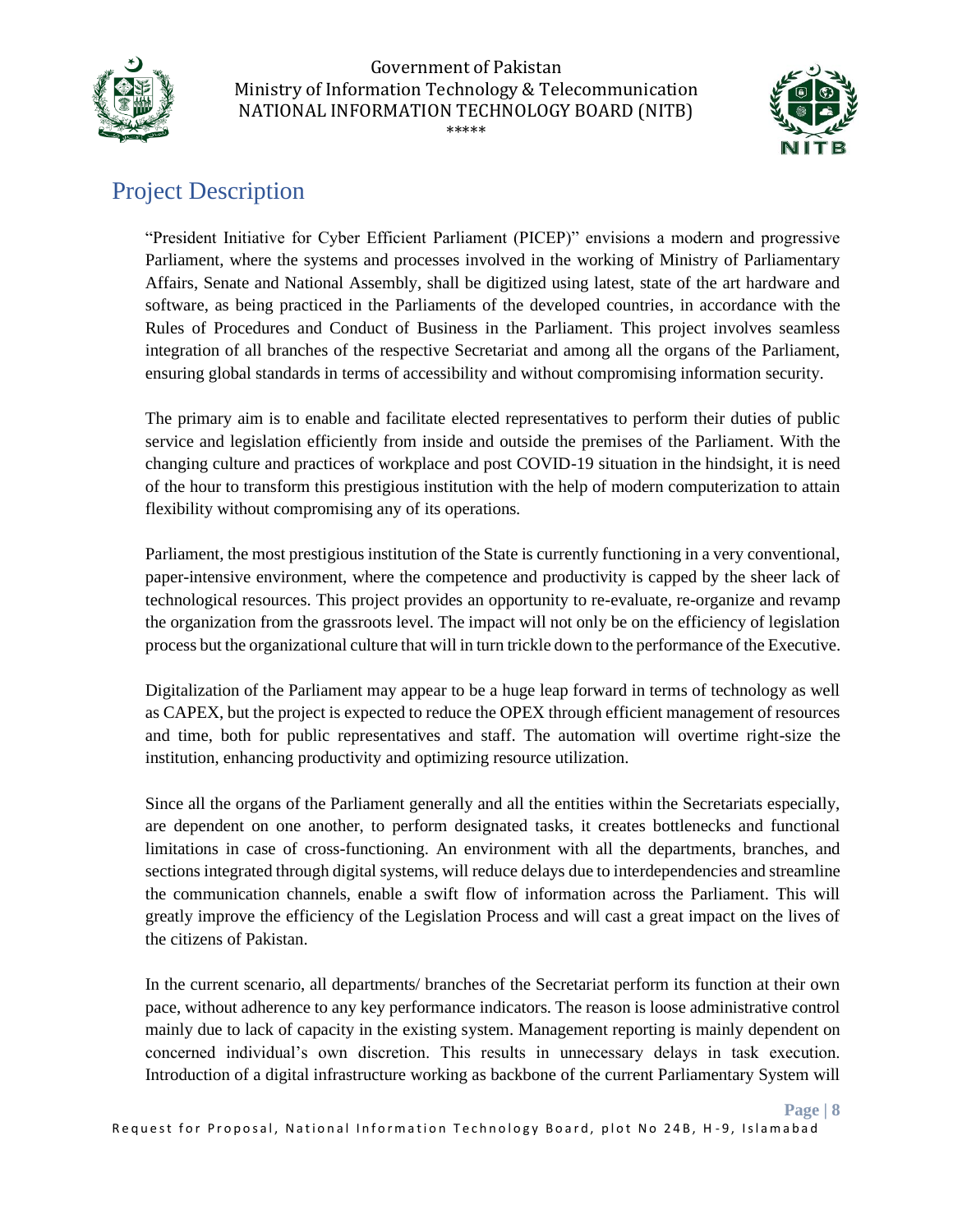



ensure smooth workflows, task management, and management reporting and policy implementation, thereby improving the overall efficiency of the Parliamentary Business.

Financial Scrutiny of the Executive, by examining the accounts showing the appropriation of sums granted by the Parliament for the expenditure of the Government, is one of the top priority functions of the Parliament. PICEP Project will provide the prompt access and better control over the financial oversight of the Executive and will ultimately improve its financial performance. Presently, there are various impediments hindering the process of smart and efficient financial scrutiny. Loopholes in manual system, huge backlog of workload, and extensive dependency on the Executive for the availability of information, and loosely coupled interactions are some of the obstacles. Due to which the vigilance of the competent authority for financial expenditures is largely compromised. However, with the introduction of an IT based Executive Scrutiny and Oversight System can keep a keen eye on use of public accounts and will enhance the financial competency of various Principal Accounting Officers many folds.

The Parliamentary Database in the form of Debates, Audio Clips and Video Snippets, Rulings, Resolutions, Motions, Questions, Bills are a valuable asset which provide the basis of future legislation and other Parliamentary Functions. The preservation of this valuable asset in the form of tremendous islands of Parliamentary information can greatly improve the legislature working. There is a great need not only to preserve the legacy Parliamentary Database but also to reshape the current Proceedings in the format which will support the existing standards but will also be preserved for future references.

In order to save the time and efforts of the Parliamentarians, a central one window facility will be designed and setup under this Project which will provide a single interface to Parliamentarians for their various tasks related to Secretariats. This facility can be a single source of interaction between Parliamentarians and their respective House. In Addition to that the Members can also use the system to get certain information, submit different applications and update their profile on logging in to their account in the system. For that purpose, they do not even need to go to one window facility. It will not only save the time of the Parliamentarians but also the working of relevant branches of the Parliament and improve the efficiency of the Parliamentary Working.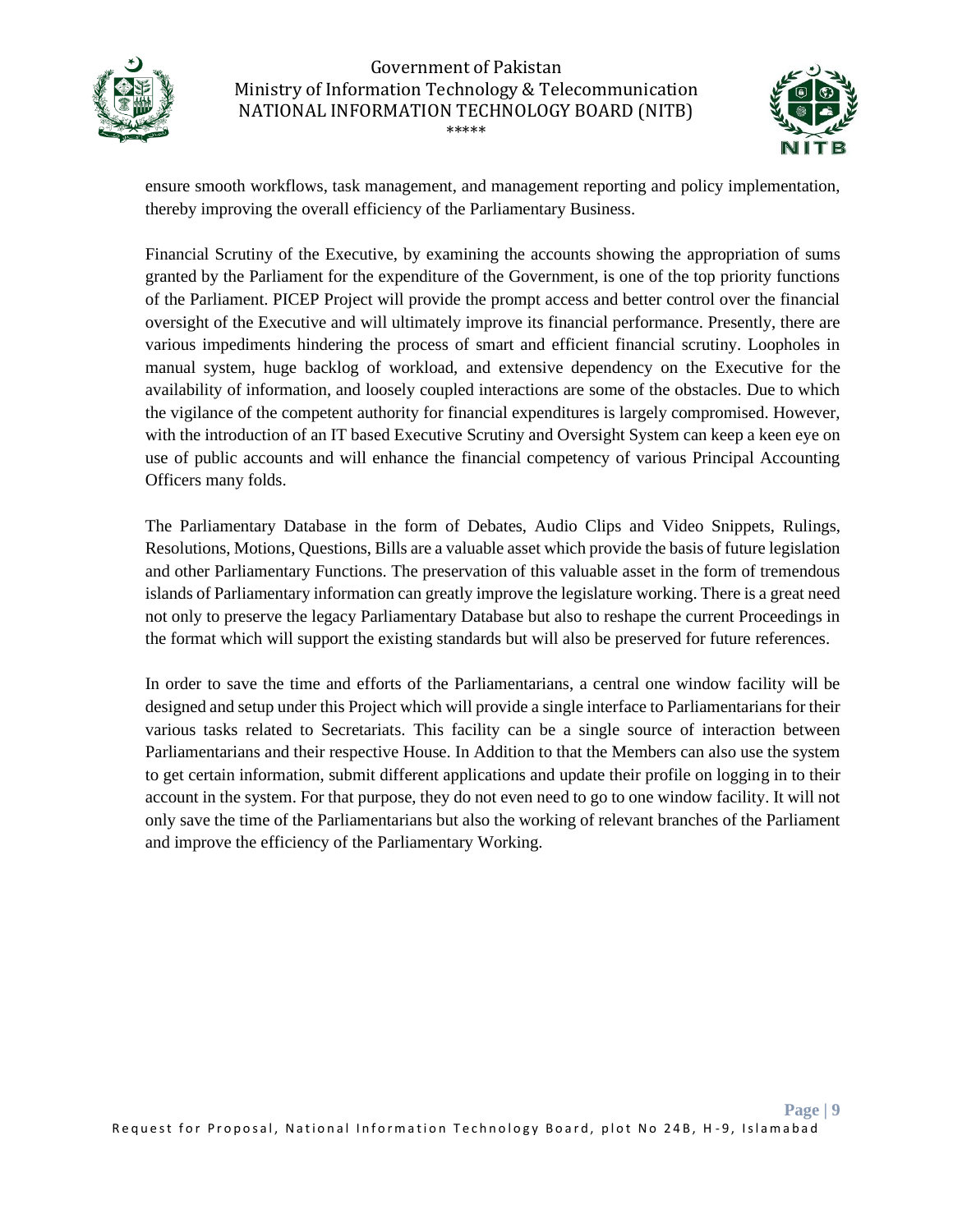



## <span id="page-9-0"></span>**Objectives**

After completion of proposed solution project, the Senate and the National Assembly of Pakistan intends to achieve the following objectives:

- a. Improved working of the House and all Committees
- b. Transparency in the House and Committees working
- c. Improved Participation of Members in Law Making
- d. IT Support in carrying out the Legislative Process
- e. Enhance the Oversight function of the National Assembly
- f. Accountability by the National Assembly
- g. Timely availability of information to the Members and public
- h. Reduce Printing Cost
- i. Introduce Electronic attendance mechanism for Members
- j. Providing robust information to the Members in time electronically
- k. Easily searchable contents of laid documents and other important documents.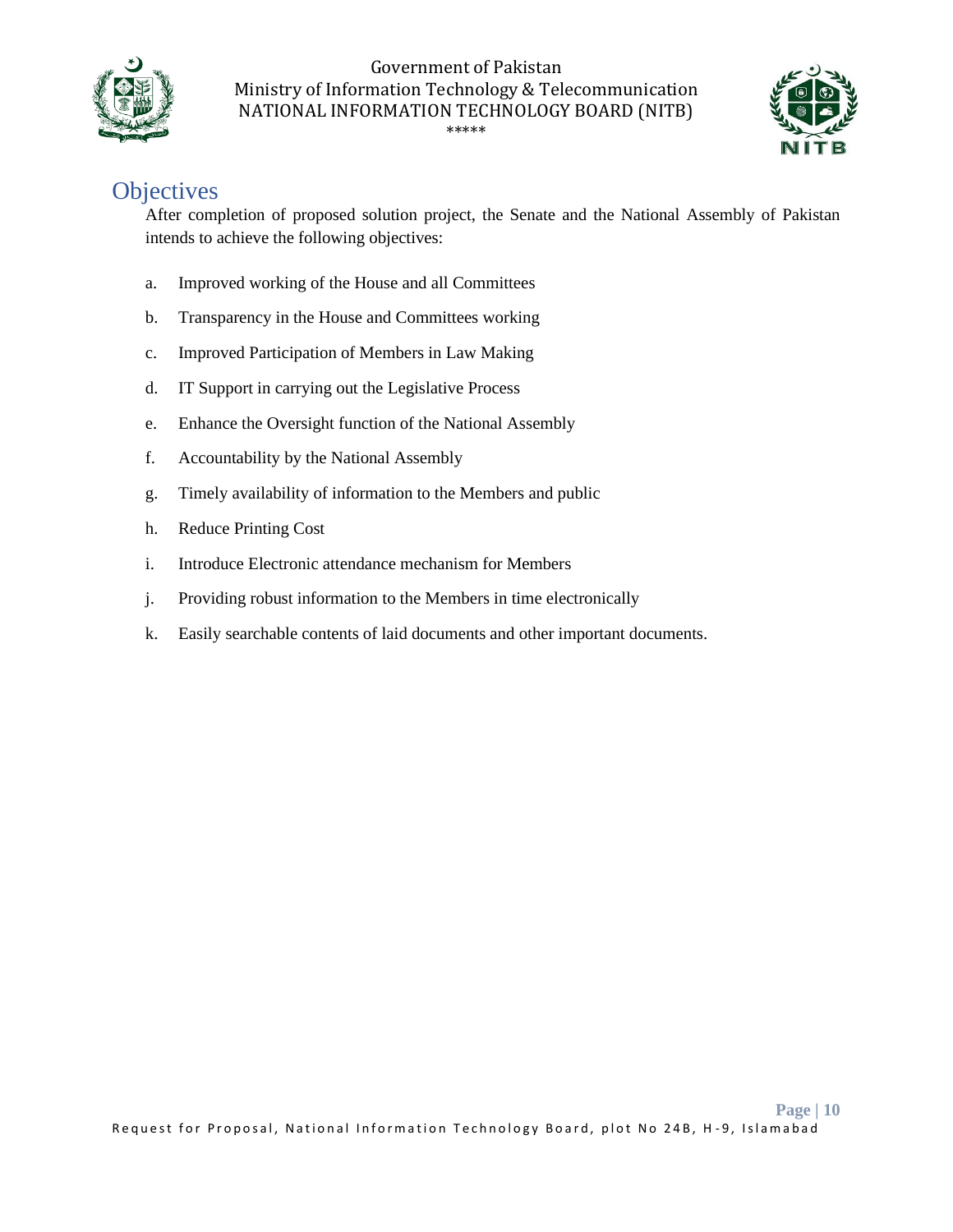



## <span id="page-10-0"></span>Technical Parameters

A highly secure, available, reliable, efficient, easy to use System including Software Applications for various Parliamentary Systems as well as Parliamentary Secretariat will be developed having the following major components:

• Business Process Automation of Parliamentary Secretariats through configurable Workflow Management System for prompt decision making through rapid approvals/rejections with customizable approval hierarchies against each business case

• Effective Legislation through state-of-the- art E-Parliamentary System where Parliamentarian can access complete Order of the Day along with all requisite documents through the automated system

• Keen oversight and scrutiny of the Executive through comprehensive E- Committee Systems for various types of committees including Standing Committee, Parliamentary Committees, Special Committees and the respective Sub-Committees

Better Financial Oversight through efficient and effective scrutiny of budget appropriations, audit paras of Auditor General of Pakistan (AGP) and Suo-Moto

• Effective Parliamentary Diplomacy through use of comprehensive International Relation Management and Event Management modules

• Provide basis of Strategic Planning and high-level decision making through the use of role wise Executive Dashboards

• Comprehensive Parliamentary Database its storage and archival System for Audio, Video, Textual Material, and Photographic Images

• Advance ways of capturing, processing, storing the Proceedings of the House as well as Committees with advance telecasting system, improved audio transmission, and quick ways for reporting, editing, and proof-reading

• One-Window Facility for Parliamentarians to provide single point of interaction between Parliamentary respective Secretariat

• Efficient way of interaction between Parliament and organs of the Executives through SO Councils

• Mobile Application for better portability and a way to interacting with the system anywhere anytime and for prompt information and reacting against triggers which require quick responses

• Systems Generated SMS alerts for key information which needs timely delivery to the Parliamentarians and Secretariat Staff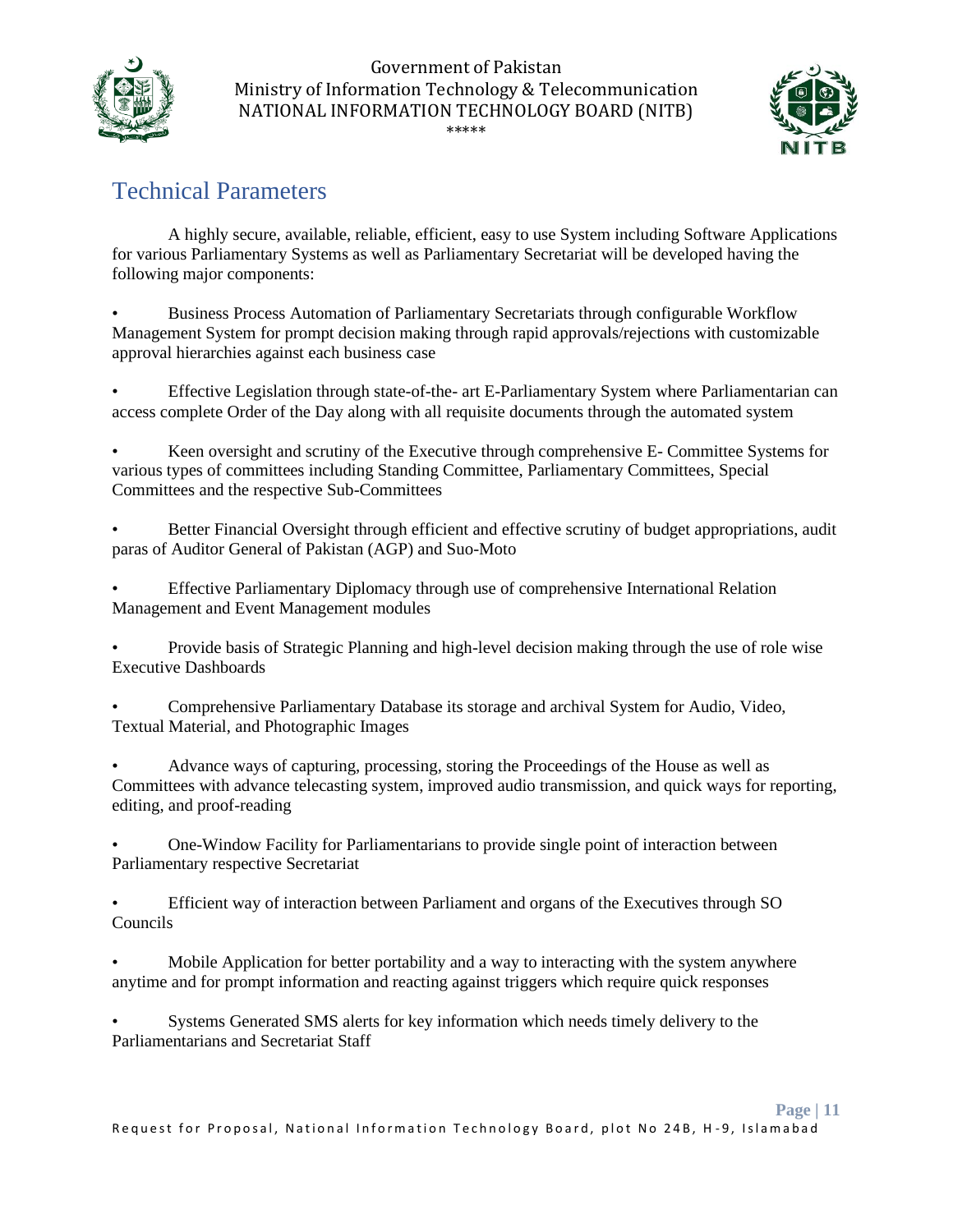



• An advanced contemporary audio conferencing and transmission system along with audio editing software

• A modern state-of-the-art live coverage and video telecasting system with integration of audio feed along with post- production editing facilities

• A robust IT Infrastructure for all the systems including a reliable connectivity for communication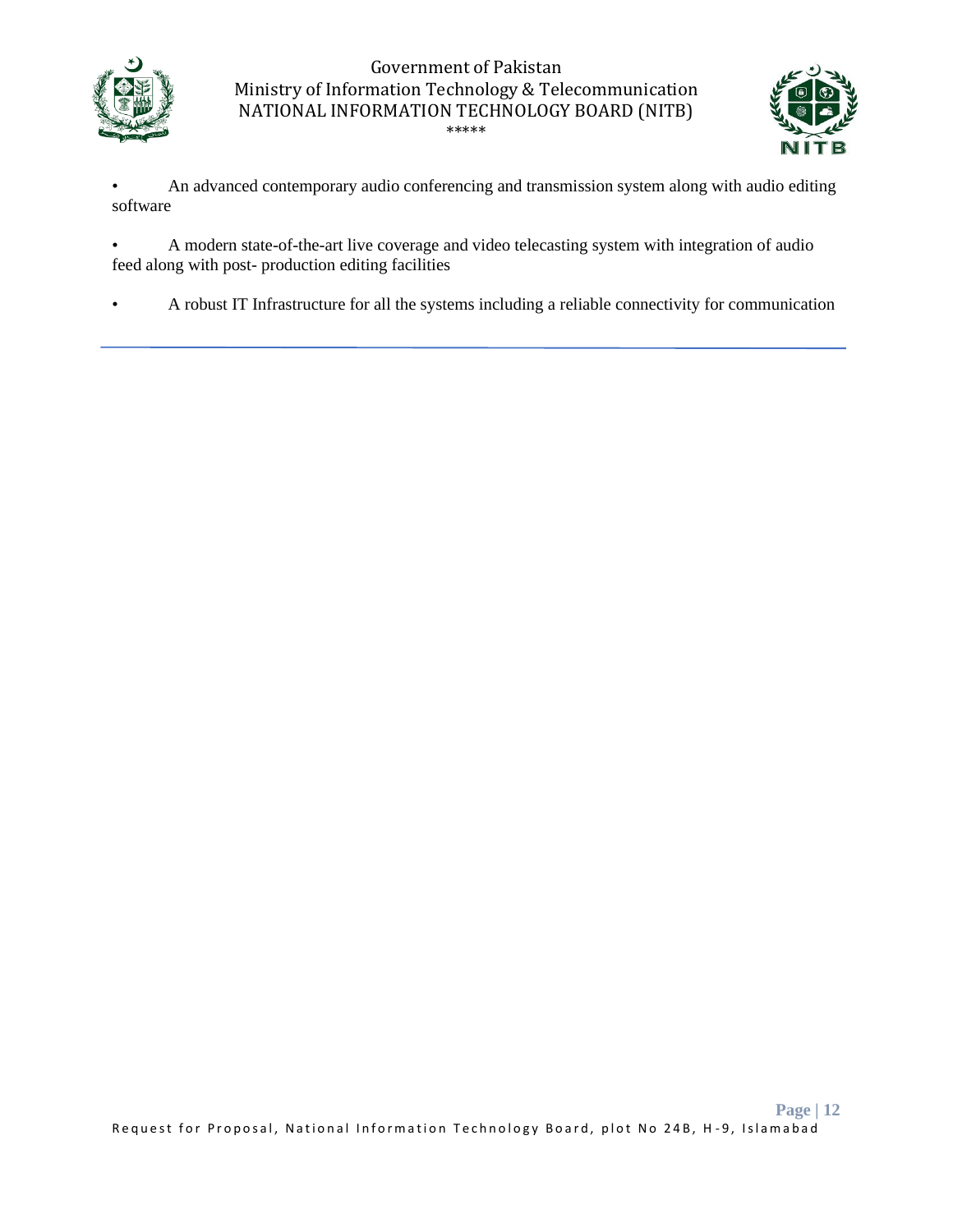



**Page | 13**

## <span id="page-12-0"></span>1. Invitation to Bids

The National Information Technology Board, hereinafter called "NITB" or the 'Purchaser', intends to invite bids for the "Application Software Solutions (National Assembly, Senate and Ministry for Parliamentary Affairs)", from eligible Bidders.

### <span id="page-12-1"></span>1.1 PPRA Rules to be followed

Public Procurement Regulatory Authority (PPRA) Rules (Public Procurement Rules, 2004), will be strictly

followed. These may be obtained from PPRA's website.

In this document, unless otherwise mentioned to the contrary, "Rule" means a Rule under the Public Procurement Regulatory Authority Rules, 2004.

## <span id="page-12-2"></span>1.2 Mode of Advertisement(s)

As per Rule 12, this RFP is being placed online at PPRA's and NITB websites, as well as being advertised in print media.

Bidding document containing detailed instructions, terms and conditions and this advertisement can be downloaded for review from NITB and PPRA websites.

## <span id="page-12-3"></span>1.3 Type of Open Competitive Bidding

As per PPRA rule 36 (b), Single-Stage - Two Envelope Procedure shall be followed. This is as follows:

- The bid shall comprise a single package containing two separate envelopes. Each envelope shall contain separately the financial proposal and the technical proposal;
- The envelopes shall be marked as "FINANCIAL PROPOSAL" and "TECHNICAL PROPOSAL" in bold and legible letters to avoid confusion;
- Initially, only the envelope marked "TECHNICAL PROPOSAL" shall be opened; (iv) the envelope marked as "FINANCIAL PROPOSAL" shall be retained in the custody of the procuring agency without being opened;
- The procuring agency shall evaluate the technical proposal in a manner prescribed in advance, without reference to the price and reject any proposal which does not conform to the specified requirements;
- During the technical evaluation no amendments in the technical proposal shall be permitted;
- The financial proposals of bids shall be opened publicly at a time, date and venue announced and communicated to the bidders in advance;
- After the evaluation and approval of the technical proposal the procuring agency, shall at a time within the bid validity period, publicly open the financial proposals of the technically accepted bids only. The financial proposal of bids found technically nonresponsive shall be returned un-opened to the respective bidders; and the bid found to be the most advantageous bid shall be accepted.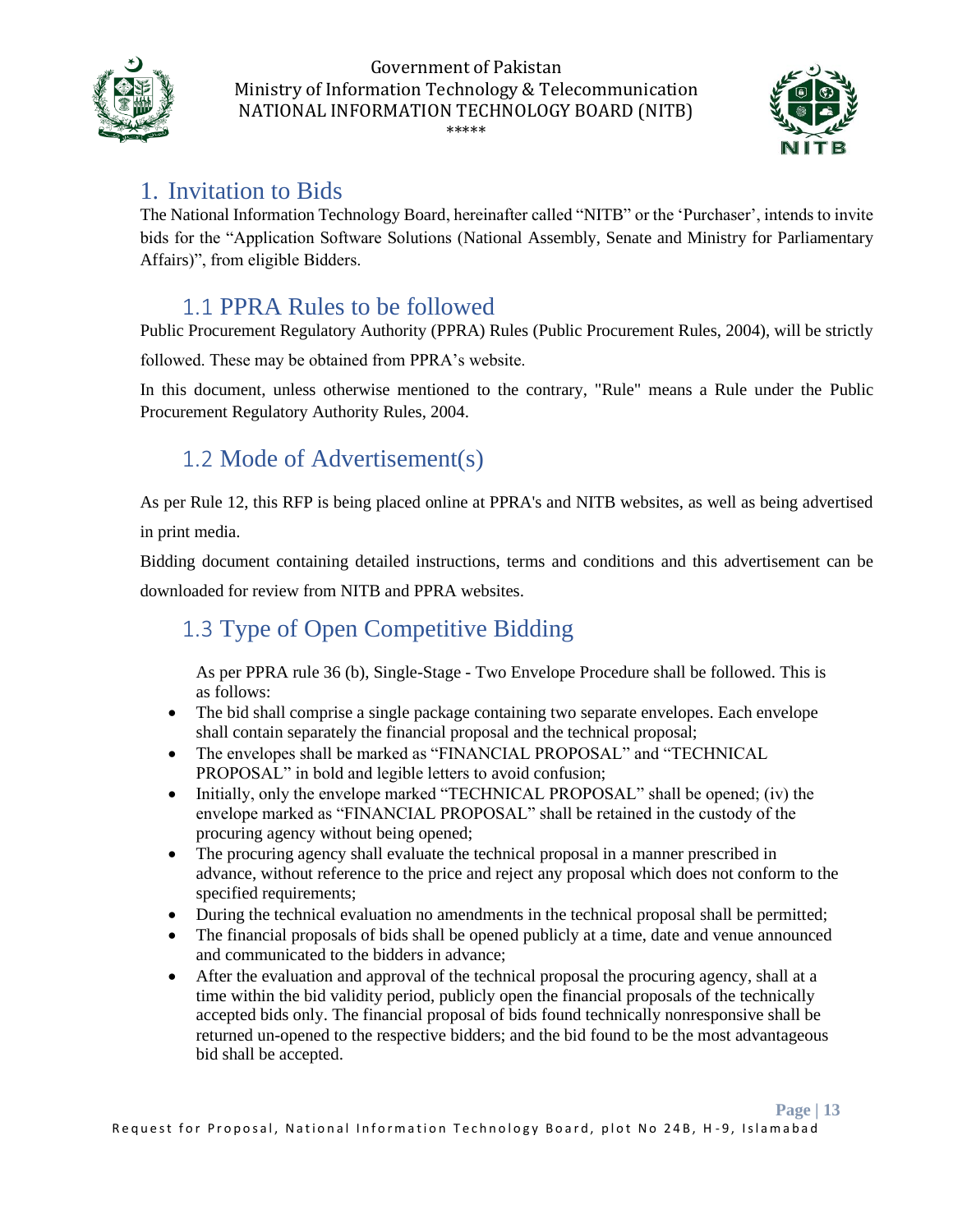



**Page | 14**

- Financial Proposal shall contain separate envelop of 2.50 million Bid Security
- The shortlisted Bidders will be technically evaluated and those securing a minimum of 70% marks in the technical evaluation will be qualified for Financial Evaluation
- In case of only one bidder secures equals to or greater than 70% score in technical evaluation, NITB may decide to lower the cut-off score for technical qualification but not beyond 60%.
- During the technical evaluation no amendments by the bidder in the technical proposal shall be permitted
- After the evaluation and approval of the technical proposals, the procuring agency shall open the financial proposals of the technically accepted bids, publicly at the time, date and venue announced and communicated to the bidders in advance, within the bid validity period
- The financial proposal of bids found technically non-responsive shall be returned un-opened to the respective bidders
- The contract may be awarded to bidder(s) securing highest combined score of Technical plus Financials Bids. The overall bid score has been divided as follows:
	- o Technical Proposal Evaluation carries 70% weightage; whereas
	- o Financials Proposal Evaluation carries 30% weightage.
- The procuring agency may reject all bids or proposals at any time prior to the acceptance of a bid or proposal. The procuring agency shall upon request communicate to any Bidder who submitted a bid or proposal, the grounds for its rejection of all bids or proposals, but is not required to justify those grounds.
- The procuring agency shall incur no liability, solely by virtue of its invoking sub-rule (1) towards Bidder who have submitted bids or proposals (as per PPRA Rule 33-2)
- Notice of the rejection of all bids or proposals shall be given promptly to all Bidders that submitted the proposals.

### <span id="page-13-0"></span>2. Instructions to Bidders

### <span id="page-13-1"></span>2.1 Language

The Bid and all documents relating to the Bid, exchanged between the Bidder and the Purchaser, shall be in English. Any printed literature furnished by the Bidder in another language shall be accompanied by an English translation which shall govern for purposes of interpretation of the Bid.

### <span id="page-13-2"></span>2.2 Bid Document

The bid document along with BRSD can be downloaded from the NITB or PPRA websites.

### <span id="page-13-3"></span>2.3 RFP Clarifications and Questions

To ensure fair consideration for all Bidders, NITB prohibits communication to or with any department, officer or employee during the submission process except emailing at [picep@nitb.gov.pk](mailto:picep@nitb.gov.pk). If the Bidder should be in doubt as to the meaning of any of the Proposal documents, or is of the opinion that the plans and/or specifications contain errors, contradictions or reflect omissions, Proposers shall email on above given email address for interpretations or clarification.

Any interpretation will be made only by an addendum. No oral explanation or instruction of any kind or nature whatsoever given before the award of a contract to a bidder shall be binding.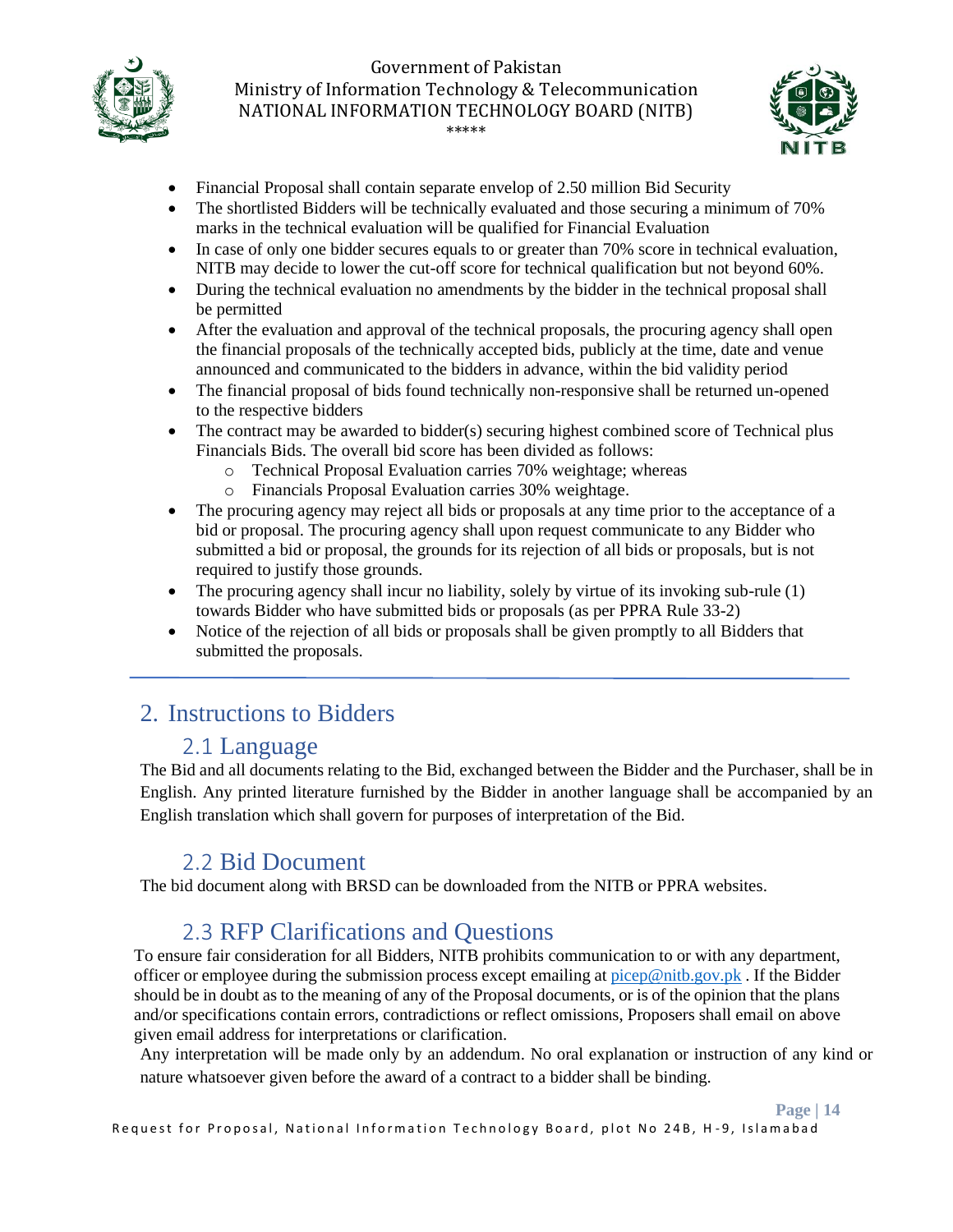



## <span id="page-14-0"></span>2.4 Pre-Bid Meeting

A pre-bid meeting may be scheduled according to **'Annexure A'** at the NITB premises to respond to queries of interested bidders.

Queries from the Bidders (if any) for seeking clarifications regarding the specifications of the services must be received in writing to the NITB. Only written queries will be responded in the pre-bid meeting. NITB reserve the right not to address any verbal query during meeting (pre-bid meeting), Phone calls or any other verbal medium.

Bidders should note that during the period from the advertisement of the Bid till the receipt of the bid, all queries should be communicated to contact person(s), mentioned in this document, in writing via email or post only.

Please include the following reference as the subject of your email/letter:

"Application Software Solutions (National Assembly, Senate and Ministry of Parliamentary Affairs)" Response to any Participant's inquiries will be made in writing by NITB in a timely manner to all prospective Participants. Any oral interpretations or clarifications of this RFP shall not be relied upon. Bidders are also required to state, in their proposals, the name, title, fax number and e-mail address of the bidder's authorized representative through whom all communications shall be directed until the process has been completed or terminated.

Any changes or clarification resulting from the pre-bid meeting will be shared in writing by NITB. NITB will not be responsible for any costs or expenses incurred by bidders in connection with the preparation or delivery of bids.

### <span id="page-14-1"></span>2.5 RFP / Bid Price

The quoted price shall be:

- Itemized;
- In Pak Rupees;
- Inclusive of all taxes, duties, levies, insurance, freight, etc.

• Best / final / fixed and valid until completion of all obligations under the Contract i.e. not subject to variation / escalation;

• Including all charges up to the delivery point / closeout;

• If not specifically mentioned in the Bid, it shall be presumed that the quoted price is as per the requirements given in this document;

Where no prices are entered against any item(s), the price of that item shall be deemed to be free of charge, and no separate payment shall be made for that item(s);

• Withholding Tax, Sales Tax and Other Taxes: The Bidder is hereby informed that the NITB will deduct tax at the rate prescribed under the Tax Laws of Pakistan, from all payments for products and services rendered by any Bidder who signs a contract with NITB;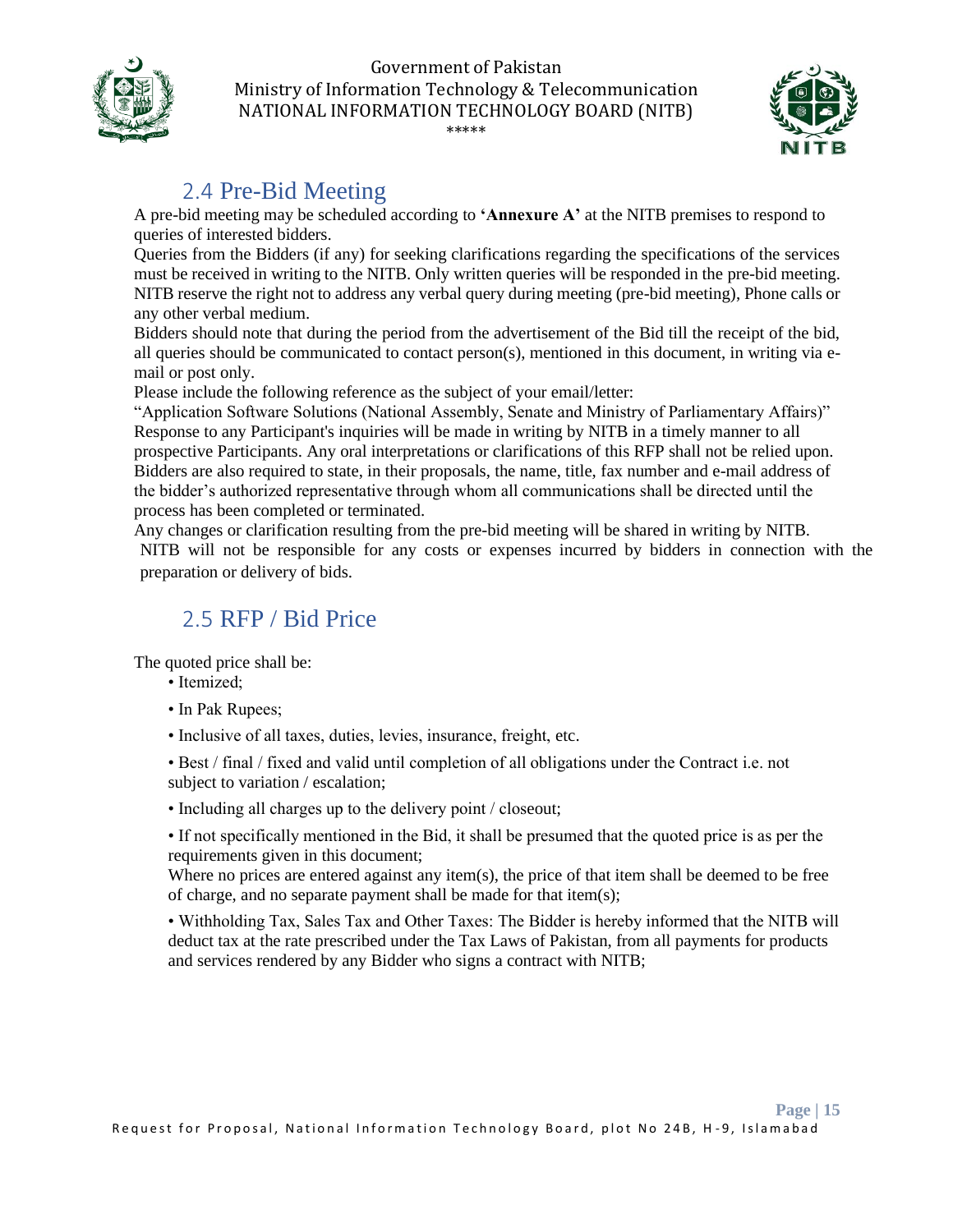



### <span id="page-15-0"></span>2.6 RFP Schedule

Critical dates and milestones in connection with this RFP.

## <span id="page-15-1"></span>2.6.1 Timeline of the project:

Total duration of the project (All Deliverables) is 20 months.

### <span id="page-15-2"></span>2.6.2 Ownership of the project:

All the modules developed/customized in the project shall be the property of Government of Pakistan with source code, libraries, packages, and patent.

### <span id="page-15-3"></span>2.6.3 Vendor Responsibilities

The vendor will be bound to deploy all the code at NITB's/GoP GitHub/ alike application with staging and production version and release version maintenance. The release should be auto pushed from staging to production.

### <span id="page-15-4"></span>2.6.4 Technology Transfer

The vendor will be bound to deliver complete technology and to provide running development environment of the latest release. The Vendor shall be bound to provide the support operational services for one year after the Final Acceptance Certificate.

### <span id="page-15-5"></span>2.6.5 Priority of the Modules

NITB will provide priority of the module's development, which needs to be developed in first 08 months of the project as mentioned in the data sheet.

### <span id="page-15-6"></span>2.6.6 Development Model

The vendor is requested to clearly mention the development model to be used for the project. If the vendor is to propose off-the-shelf application with customization, then it will be the vendor responsibility to provide the source code of the product and to ensure that 100 % customization is possible of such product. No other agency/company name shall be allowed on the application.

### <span id="page-15-7"></span>2.6.7 Application Details

The application developed/get available through this RFP shall be with GoP name, logos, and banners etc. only.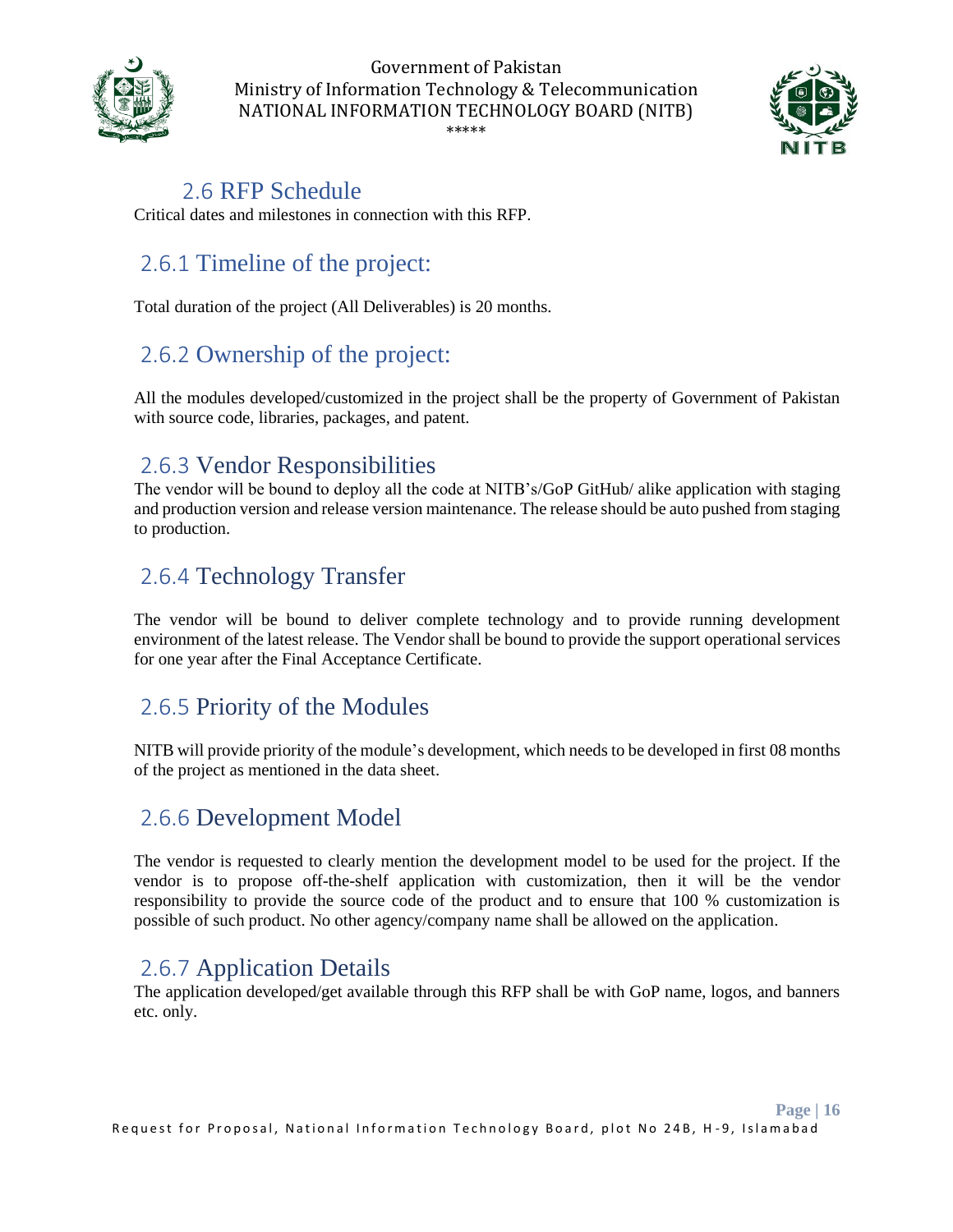



### <span id="page-16-0"></span>3. System architecture requirements

The Proposed solution architecture must be in-line with the needs of the Parliament in terms of the flexibility and maintenance of the IT system. The Parliament advocates a modular architecture based on interoperable components. These principles must be visible at all levels of the proposed solution architecture.

## 3.1General requirements for the proposed solution architecture

<span id="page-16-1"></span>Table following contains a specification of non-functional general requirements submitted to the architecture of the proposed solution computer system.

#### **Basic Architecture Requirement.**

The Proposed solution architecture must be based on open standards, supporting for the most common open standards (XML, XSD, XSLT, WSE, (x) HTML, WebDAV, SOAP, RESTFUL).

The Proposed solution architecture must be Service-Oriented Architecture (SOA).

The Proposed solution architecture will be a client-server type, organized in at least 3 vertical levels, clearly separated, so each higher level depends only on its lower level - data level, the logic, and the presentation layer (data layer, business layer and presentation layer).

The solution shall support hosting in physical servers, virtualization platform or on the Cloud

The Proposed solution architecture should be tailored to the implementation can also use virtualized environments.

The system should allow both physical and virtual, if necessary, architectural levels distribution.

The communication between all system components will be secured/encrypted, using the internal interfaces of the system components for this purpose.

Bidder must provide a detailed solution design and architectural design for planned installation of the proposed product.

<span id="page-16-2"></span>The Proposed solution should be accessible from secured channel over the Internet and Intranet.

### 3.2Requirements for the presentation level of the proposed solution architecture

The degree of presentation of the architecture is responsible for ensuring the interaction of users with the business functions of proposed solution. This level of architecture manages how users' access and use the functions of the IT system and to perform their work tasks and for administrative purposes. The following table contains a specification of non-functional requirements submitted to the level of presentation of the architecture of the proposed solution computer system.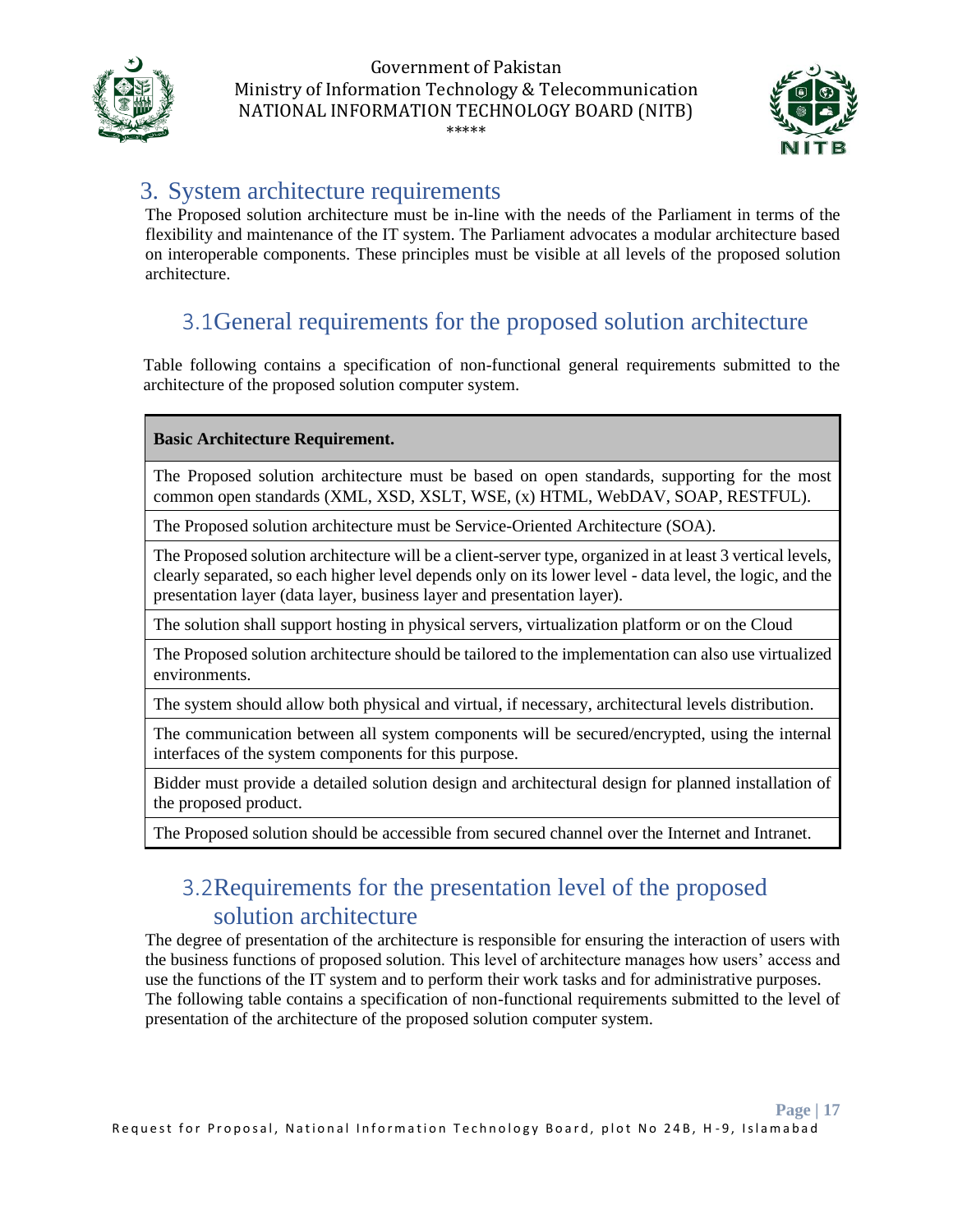



**Page | 18**

#### **Requirement**

The Proposed solution will allow the user to use a single client application to access all business functions for which the user is authorized. Exceptions are allowed for roles with privileged rights.

The client application can be run in standard operating environments or minimal configurations by the User (for example, only standard system software).

The standard client application for Proposed solution will be the WEB browsers with support for containerized/VDI.

The presentation level will not implement business rules, except validation of input data.

### <span id="page-17-0"></span>3.3 Requirements on the proposed solution architecture business logic

The business logic of proposed solution architecture implements the basic functionalities of the IT system. Business logic is responsible for accessing, processing, and transforming data from applications, managing business rules, and ensuring consistency and accuracy of data.

The level of business logic is accessed through the presentation level to make the business functions of the IT system available to users. It can also provide these functions to external IT applications through specialized application interfaces, which are also part of the business logic level.

The SOA architecture requires a high degree of granularity at the level of blocks that are components for business logic. Each logical block provides its functions through internal and / or external interfaces. Other business logical components, presentation-level components, or external systems can access to them.

The following table contains the specifications of the non-functional requirements that are to be developed at the level of business logic of the architecture of the proposed solution.

#### **Requirement**

The level of business logic must be completely independent of the level of presentation and applications that directly access the level of business logic (through specialized application interfaces).

The level of business logic must have a completely modular architecture based on components that can be used and abstract interfaces. At this level, there must be no identical functionality made by different components at this level (for example: data access).

The business logic level must include and define the "business workflow" and the components of the "business entity".

The access to the components of "business entity" will be done through the components of "business workflow".

The business entities must be clearly identified at the level of business logic and encapsulated in components of the type "business entities".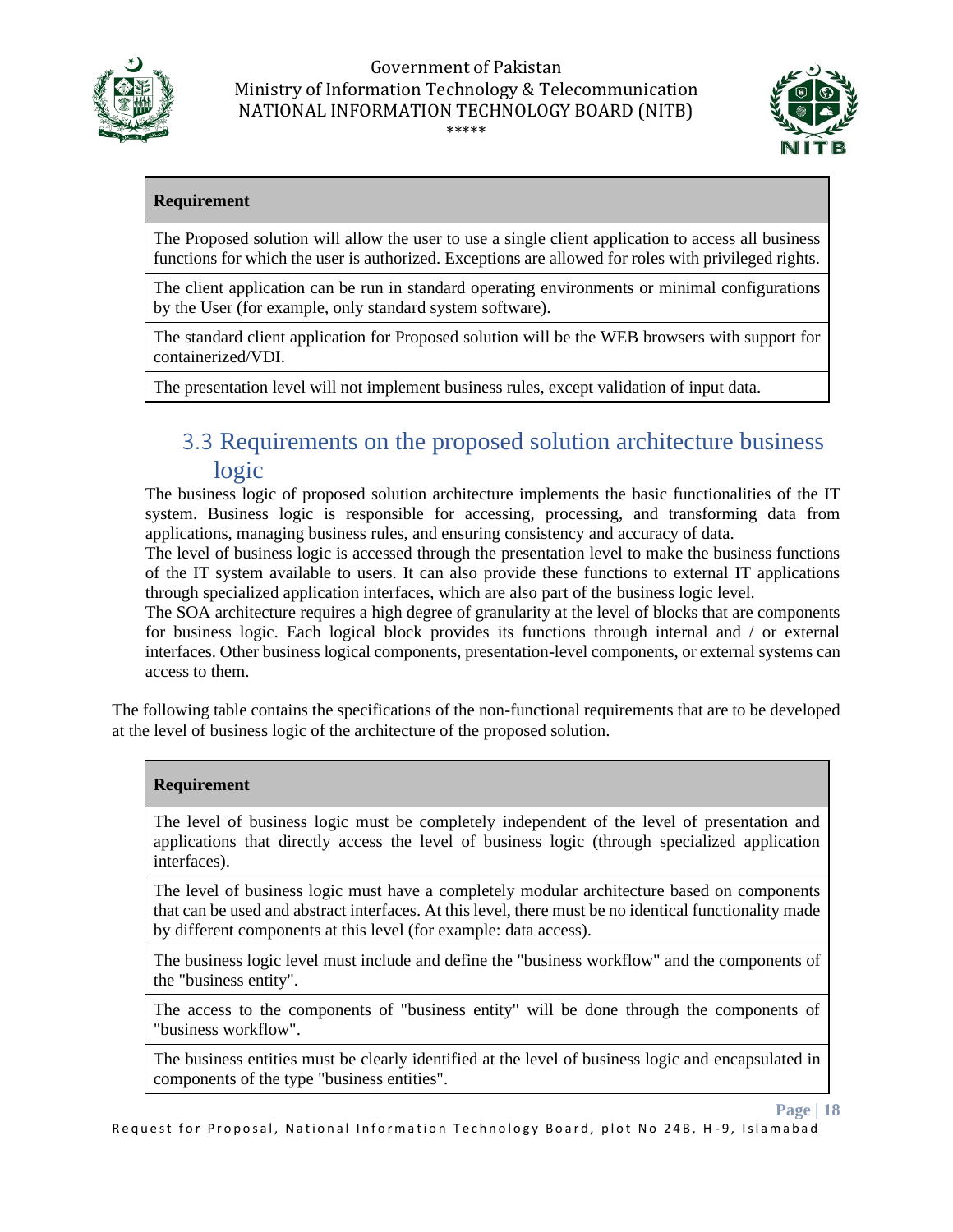



#### **Requirement**

Components of the type "business entity" must be complete and contain all business data and logic associated with the business entity that it possesses, necessary for conducting business operations, applying the relevant business rules, and maintaining the integrity and accuracy of the contained data.

The business logic components must communicate with each other through dedicated internal interfaces/functions (tight coupling).

The business logical components must be accessible to external applications only through external Application Interfaces (APIs) defined for that purpose.

The architecture at the level of business logic will allow the competitive access to the Proposed solution objects and functions.

## <span id="page-18-0"></span>3.4 Confidentiality

The Bidder (whether or not he submits a Proposal to the RFP) shall treat this RFP document and its details as confidential. No information pertaining to this RFP or the examination, clarification, evaluation, comparison and award of this RFP shall be disclosed to other Bidders or any other persons not officially connected with the RFP process, including, but not limited to, the Bidder's own affiliate companies and subsidiaries. The Bidder is not permitted to make any public announcement or release any information regarding this RFP without NITB's prior written approval.

NITB reserves the right to share the Bidder's response to this RFP with its advisors and affiliates. In the event the Bidder commits a breach of confidentiality, NITB reserves the right to disqualify the Bidder from this RFP process and furthermore not include the Bidder in any future similar exercises. NITB is not responsible for declaration of the short listed Bidder(s).

The Bidder shall state clearly those elements of its response that it considers confidential and/or proprietary. Failure to properly identify and mark confidential or proprietary information may result in all information received being deemed non-confidential, non-proprietary, and in the public domain. Separate Non-Disclosure Agreement shall be signed with the successful Bidder(s) upon award of contract.

### <span id="page-18-1"></span>3.5 Notices

In this document, unless otherwise specified, wherever provision is made for exchanging notice, certificate, order, consent, approval or instructions amongst the Parties, the same shall be: In writing;

- Issued within 05 working days;
- Served by sending the same by courier or registered post to their principal office as they shall notify for the purpose; and
- The words "notify", "certify", "order", "consent", "approve", "instruct", shall be construed accordingly.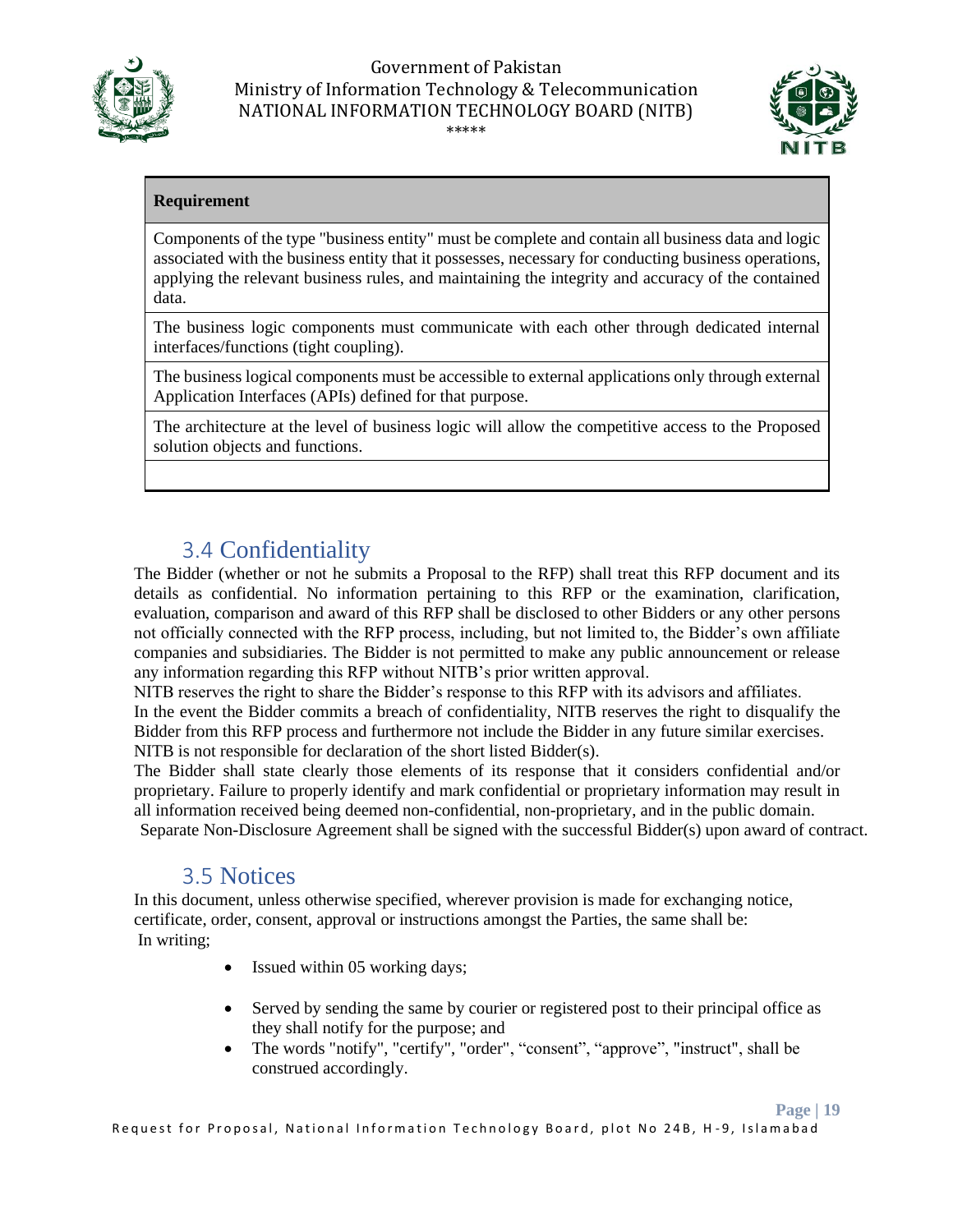



**Page | 20**

## <span id="page-19-0"></span>3.6 Option to Bid

The bidders must Bid for all of the required systems, however in that case, it is preferred that the Bidders form joint venture in case they do not offer all required systems. Further in such cases, where NITB opts to select best solution from respective different Bidders for each solution, then each Bidder must provide complete integration support amongst the systems.

## <span id="page-19-1"></span>3.7 Joint Venture

Bids submitted by a joint venture of two or more companies or partners shall comply with the following requirements:

- a) The Bid, and in case of successful Bid, the Contract form, shall be signed by all so as to be legally binding on all the partners;
- b) Joint venture (JV) arrangement maybe to pool their resources (Technical and HR only), however, all the JV companies must be in IT business, and all must be registered with SECP At the time of contract signing
- c) The Financial strength will be considered only of the Lead Bidder.
- d) The Lead Bidder MUST be registered in SECP at-least for the last 10 years (reference clause 11.1); and this authority shall be evidenced by submitting a power of attorney signed by legally authorized signatories of all the partners.
- e) The Lead Bidder shall be authorized to incur liabilities, receive payments and receive instructions for and on behalf of any or all partners of the joint venture.
- f) All partners of the joint venture shall be liable jointly and severally for the executing of the Contract in accordance with the Contract terms, and a relevant statement to this effect shall be included in the authorization as well as in the Bid Forms and the Form of Agreement (in case of a successful Bid); and
- g) A copy of the agreement entered into by the joint venture partners shall be submitted with the Bid.

### 3.8Corrupt Practices

<span id="page-19-2"></span>NITB requires that bidders / contractors, observe the highest standard of ethics during the procurement and execution of contract and refrain from undertaking or participating in any corrupt or fraudulent practices.

NITB will reject a proposal for award, if it determines that the bidder recommended for award was engaged in any corrupt or has been blacklisted.

Any false information or misstatement on the part of the bidder will lead to disqualification/ blacklisting/ legal proceeding regardless of the price or quality of the product.

### 3.9 Penalty

<span id="page-19-3"></span>a. If the bidder fails to complete the Assignment within the given timeline as defined in of the ToRs and agreement, Penalty of 0.5% of the total contract value (total bid amount) per week (Five days will be considered as one week) will be charged up to maximum of 20% of the agreement/contract value. Thereafter, work order will be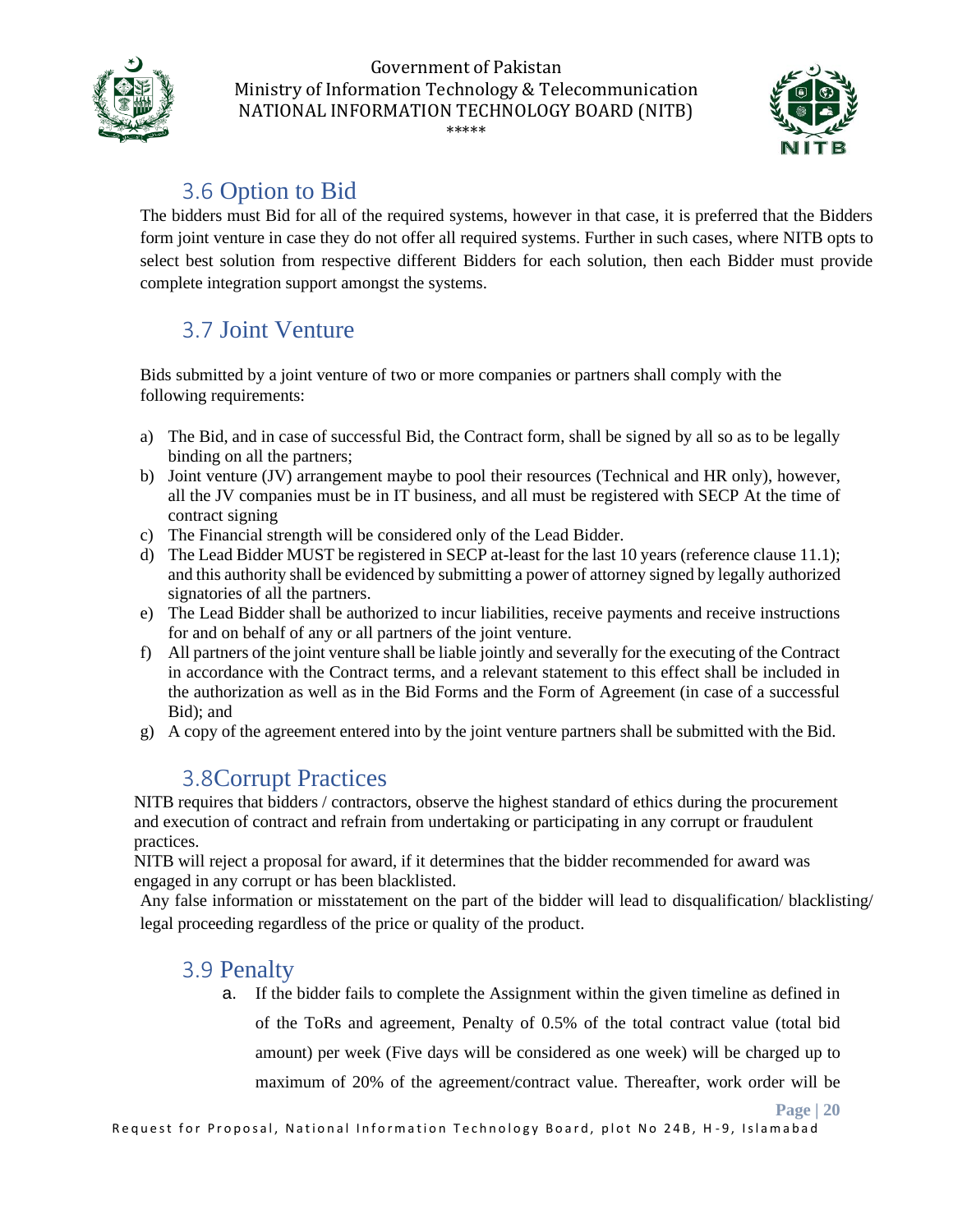



cancelled, the agreement will be terminated and in addition to penalty the Performance Guarantee will be forfeited.

b. In case of non-satisfactory maintenance and support services by the bidder during the contract term and as determined by the NITB, the Penalty at rate of 0.1 percent per day of the contract value will be applicable on the bidder until the performance is improved up to the satisfaction of NITB.

### <span id="page-20-0"></span>3.10 Warranty / Maintenance & Support Services

The warranty shall remain valid for a period of one (year) year after Final Acceptance Certificate. NITB shall promptly notify the bidder in writing of any claims/issues arising during the warranty period and the successful bidder/ contractor shall provide immediate services as solution in reasonable time without any cost effect to NITB. All functional/structural requirements, new enhancement, bugs/issues shall be addressed by the bidder during the contract period.

# <span id="page-20-1"></span>3.11 Provisional Acceptance and Final Acceptance

### **Certificates**

Acceptances and payments will be done as per the schedule (Annex-C).

## <span id="page-20-2"></span>3.12 Security Audit of Application

Before deployment of the final  $&$  tested version of application, the contractor shall hire services of the reputed third party in consultation with NITB to carry out the penetration testing, source code review and security audit of the developed application to identify the vulnerabilities and report will be submitted to NITB. The vendor should compliance the reports if any vulnerabilities are identified by the third party audit firm and resubmit the final audit report.

### <span id="page-20-3"></span>4. Requirements relating to the Technological Platform

The technology platform is composed of all software and hardware components needed to provide an operational environment in which proposed solution will operate. The Bidder is bound to provide the complete Architecture including Hardware (compute power and storage) in the bid document.

The technology platform includes: development platforms and programming languages in which the code of the computer system develops, systems for managing databases, operating systems on which the system components can work, a specific guarantee is needed for the program to work properly on the computer system, the hardware platform on which the system components function, etc.

In order for the system to be accommodate, flexible and easy to maintain, there must be a minimum level of systemic dependence on the technology platform that processes its components.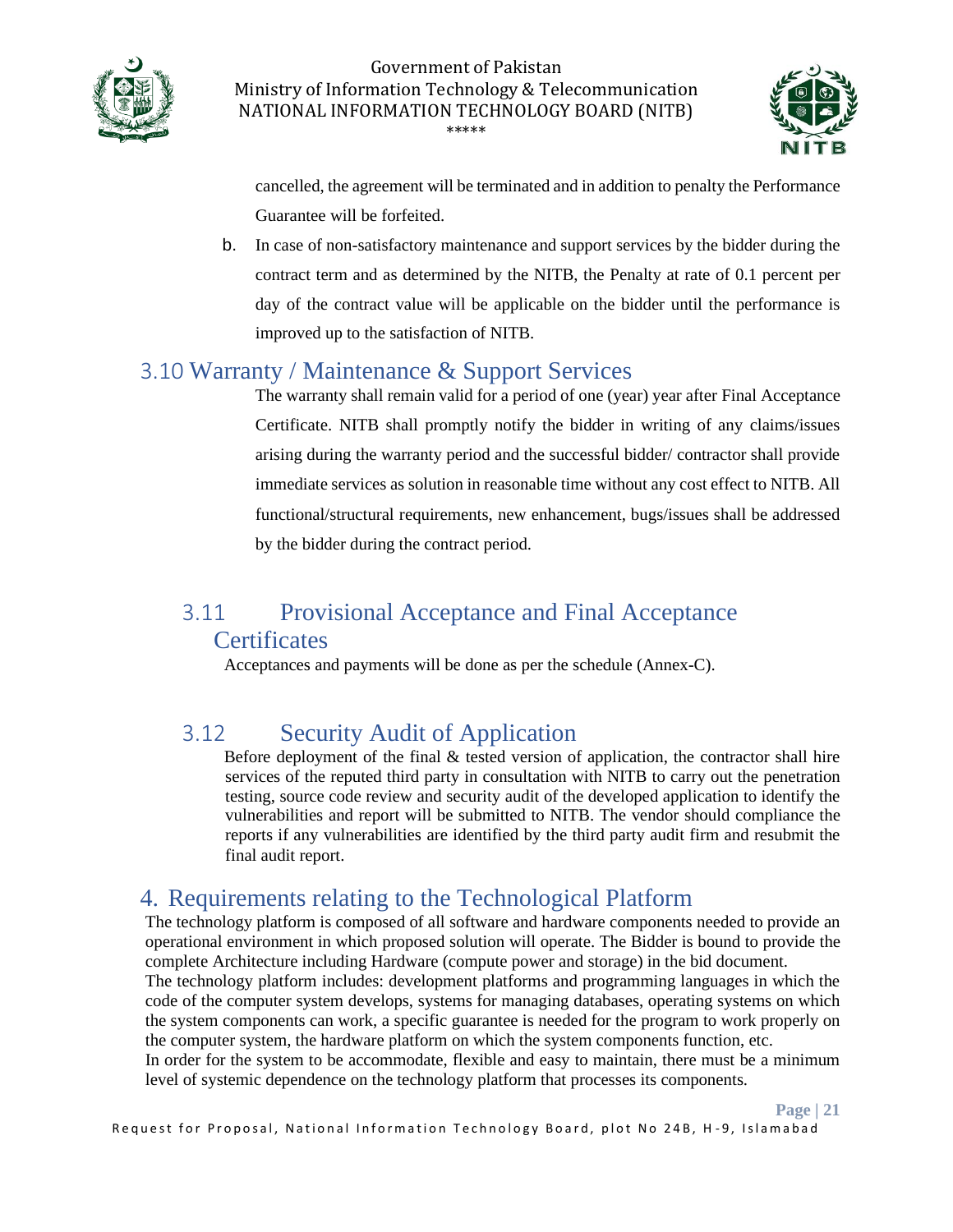



## <span id="page-21-0"></span>4.1 General requirements (proposed solution) technology platform

The following table contains a specification of non-functional general requirements submitted to the proposed solution IT platform.

#### **Requirement**

The technologies at the level of the technology platform must be homogeneous (a minimum number of different technologies, for example: the same middleware and database operating systems).

The Proposed solution must support the creation, modification, processing, storage, and access of text in Unicode format (English and Urdu).

The bidder will offer in its offer comprehensive and exhaustive information about the technology platforms supported by its application and the relevant restrictions.

The Proposed solution should provide support for XML and Web 3.0 technologies.

System must natively support Simple Network Management Protocol (SNMP) traps

The solution shall store the content (documents, tables, images, video, sound, and metadata) in a relational database management system.

### <span id="page-21-1"></span>4.2 Requirements for the level of digital signing on the Proposed solution Technology Platform

This section contains the conditions of the technologies that are present at the level of Proposed solution digital signing of XML and PDF documents.

The following table contains all requirements specific to the level of data from the Proposed solution technology platform.

#### **Requirement**

The browser extension for digital signing of XML shall provide digital signing of XML documents with compliance (but not limited to) the following standards XMLDSig XADES (XADES Basic, XADES-T, XADES-XL)

The browser extension for digital signing of XML shall be fully compliant with XAdES (XML Advanced Electronic Signature) standard for digital signing and the compliance shall be verified using ETSI Signature Checker [\(http://signatures-conformance-checker.etsi.org/pub/index.shtml\)](http://signatures-conformance-checker.etsi.org/pub/index.shtml) in accordance with ETSI 101 903, TS 103 171 and EN 319 132-1&2.

The browser extension for digital signing of XML shall support LTV signing of XML documents.

#### **Page | 22**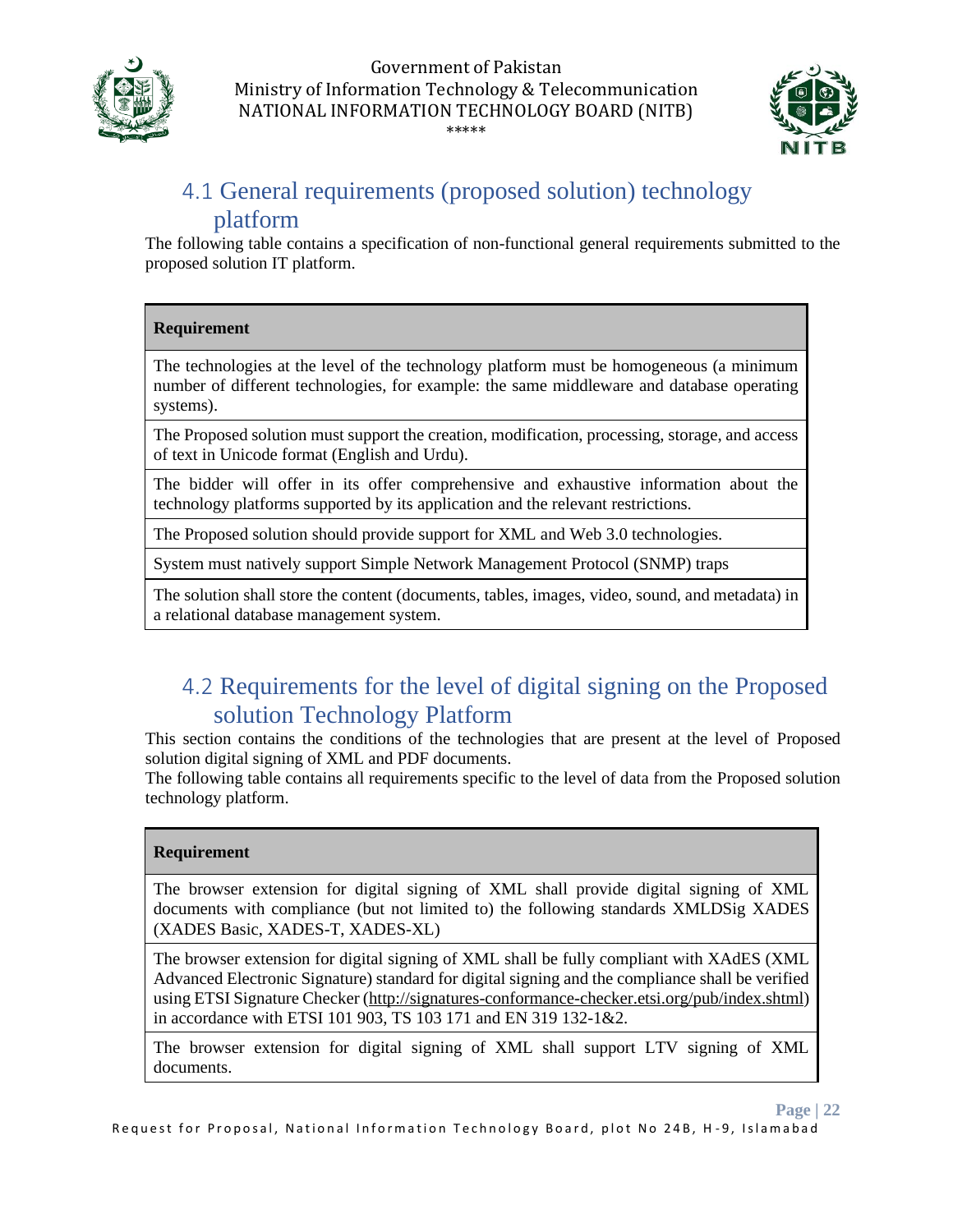



**Page | 23**

Browser extension for digital signing of XML must be with at least included 1 year subscription and auto update.

The browser extension for digital signing of PDF documents shall enable digital signing of PDF and PDF-a documents with compliance with the following standards PDF (ISO 32000-1), PAdES Basic, PAdES Enhanced, PAdES LTV (long term validation) and PadES LTA (Long Term with Archive time-stamps).

The browser extension for digital signing of PDF documents shall be fully compliant with PAdES (DF Advanced Electronic Signature) standard for digital signing and the compliance shall be verified using ETSI Signature Checker (http://signatures-conformancechecker.etsi.org/pub/index.shtml) in accordance with TS 102 778 and EN 319 142-1&2.

### <span id="page-22-0"></span>4.3 Performance requirements

The Proposed solution must have the ability to process in due time transactions made by Parliament users in accordance with the volume resulting from the Parliament activity.

The following table identifies the performance requirements to which Proposed solution must respond.

#### **Requirement**

The search response time of an external user/service should not exceed one second (it does not apply to generating a report).

The Proposed solution must be able to manage up to 5000 authorized users

The bidder will include in the administration and operation of the system to guide process information that can reduce the efficiency of Proposed solution and its recommendations for the simultaneous operation of these processes (for example: it is not advisable that the X process for generating daily reports, simultaneously with the process Y of generating a backup copy).

The report generation and access to business analysis information should not affect the operational performance of the system at the transaction processing level.

The system documentation will identify significant performance impact reports and the bidder's recommendations for generating those reports will be formulated in such a way that it will not affect the Proposed solution performance indexes.

The bidder shall indicate in its tender the guaranteed minimum values for the characteristics of the operation of the system in relation to the technology platform recommended by the bidder.

### <span id="page-22-1"></span>4.4 Requirements of User Interface and Ergonomics

The system interface must be user friendly, easy, and intuitive to use. The time required for training to use Proposed solution should be minimal. The users will have access to support information at any time to facilitate the proper use of the system.

The following table contains requirements for user characteristics to which Proposed solution must respond.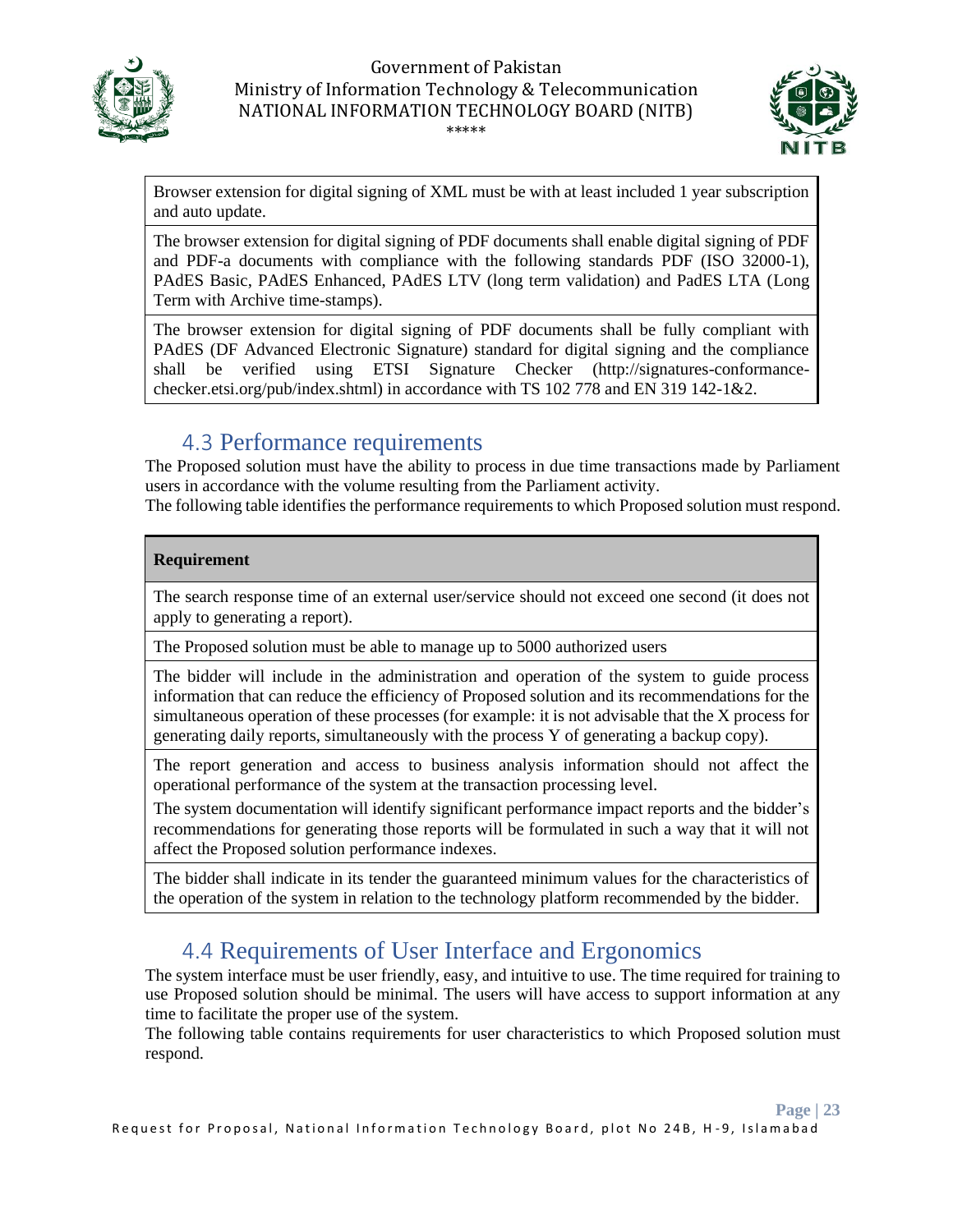



#### **Requirement**

All business functions accessible Proposed solution users must be able to be accessed by graphical user interfaces.

The system must have friendly user interfaces, intuitive and convenient in usage for users with non-administrator role and the administrator. Information required for the performance of their duties the user service should be visible and accessible.

User interface Proposed solution must have unique styles of graphic design. Graphics and texts used should be used consistently from the point of view of meaning associated with them.

All users must be interfaces developed at least in official languages and alphabets. The user will be able to select the language version of the user interface.

Interface users will be optimized for desktop computers or laptops with widescreen resolution.

Proposed solution it has, for the most important functionalities, the possibility of adapting the user interface (the interface will deliver responsive design) depending on the device used by the (notebook, desktop computer, Tablet, smartphone).

Proposed solution must allow the definition or translation of centralized specific terms used within the system (example: Delete = Remove). These terms will be picked in a manner that is in all cases to use their system.

Proposed solution will allow saving of intermediate operations initiated by the user (automatically or at the request of the user).

Proposed solution must have integrated search function. Procedures for data retrieval and records will be achieved through simple searches (specify some search strings) or searches of higher complexity, through which you can achieve a more exact information filtering

The contents of any table of results must be exported either in format DOC/XLS/XLSX, DOCX and PDF.

## <span id="page-23-0"></span>4.5 Scalability requirements

When using the proposed solution, the number of processed transactions and competing users can be significantly increased or reduced from one period to another. To rational use of processing resources, the IT system must be adaptable (up and down).

The following table contains the scalability requirements that apply to the proposed solution

#### **Requirement**

The Proposed solution will provide increased processing capacity without interrupting their operations. To this end, the system will support the horizontal expansion of the processing capacity (for example: adding new servers and load balancing).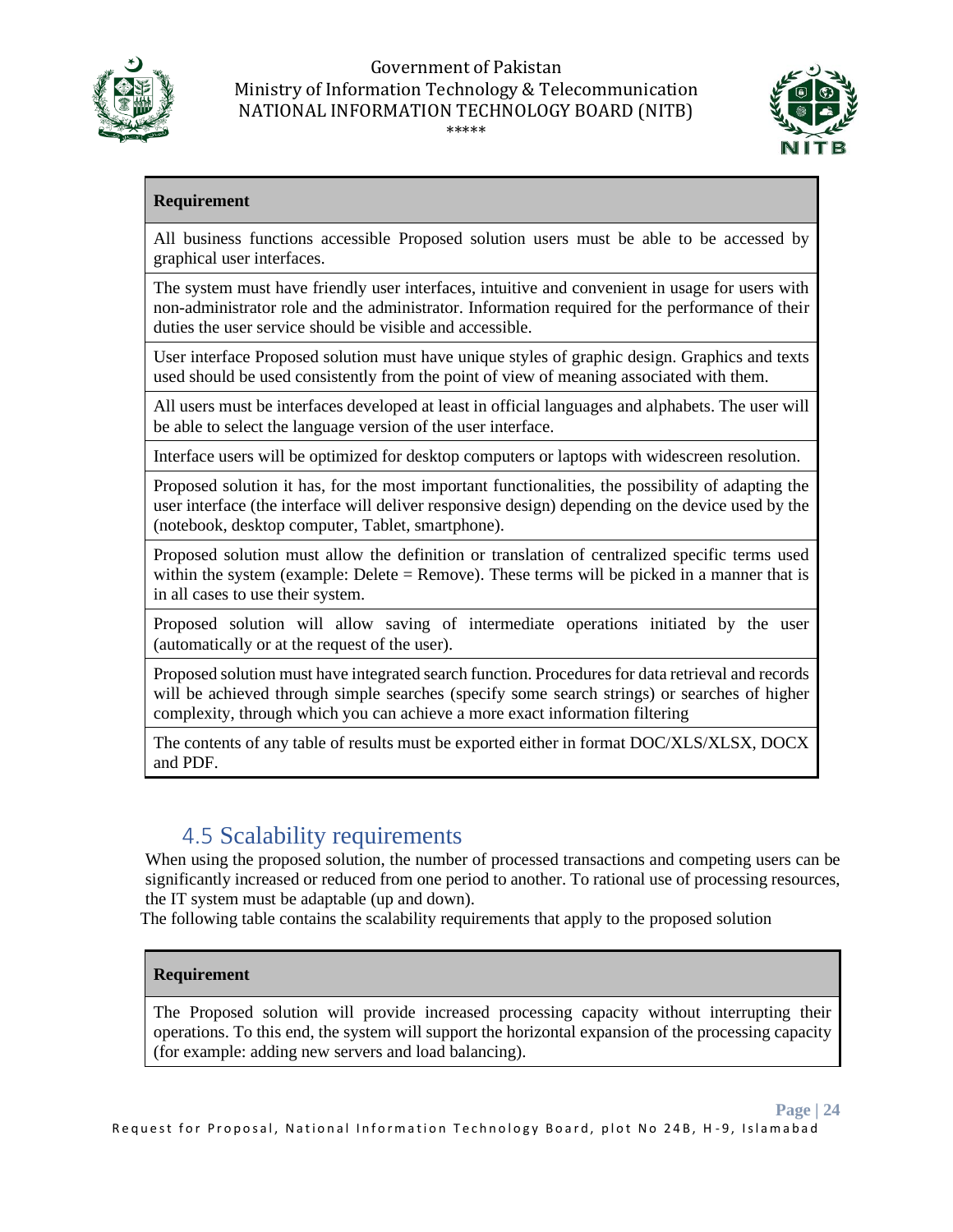



**Page | 25**

The Proposed solution can be configured to automatically adjust to key levels (lag sensitive). The system will be adjusted up and down.

The system must be capable of serving virtually an unlimited number of transactions, with conditions of adequate allocation of resources for data processing and storage. The resources will be allocated horizontally (allocation of new servers without increasing the performance of existing servers).

The system must be scalable; the Proposed solution must be able to expand the number of the users, with no change in the initial solution and with no further licenses. The solution should be scalable both vertically, as well as horizontally. The bidder should specify the architecture for planned vertical and horizontal scaling.

The system must ensure a balanced distribution of load on different hardware and software to operate the system within acceptable parameters with increasing system load.

### <span id="page-24-0"></span>4.6 Security architecture requirements

This section contains the security architecture requirements implemented within the proposed solution. The following table contains all the requirements of the proposed solution security architecture

#### **Requirement**

The Proposed solution architecture must be conceived using a Secure by Design approach.

The security architecture of the Proposed solution system must be documented at the technical level.

The documentation will describe the implemented security model, the present components, and the role of each component in terms of security.

The documentation will include the network-level specifications of the system components and the network provider's network access rules that should be set by the Parliament for secure access to all system components (for example, a communication link between services). The vendor should discourage the use of default ports.

All system processes associated with system components will work with minimum privileges required to perform assigned tasks.

All access credentials used by the application must be configured in the administrative interfaces. The Proposed solution will not contain hard-coded access credentials.

The Proposed solution will not store stored credentials in the open form at the level of its components (in the database, configuration files).

All external Proposed solution interfaces will be accessed using secure authentication methods (for example: certificate X.509).

The system must support encrypted communication channels as HTTPS, SSL, TLS. The bidder shall propose and integrate certifier authority.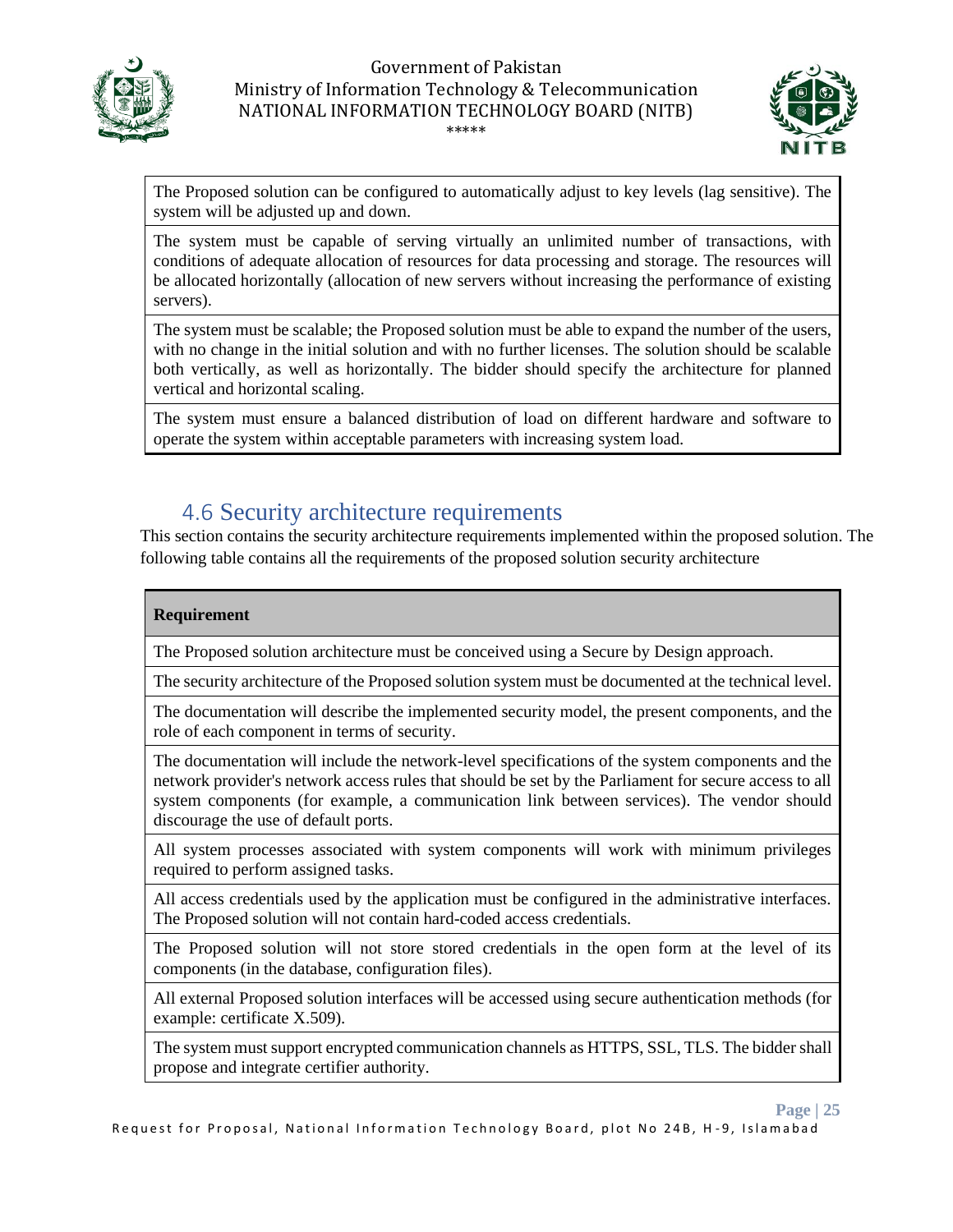



**Page | 26**

#### **Requirement**

The Proposed solution will ensure the confidentiality of the transmitted data on the communication channels.

The user actions are recorded in electronic logs.

### <span id="page-25-0"></span>4.7 Authentication mechanism requirements

This section contains the requirements for an authentication mechanism that needs to be implemented within the proposed solution.

The following table contains all the requirements of the proposed solution authentication mechanism.

#### **Requirement**

The Proposed solution will allow access to its functions only after a successful identification of the user / administrator.

The Proposed solution will support at least the following authentication methods: based on ID and password or Windows authentication (Active Directory Integration).

The Proposed solution will allow users to change their individual passwords.

The Proposed solution will allow users to register their account information (example: ID, password, name, surname, email, etc.).

The user passwords must be encrypted. The method of protecting passwords must ensure that they are not intercepted, seized or recovered.

The Proposed solution will allow defining and implementing a set of rules for using passwords. The policies must allow setting conditions at least for:

- complexity of password;
- mandatory password change;
- term of validity of the password;
- re-use of passwords;
- the number of Authentication attempts failed;
- dictionary for forbidden passwords.

The IT system will provide the user with timely information on the application of policies for using the passwords (for example, a password expiration message for N days).

The Proposed solution will allow differentiated use of policies for using passwords for different user groups.

The Proposed solution will allow to block, disable or suspend user accounts at the application level.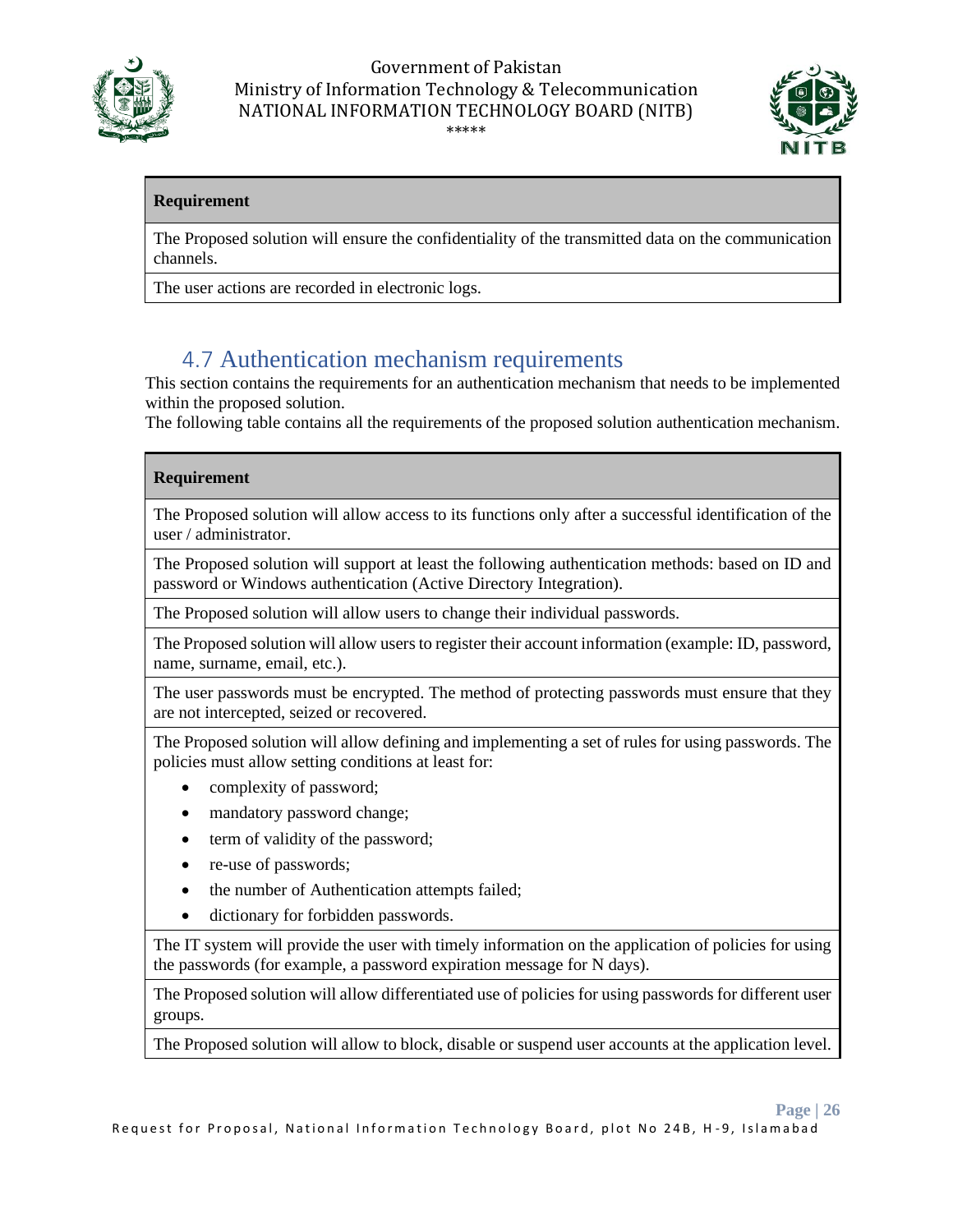



#### **Requirement**

The Proposed solution can be integrated with the Parliament deployment service. When creating a new user account, the Proposed solution will have the option of selecting from the list of available users in the directory service, if implemented.

The Proposed solution can be integrated with external services such as "ISP" (Identity Services Providers). For this purpose, open standards and protocols from the field will be used (for example: SAML). The authentication methods that need to be supported by including an external ISP are:

- ID and password;
- Certificate X.509:

For mobile applications, access will be based on user access credentials and a unique key in the client application configuration. The communication with the system server will be encrypted.

### <span id="page-26-0"></span>5. Indemnification

By Bidder: Bidder will, at its own expense, indemnify and hold harmless NITB, and their respective officers, directors, employees, representatives, licensees and agents from and against and in respect of any and all claims, liabilities, allegations, suits, actions, investigations, judgments, deficiencies, settlements, inquiries, demands or other proceedings of whatever nature or kind, whether formal or informal, brought against NITB or any of their respective officers, directors, employees, representatives, licensees or agents, by any third parties against and in respect of any and all damages, liabilities, losses, costs, charges, fees and expenses, including without limitation reasonable legal fees and expenses, as and when incurred, relating to, based upon, incident to, arising from, or in connection with any claim or allegation with regard to any misrepresentation by the bidder, breach of any provision of this document by the bidder, negligence or willful misconduct of the contractor, infringing in any manner any copyright, trademark, intellectual property, trade secret or patent of any third party. The foregoing obligation is subject to NITB giving bidder a prompt written notice of any claim and giving the bidder sole control of the defense of such claim. Bidder agrees that it may not, without NITB's prior written consent, as the case may be, enter into any settlement or compromise of any claim that results in any admission of liability or wrongdoing on the part of NITB, as the case may be.

To the fullest extent permitted by law, the bidder shall indemnify and hold harmless NITB and their respective officers, directors, employees, representatives, licensees and agents from and against claims, damages, losses and expenses, including but not limited to legal fees, arising out of or resulting from performance of the work under this document in relation to any claim, damage, loss or expense attributable to bodily injury, sickness, disease or death to the bidder's personnel or any third party hired by the bidder or to injury to or destruction of tangible property.

### <span id="page-26-1"></span>6. Preparation of Bid

### <span id="page-26-2"></span>6.1 Cost of Bidding

The issuance of this RFP and the receipt of information in response to this RFP shall not in any way cause NITB to incur any liability or obligation to the bidder (and /or any proposed Subcontractor(s), if any),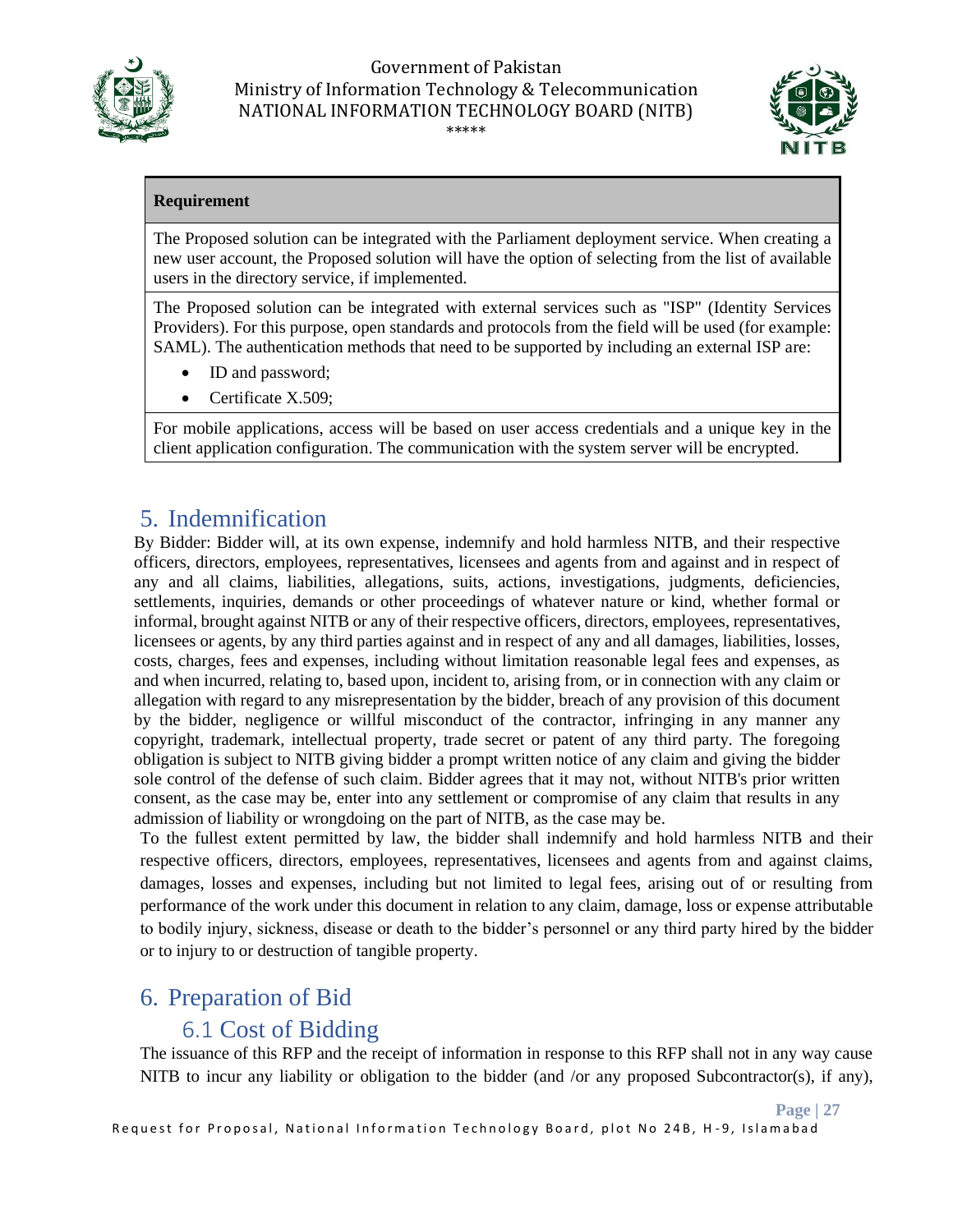



financial or otherwise. NITB assumes no obligation to reimburse or in any way compensate the bidder for costs and/or expenses incurred in connection with the bidder's Proposal in response to this RFP. All costs and expenses incurred by the bidder (and/or any proposed subcontractor(s), if any) pertaining to all activities in the preparation, submission, review, selection and negotiation of the bidder's proposal in response to this RFP shall be borne by the bidder (and/or any proposed subcontractor(s), if any) ("costs and expenses").

## <span id="page-27-0"></span>6.2 Bid Security / Earnest Money Deposit (EMD)

In accordance with PPRA Rules 2004, Rule 25, the Bidder will submit a bid security of PKR 2.50 Million in shape of Bank Draft/Bank Guarantee in favor of National Information Technology Board;

- The Bid Security issued by any scheduled bank of Pakistan will be acceptable. Cheques will not be acceptable in any case. Bid security of the successful bidder will be returned once the Performance Guarantee is submitted to NITB;
- The bid security shall be part of financial bid envelope, failing to do so will cause rejection of the bid;
- The Bid Security shall be forfeited by the Purchaser, on the occurrence of any / all of the following conditions:
	- **.** If the Bidder withdraws the Bid during the period of the Bid validity specified by the Purchaser; or
	- If the Bidder, having been notified of the acceptance of the Bid by the Purchaser during the period of the Bid validity, fails or refuses to furnish the Performance Security, in accordance with the Bid Document.
- The Bid security shall be returned to the technically unsuccessful Bidder with unopened/sealed financial bid.
- While the unsuccessful bidders of financial bid opening procedure will be returned the Bid Security only within one month period.
- Validity of the Bid Security should be 180 days minimum.

## <span id="page-27-1"></span>6.3 Technical Proposal

Bidders are required to submit the technical proposal stating a brief description of the bidder's organization outlining their recent experience, the names of professional staff / sub-supplier(if applicable) who participates during the assignment, solution offered with feature set, the technical approach, sample templates/prototypes of deliverables, methodology, detailed work plan / work breakdown structure, organization and staffing, workable suggestions that could improve the quality and effectiveness of the assignment. Submittal requirements for information can be found in subsequent section.

Note, the bidder shall also provide recommended specification of hardware (hardware sizing) along with performance benchmarks for the proposed system. Refer Annexure B – Submittal Requirements for Technical Proposal.

Any other technical and/or sales and marketing materials provided separately by the bidder shall not be considered as part of the proposal. Such additional materials may be provided as a part of annexures.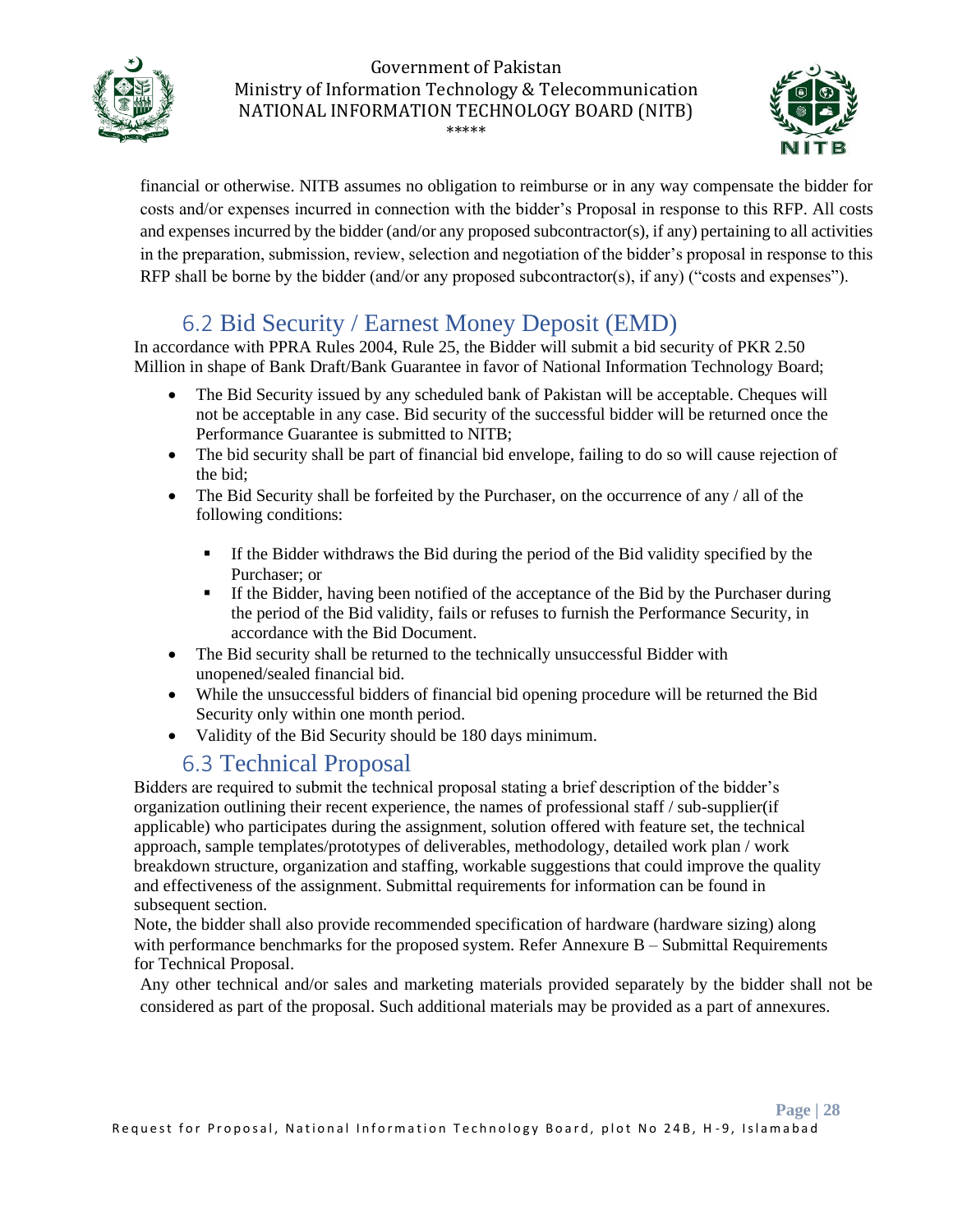



**Page | 29**

## <span id="page-28-0"></span>6.4 Financial Proposal

The Financial proposal shall be prepared using the standard form attached, duly signed by the authorized representative of the bidder.

The bidder shall provide its list of costs with all items described in the Technical proposal priced separately.

Refer Annexure C – Submittal Requirements for Financial Proposal. Note, pricing shall be provided in an itemized way.

Any function with specifications responded as 'Can be developed' must be made available during implementation or before Go-live without any extra cost.

## <span id="page-28-1"></span>6.5 Payment Terms / Schedule

Payments will be made by NITB against the invoice/s raised by the bidder by following the procedure in vogue against each milestone on production of following documents: Sales tax invoice duly signed and stamped by the organization.

NITB shall issue the Provisional Acceptance Certificate (PAC) after sign-off from the nominated person(s) from the National Assembly, Senate and Ministry of Parliamentary Affairs, on each module. Vendor shall be responsible to get the sign-off from the above nominated persons.

NITB shall issue the Final Acceptance Certificate (FAC) after the completion of One Year Support & Maintenance period

There will be no Advance payment / mobilization.

Following is the payment schedule based on defined milestones:

| S.No.          | <b>Milestones</b>                          | Payment % | <b>Remarks</b>                          |
|----------------|--------------------------------------------|-----------|-----------------------------------------|
|                | Provisional Acceptance Certificate (PAC)*  | 65 %      |                                         |
| 2              | Technology Transfer **                     | 15 %      | For particular<br>module cost           |
| 3              | End User Training ***                      | 10 %      |                                         |
| $\overline{4}$ | ****<br>Final Acceptance Certificate (FAC) | $10\%$    | $10\%$ of the<br>total project<br>cost. |

*\*Provisional Acceptance Certificate (PAC) includes the sign-off from the nominated person(s) from the National Assembly, Senate and Ministry of Parliamentary Affairs, for following (Priority Modules and remaining Modules):*

- *Specification Requirements Specifications (SRS)*
- *Development*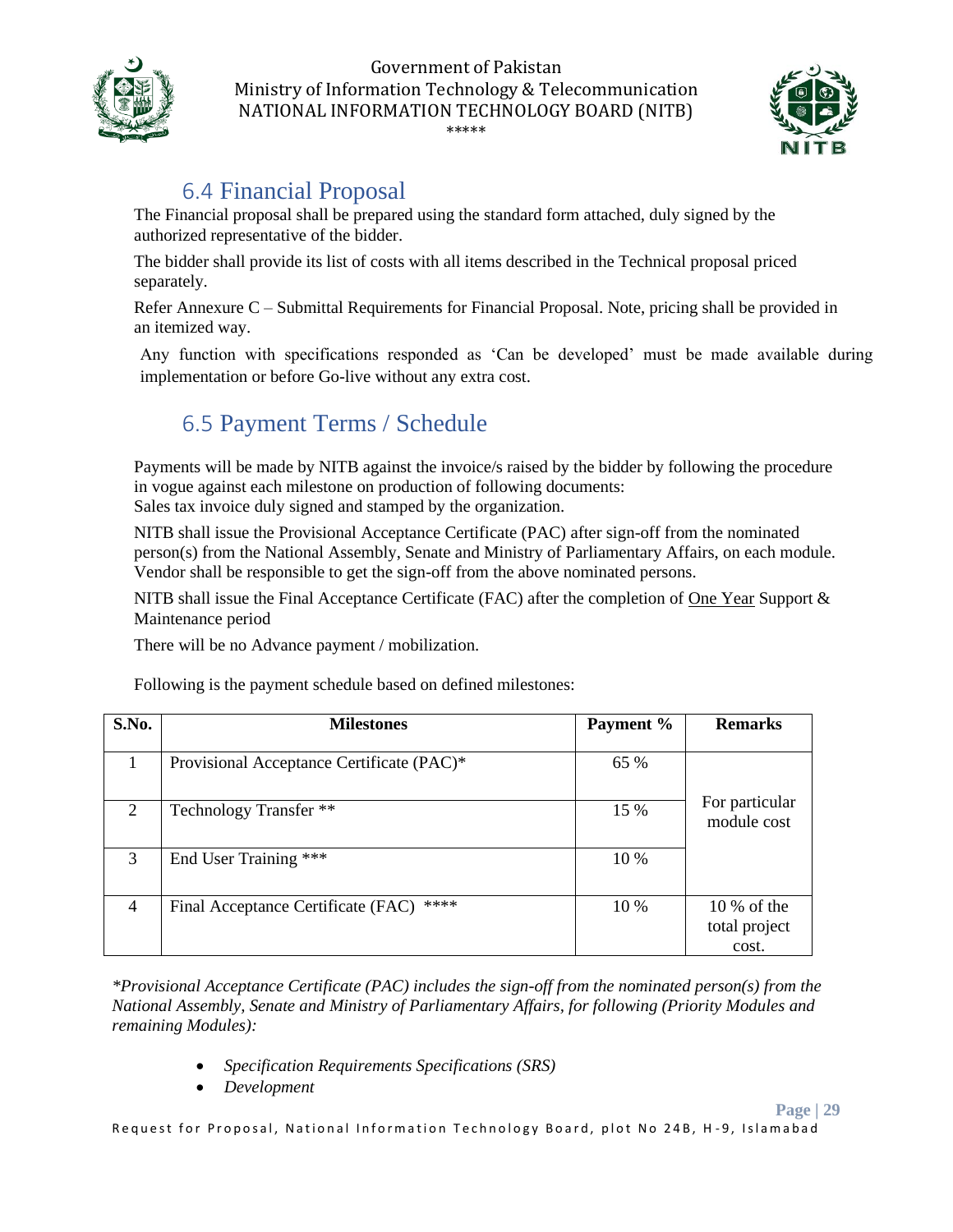



**Page | 30**

- *Testing and Quality Assurance*
- *Deployment*
- *Source Code (verification by NITB only)*

#### *\*\* Technology Transfer includes:*

- *Training and capacity building of all technical staff (NITB, National Assembly, Senate and Parliamentary Affairs)*
- *Technical Documentation (High-level and low-level diagrams, Module flow diagrams, Architectural diagram)*

#### *\*\*\* End-User Training includes:*

- *End-user Training (Hand holding)*
- *User Manuals (Videos, Computer-Based Trainings and Handouts)*

#### *\*\*\*\* Final Acceptance Certificate (FAC) includes:*

- *Complete Source Code with all patches for all modules (verified by NITB)*
- *Work Completion Certificate by vendor*

### <span id="page-29-0"></span>6.6 Bid Currencies

Bids are to be quoted in PKR. Bids received in any currency other than PKR shall not be accepted.

#### <span id="page-29-1"></span>6.7 Advice of Omission or Misstatement

In the event it is evident to a bidder responding to this RFP that NITB has omitted or misstated a material requirement to this RFP and/or the services required by this RFP, the responding bidder shall advise the contact identified in the RFP Clarifications and Questions section above of such omission or misstatement.

### <span id="page-29-2"></span>6.8 Bid Validity Period

The bid shall have a minimum validity period of One Hundred and Eighty (180) days from the last date for submission of the Bid. The Procuring Agency may solicit the Bidder's consent to an extension of the validity period of the bid. The request and the response thereto shall be made in writing.

Bid Security shall also be suitably extended. The Bidder may refuse extension of validity period of the Bid, without forfeiting the Bid security.

### <span id="page-29-3"></span>6.9 Additional Charges

No additional charges, other than those listed in the financial proposal, shall be made. Prices quoted will include verification/coordination of order, all costs for shipping, delivery to the site, setup, installation, training etc.

### 6.10 Right to Request Additional Information

<span id="page-29-4"></span>NITB reserves the right to request any additional information that might be deemed necessary during the evaluation process.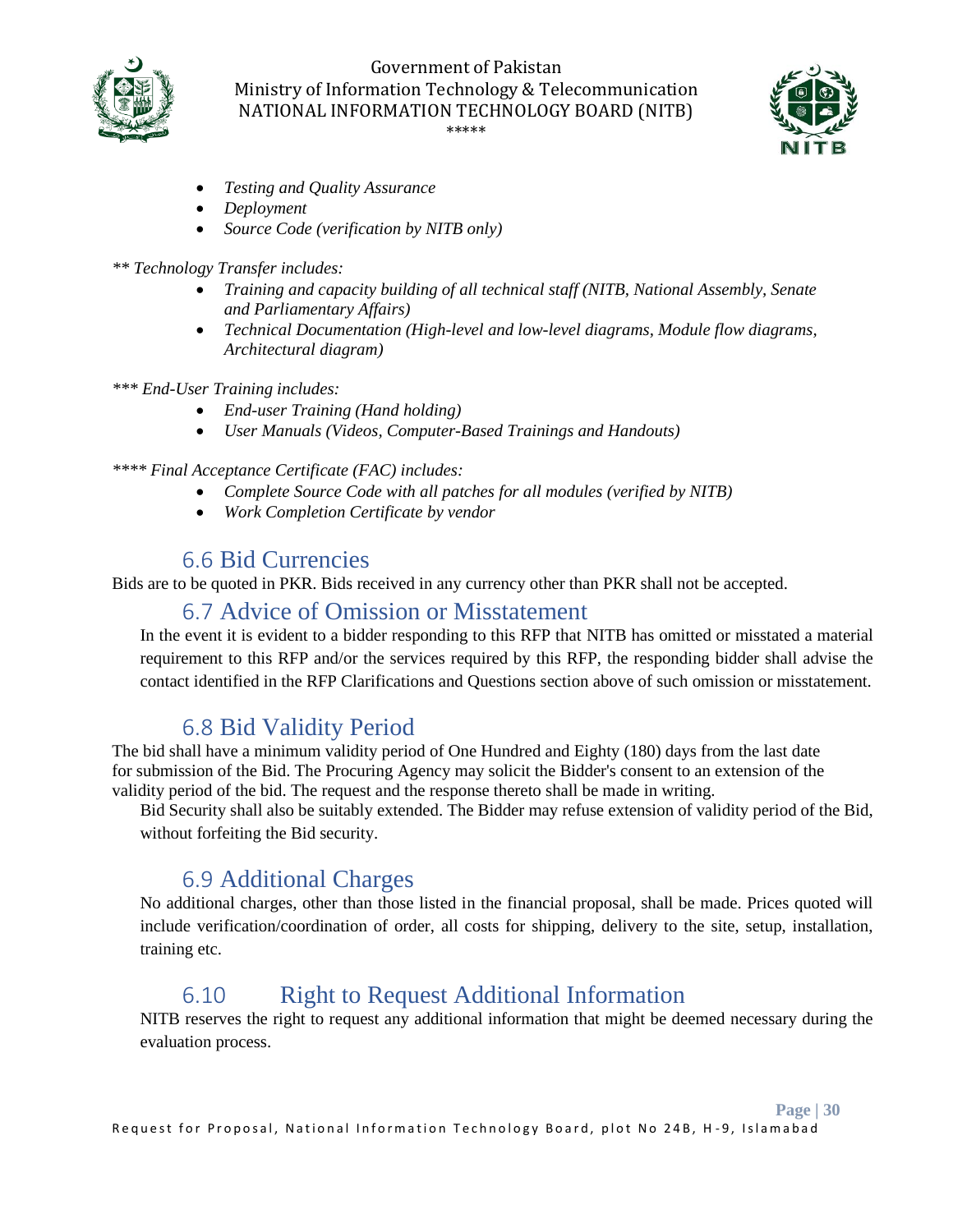



## 6.11 Right of Refusal

<span id="page-30-0"></span>The procuring agency may reject all bids or proposals at any time prior to the acceptance of a bid or proposal. The procuring agency shall upon request communicate to any Bidder who submitted a bid or proposal, the grounds for its rejection of all bids or proposals, but is not required to justify those grounds.

The procuring agency shall incur no liability, solely by virtue of its invoking sub-rule (1) towards Bidder who have submitted bids or proposals.

Notice of the rejection of all bids or proposals shall be given promptly to all Bidders that submitted the proposals.

### <span id="page-30-1"></span>7. Submission of Bids

## <span id="page-30-2"></span>7.1 Sealing and Marking of Bids

Bid shall comprise a single sealed package containing two separate sealed envelopes. Each envelope shall contain separately the financial proposal and the technical proposal. Envelope shall be marked as "FINANCIAL PROPOSAL" and "TECHNICAL PROPOSAL" in bold and legible letters to avoid confusion.

The bids along with the bid security, must be dropped at: National Information Technology Board. All submissions are due to the attention of the authorized person, no later than the date and time specified in Annexure A. Any proposal received after the due date and time will not be accepted by NITB.

### 7.2Proposal Identification

<span id="page-30-3"></span>Proposal submissions must be organized according to the instructions provided in this and separately packaged, sealed and identified as follows:

- Identify as Technical or Financial Proposal
- Bid Number:
- Title: Application Software Solutions ()
- NITB, Plot No 24B, H-9, Islamabad, Pakistan.

Proposal submissions must include the following copies:

- One (1) original version of the entire Technical Proposal with original signatures;
- One (1) photocopied version of the entire Technical Proposal;
- One (1) softcopy containing the entire Technical Proposal;
- One (1) original version of the Financial Proposal with original signatures;
- One (1) photocopied version of the entire Financial Proposal;
- One (1) softcopy containing the entire Financial Proposal.

Softcopies of Technical as well as financial proposal are required to be submitted in the form of USB in the respective sealed envelopes. The files must be unprotected, editable, electronic documents and must be clear of any viruses, imbedded documents, or executable links.

### <span id="page-30-4"></span>7.3 Extension of Time Period for Submission of Bids

NITB may extend the deadline for submission of bids, if the following condition exists;

- If Procurement Committee is convinced that such extraordinary circumstances have arisen owing to law and order situation or a natural calamity that the deadline should be extended;
- If Procurement Committee decides to extend the deadline due to any administrative reason.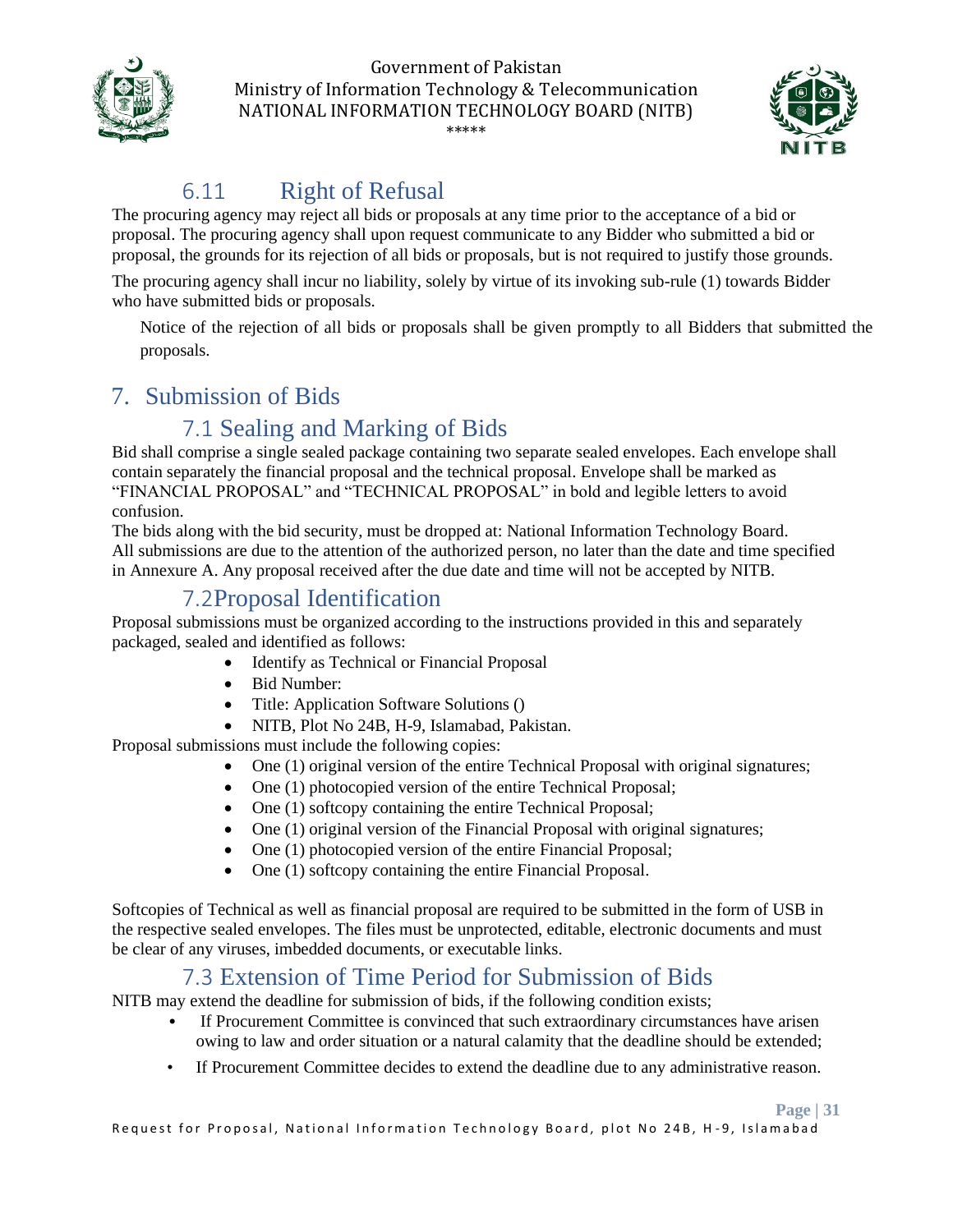



## <span id="page-31-0"></span>7.4 Late Bids

Late bids shall not be considered. Therefore, it is suggested that the response be sent in a manner that ensures it arrives on time, for example: through verifiable courier, Registered Mail or in person. Responses through Fax, email, and non-registered delivery through Pakistan Post Mail will not be considered.

## <span id="page-31-1"></span>7.5 Presentation by Bidders

Bidders may be asked to present their proposal as per the terms and conditions listed along with the announcement of this RFP. The Bidder will be required to provide and present a detailed and comprehensive project management plan that will become the sole source for determining implementation tasks and completion time of each task. The bidders are expected to present the technical proposal and the various components fitment within the overall proposal. The bidder must be able to answer all queries and question of the evaluation committee within the presentation.

## <span id="page-31-2"></span>7.6 Modification or Withdrawal of Proposals

Proposal modification and withdrawal terms and conditions are governed by the NITB procurement rules / PPRA Bid rules and Regulations. Such laws and regulations shall always prevail at all times. Under no circumstances shall a bidder be allowed to modify or withdraw his proposal if such actions are prohibited by the relevant Bid laws.

### <span id="page-31-3"></span>7.7 Submittal Requirements

• For Technical Proposal, please ensure that the listed requirements in "Annexure B" are provided.

• For Financial Proposal, please ensure that the listed requirements in "Annexure C" are provided.

# <span id="page-31-4"></span>8. Opening and Evaluation of Bids

### <span id="page-31-5"></span>8.1 Opening of Bids by NITB

Initially only the envelope marked "TECHNICAL PROPOSAL" shall be opened and envelope marked as "FINANCIAL PROPOSAL" shall be retained in the custody of the NITB without being opened. NITB shall evaluate the technical proposal and without reference to the price and may reject any proposal which does not confirm to the specified requirements.

## <span id="page-31-6"></span>8.2 Modification of Bids

No bidder shall be allowed to alter or modify its bids after the expiry of deadline for the receipt of the bids unless, NITB may, at its discretion, ask a bidder for a clarification of bid for evaluation purposes. The request for clarification and the response shall be in writing and no change in the prices or substance of bid shall be sought, offered or permitted.

### <span id="page-31-7"></span>8.3 Missing Information

Information requested in this document is aimed to evaluate the bidder and their system in a best possible way, therefore NITB encourage bidder to furnish the information as requested in this document. Any missing information shall be considered as not available.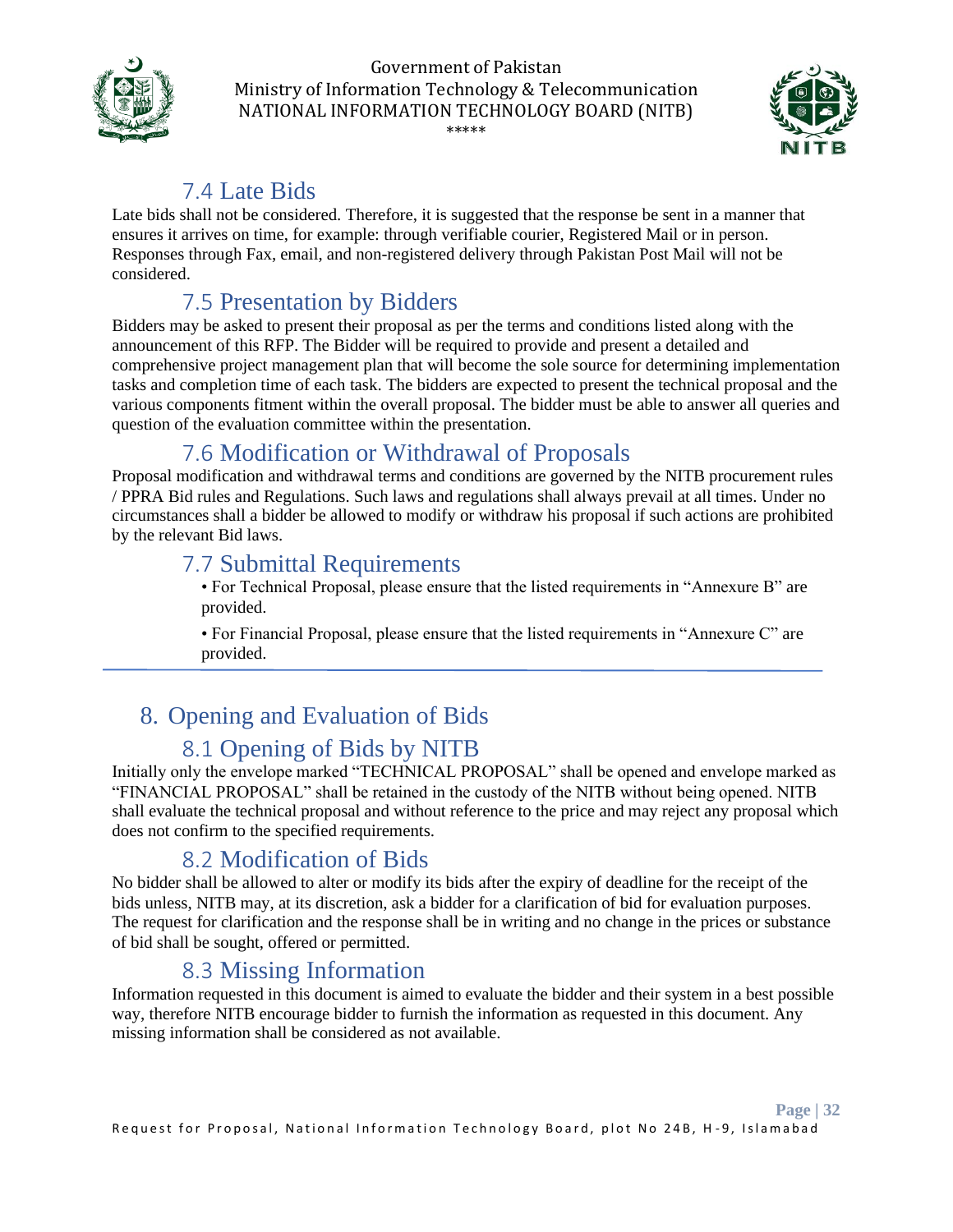



## <span id="page-32-0"></span>8.4 Addendum or Supplement to Request for Proposal

At any time prior to the deadline for submission of the Bid, NITB may, for any reason, whether on its own initiative or in response to a clarification request by prospective bidder, modify the RFP by issuing addenda.

A summary of all questions and responses as well as any adjustments regarding the scope of this Bid - if any, will be prepared and distributed to all potential bidders that submitted their intent to bid. It is the responsibility of Bidder, prior to bid date, to inquire as to addenda issued and to ensure their bid reflects any and all changes. NITB will maintain a register of holders of this RFP. All addenda must be acknowledged on the Form of Proposal page and copies of the signed addenda must be included in the Bidder's proposal.

### <span id="page-32-1"></span>8.5 Request for Demo Sessions

Shortlisted bidders shall be contacted within 2 weeks after the date of opening of technical proposals. For detailed demo / POC sessions, each bidder shall be able to demonstrate their capabilities on technical and functional requirements stipulated in this document.

Shortlisting will purely be based on the information provided in the submitted proposal and related documents, where the eligible bidder would acquire at least 70% score in the given technical evaluation criteria. Note, the shortlisted bidder's evaluation score shall be recalculated based on the results of the demonstrations and detailed analysis of the proposed solution(s).

For these session, Bidders shall be required to setup the environment for demonstration of the solution and the select processes in NITB premises.

### <span id="page-32-2"></span>8.6 Current References

The Bidder must provide in the proposal the names and complete contact information of at least three (3) client references in prescribed format under **Annexure-D** who:

Are able to discuss Bidder's performance in providing solutions similar to those contemplated in this RFP, and

Have agreed to be contacted by NITB representatives. NITB expects the bidder to contact their client references to confirm their availability to speak with NITB during this time.

### <span id="page-32-3"></span>8.7 Bidder Evaluation

Contract(s) shall be awarded at the sole discretion of NITB after evaluation of the bidder's proposal, reference discussions, negotiations, determination of competitive advantage and cost. Bidder must have a satisfactory record of contract performance, integrity, business ethics, adequate financial resources (in the opinion of NITB) and vision to meet the contractual requirements contemplated in this RFP. By submitting a proposal, the Bidder warrants that:

a) It is legally authorized to provide the subject solution(s) globally or locally,

b) It is in compliance with all applicable laws and regulations,

c) It is not prohibited from doing business with NITB by law, order, regulation or otherwise, and

d) The person submitting the proposal on behalf of the Bidder is authorized to bind it to the terms of the proposal.

An evaluation committee ("Technical Evaluation Committee") specifically formed for this RFP process will evaluate all submitted proposals. Proposals may be evaluated and eliminated without further discussions and at the sole discretion of NITB. NITB will be the sole initiator of discussions to clarify or negotiate the proposal offerings. The NITB evaluation committee will evaluate each proposal based upon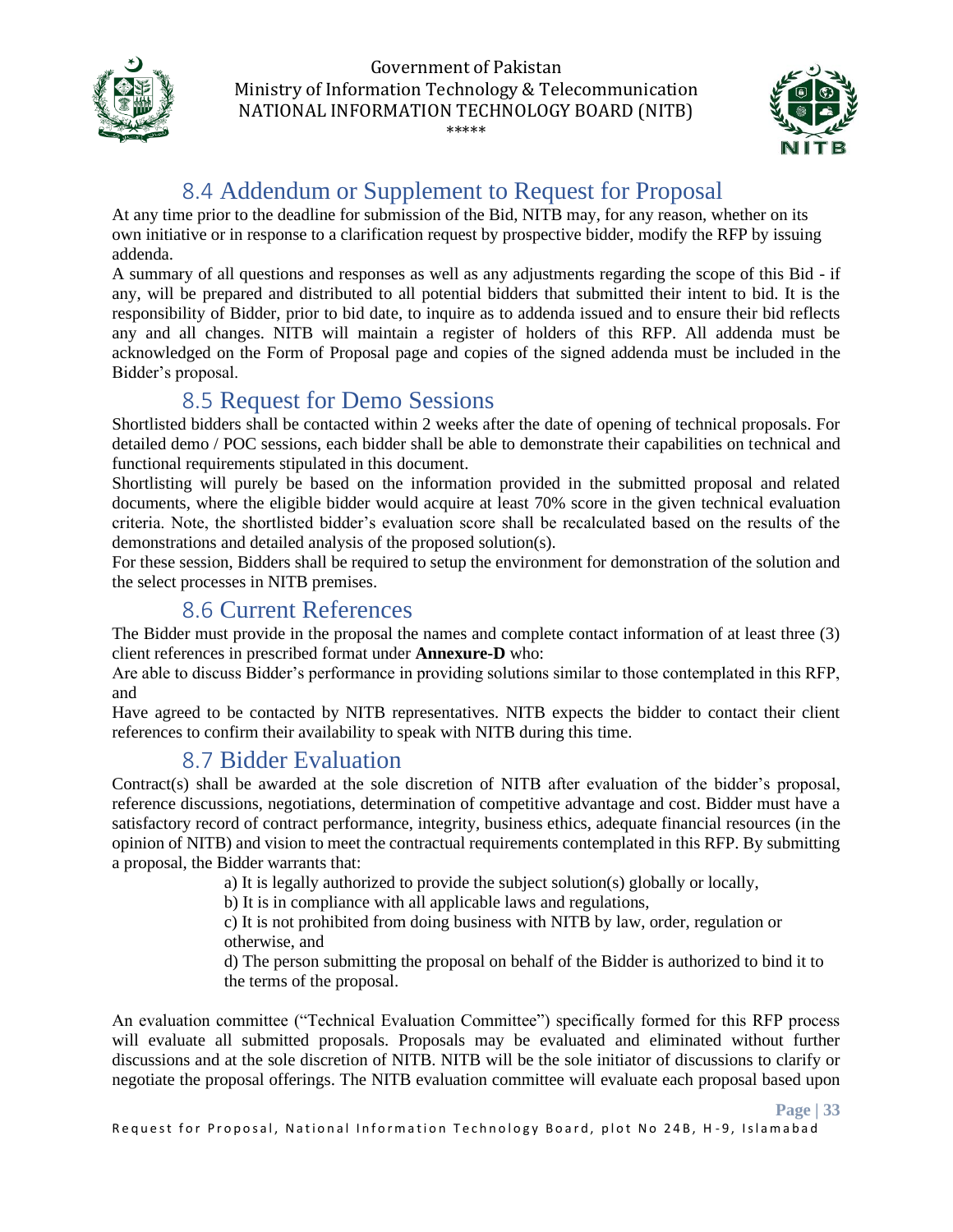



their understanding of the proposals. The NITB evaluation committee will conduct a fair, impartial and comprehensive evaluation of all proposals. If applicable, a contract shall be awarded, taking into consideration the best interests of NITB. The selection criteria is defined in subsequent section and may include:

- a) Experience of the bidder with similar projects, size and scope
- b) Management and staff profiles
- c) Solution differentiation and implementation approach
- d) Details of Scalability, Performance, Integration, Configurability, Parameterization
- e) Cost/Value/Favorable contract terms & conditions

NITB reserves the right to award a contract without any further discussion with the bidder(s) who have submitted proposals in response to this RFP. Therefore, proposals should be submitted initially on the most favorable terms available to NITB from a price, contractual terms and conditions, and technical standpoint. However, NITB reserves the right to conduct discussions with Bidders who submit proposals that pass the initial screening process for the feasibility of the solution(s).

NITB is not under any obligation to reveal, to a bidder, how a proposal was assessed or to provide information relative to the decision-making process.

NITB shall evaluate a bidder's "confidence in its own ability to perform" based on a bidder's willingness to provide NITB with meaningful contractual assurances and remedies NITB may exercise in the event of that Bidder's non-performance.

### <span id="page-33-0"></span>8.8 Proposal Acceptance

A proposal submitted in response to this RFP shall constitute a binding offer. Acknowledgment of this condition shall be indicated by the signature of the Participant bidder or an officer of the Participant bidder legally authorized to execute contractual obligations. A submission in response to this RFP acknowledges acceptance by the Participant of all terms and conditions including compensation, as set forth herein. A Participant shall identify clearly and thoroughly any variations between its proposal and the NITB's RFP. Bidder shall ensure that every page of their proposal is signed and stamped.

### 8.9Discussions Prior to Evaluation

<span id="page-33-1"></span>If required, prior to evaluation of the technical proposal and financial proposal, NITB may, within 6-7 days of receipt of the technical and financial proposals, call upon any of the Bidders to discuss or to ask for clarification about anything contained in the technical proposal submitted by the Bidder or may seek clarification in writing through email.

### 8.10 Availability of Professional Staff / Experts

<span id="page-33-2"></span>Having selected the bidder on the basis of, among other things, an evaluation of proposed professional staff, the NITB expects to get the contract executed by the professional staff named in the proposal. Before contract negotiations, the NITB shall require assurances that the professional staff shall be actually available. NITB shall not consider substitutions during contract negotiations unless both parties agree that undue delay in the selection process makes such substitution unavoidable or for reasons such as death or medical incapacity. If this is not the case and if it is established that professional staff were offered in the proposal without confirming their availability, the Bidder may be disqualified. Any proposed substitute shall have equivalent or better qualifications and experience than the original candidate and his name be submitted by the Bidder within the period of time specified in the letter of invitation to negotiate.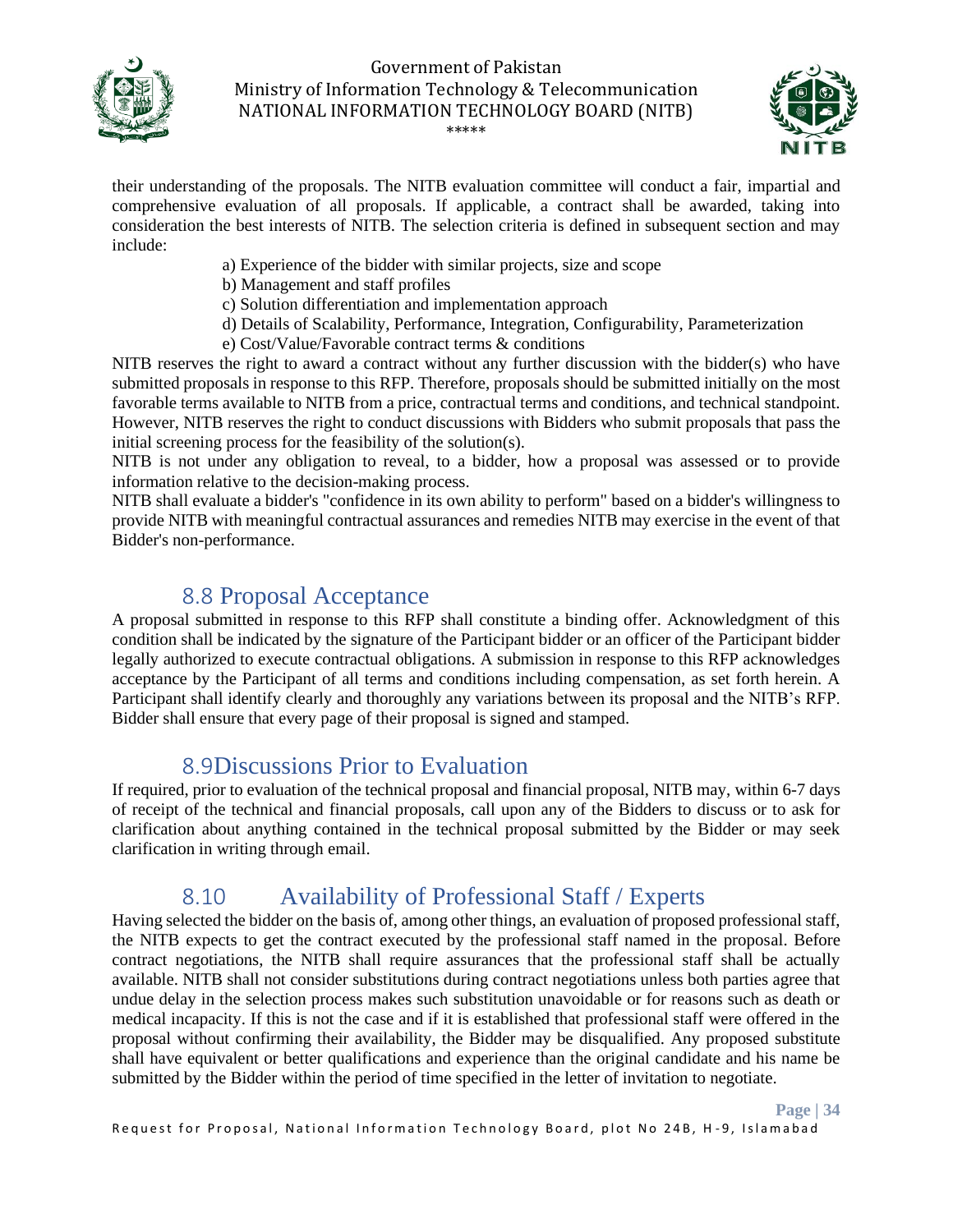



### 8.11 Alternative Provisions

<span id="page-34-0"></span>Alternative proposals are not allowed.

### 8.12 Redressal of Grievances by the Procuring Agency

<span id="page-34-1"></span>The Purchaser will constitute a committee comprising of odd number of persons, with proper powers and authorizations, to address the complaints of bidders that may occur prior to the entry into force of the procurement contract.

- Any bidder feeling aggrieved by any act of the procuring agency after the submission of his bid may lodge a written complaint concerning his grievances within seven days of announcement of the technical evaluation report and five days after issuance of final evaluation report.
- The GRC (Grievance redressal committee) shall investigate and decide upon the complaint within ten days of its receipt
- In case, the complaint is filed after the issuance of the final evaluation report, the complainant cannot raise any objection on technical evaluation of the report
- Any bidder or party not satisfied with the decision of the GRC, may file an appeal before the Authority within thirty days of communication of the decision subject to depositing the prescribed fee and in accordance with the procedure issued by the Authority. The decision of the Authority shall be considered as final.

### <span id="page-34-3"></span><span id="page-34-2"></span>9. Award of Contract

### 9.1Award Criteria

NITB shall award the contract to the successful bidder, whose bid has been determined to be substantially responsive in the view of our requirements & expectations and has provided the most competitive bid, provided further that the bidder is determined to be qualified to perform the contract satisfactorily.

## 9.2NITB's Right to Accept Any Bid and to Reject Any or All Bids

<span id="page-34-4"></span>NITB reserves the right to accept or reject any Bid, and to annul the bidding process and reject all bids at any time prior to contract award, without thereby incurring any liability to the bidder(s).

### 9.3Notification of Award

<span id="page-34-5"></span>Prior to the expiration of the period of bid validity, NITB will notify the successful bidder in writing by letter or by facsimile, to be confirmed in writing by letter, that his/her bid has been accepted. The notification of award will constitute the formation of the contract. Upon the successful bidder's furnishing of the performance security pursuant to section, NITB will promptly notify each unsuccessful bidder.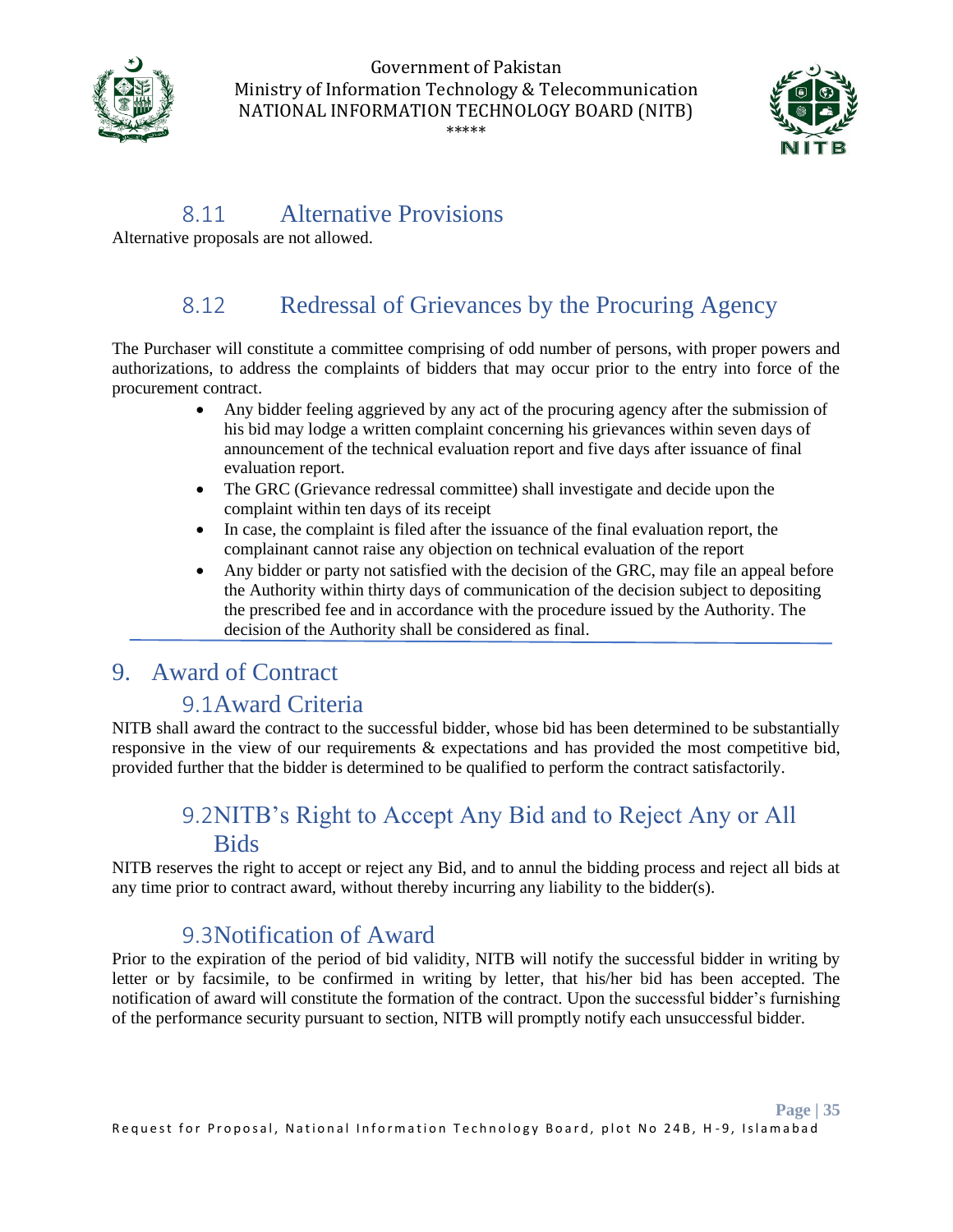



### 9.4Signing of Contract

<span id="page-35-0"></span>Within fourteen (14) days from the date of notification of the award the successful bidder shall furnish to NITB particulars of the person who would sign the contract on behalf of the successful bidder along with an original power of attorney executed in favor of such person. Draft contract will be shared with the successful bidder only.

### <span id="page-35-1"></span>9.5 Performance Security

Within (15) days of the receipt of notification of award from the Procuring Agency, the successful Bidder will furnish the Performance Security and sign the Contract. The value of Performance Security shall be 10% of the bid value to be issued by any scheduled bank of Pakistan having "A" rating. The Performance Security will remain valid for contract period, after the successful delivery till the closure phase of the project. Whereas, the support period shall commence upon successful closure of the project. There will be separate performance security submission to claim the mobilization advance as mentioned in the payment terms.

### <span id="page-35-2"></span>9.6 RFP Response Ownership

All information, materials and ideas submitted become the property of NITB upon submission. NITB reserves the right to modify, reject or use without limitation any or all of the ideas from submitted information. All information, materials and ideas contained in the Bidder's proposal can be used by NITB without any restriction, provided that NITB will not disclose any financial and pricing information the Bidder designates as confidential with any other potential Bidder. NITB reserves the right to share, disclose or discuss to any of its consultants any proposal in response to this RFP in order to secure expert opinion. Please submit the softcopies of technical and financial proposals in USB / CD / DVD, along with the respective proposal in sealed envelopes.

### <span id="page-35-3"></span>9.7 Integrity Pact

The successful bidder(s) shall upon the award of the contract execute an Integrity Pact with NITB. [Specimen is attached in Annexure "G"]

### <span id="page-35-4"></span>9.8 Non-Disclosure Agreement

The successful bidder(s) shall upon the award of the contract execute a Non-Disclosure Agreement with NITB. [Specimen is attached in **"Annexure H"**]

### <span id="page-35-5"></span>9.9 Contract Terms and Conditions

The successful bidder(s) shall upon the award of the contract, agree and sign a formal contract with NITB, which shall be based on the terms and conditions in this document, PPRA contractual guidelines and NITB's contractual requirements.

Where ever in conflict with the RFP and the contract or no safeguard of NITB is mentioned, the stipulation of PPRA 2004 as internally adopted by NITB shall prevail.

### 9.10 Mandatory support and Maintenance period

<span id="page-35-6"></span>The vendor shall be bound to provide mandatory support and maintenance after the final deliverable of the project without any additional cost.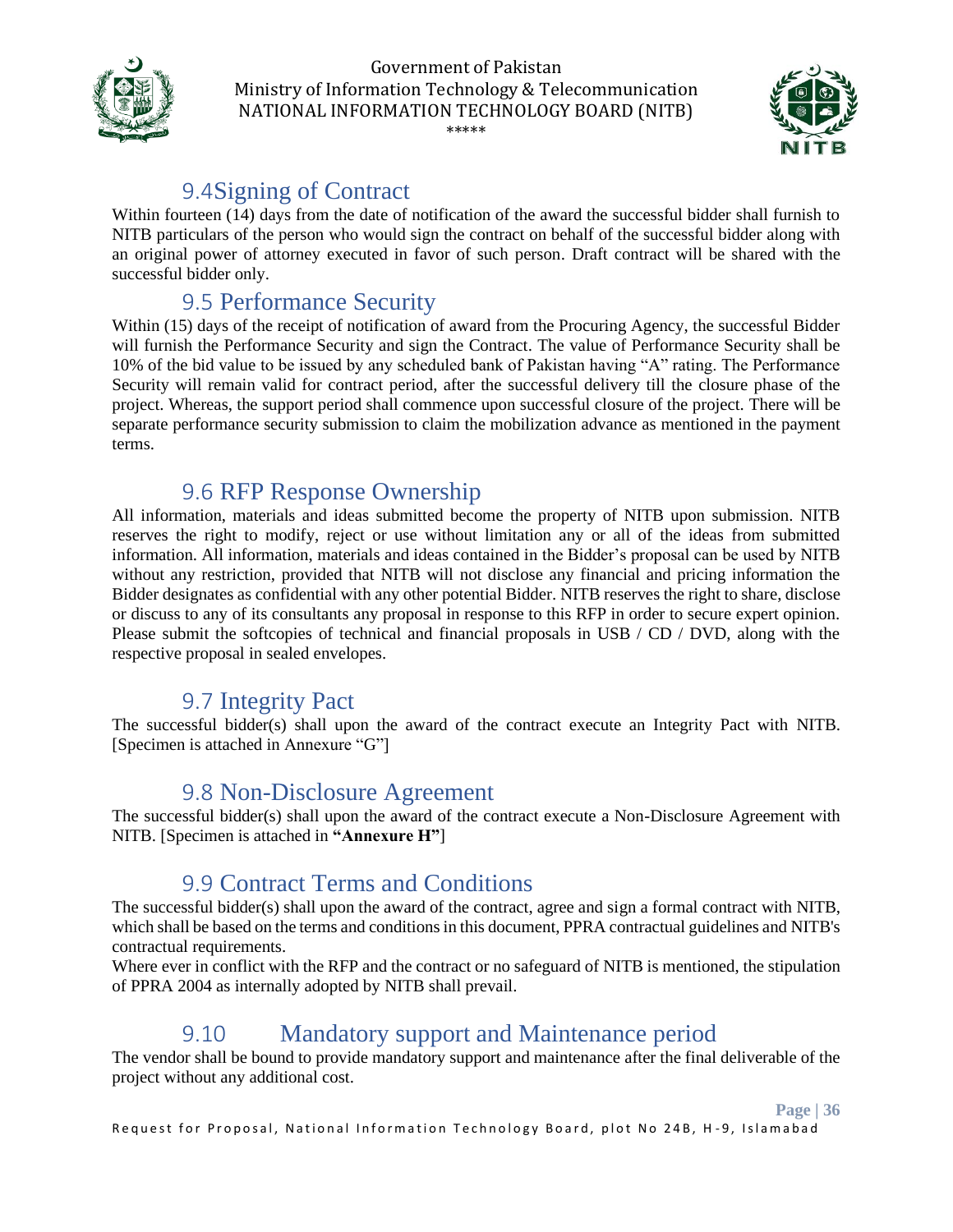



### <span id="page-36-0"></span>10. Scope of Work

The scope of work includes mainly three components software solutions including;

### 10.1 Ministry of Parliamentary Affairs

<span id="page-36-1"></span>The modules wise processes and volume of work is defined in Business Requirements Specification Documents (BRSD). These documents were prepared through external consultancy firm last year. These BRSD documents are placed on the Website of NITB. The interested bidder can download the documents/ processes and software requirements without any cost.

| Sr. No. | <b>MoPA Software Modules Names</b> |
|---------|------------------------------------|
| 1.      | National Assembly                  |
| 2.      | Senate                             |
| 3.      | E-Committees                       |
| 4.      | Public Affairs & Grievance         |
| 5.      | Administration                     |
| 6.      | Coordination                       |
| 7.      | General                            |
| 8.      | Budget & Accounts                  |
| 9.      | <b>Workflow Management System</b>  |
| 10.     | <b>Dynamic Reporting Engine</b>    |
| 11.     | <b>User Management</b>             |
| 12.     | Notifications (SMS)                |
| 13.     | <b>Executive Dashboards</b>        |
| 14.     | Public Portal for MoPA             |
| 15.     | Mobile Application                 |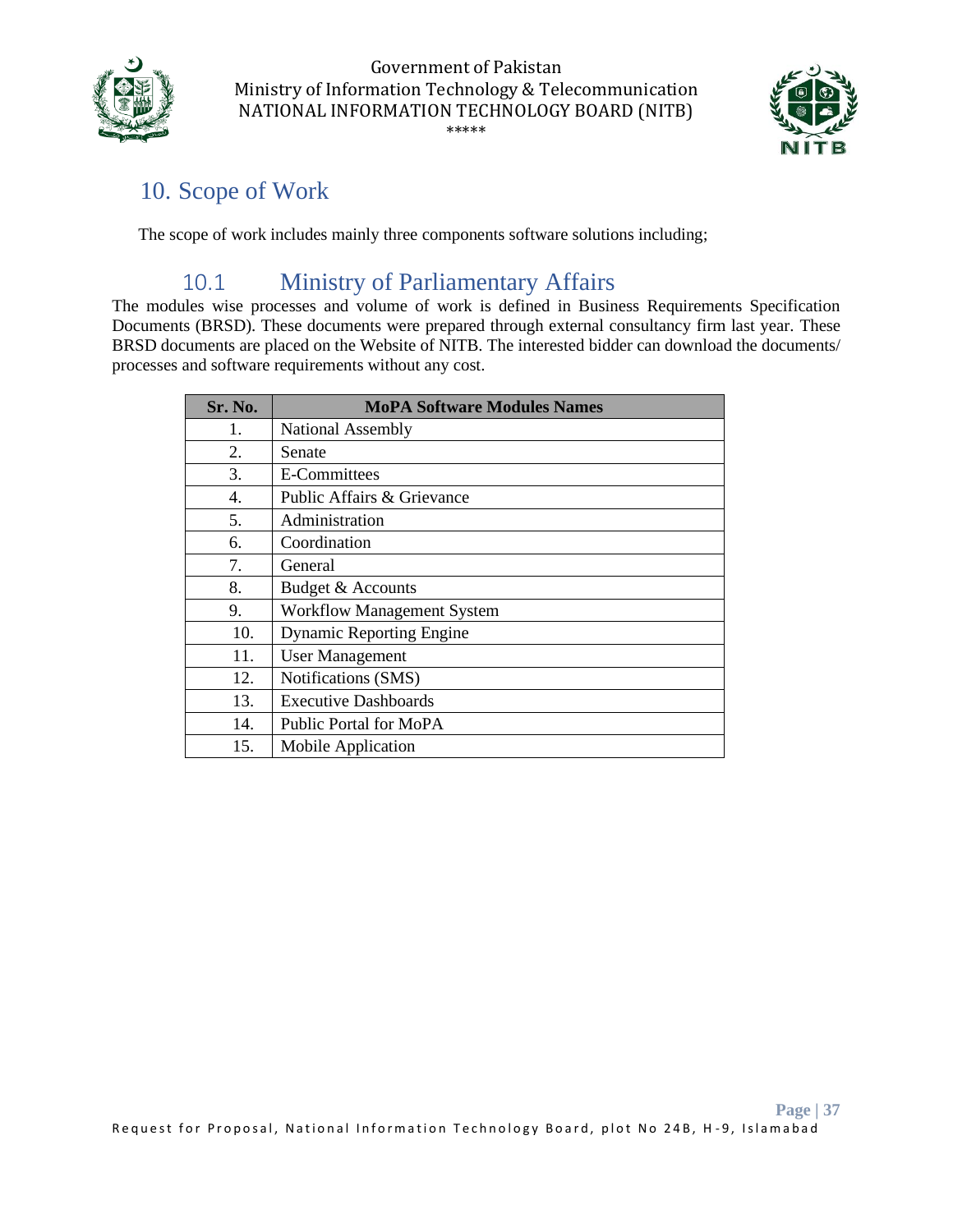



## 10.2 Senate of Pakistan

<span id="page-37-0"></span>The modules wise processes and volume of work is defined in Business Requirements Specification Documents (BRSD). These documents were prepared through external consultancy firm last year. These BRSD documents are placed on the Website of NITB. The interested Bidder can download the documents/ processes and software requirements without any cost.

| Sr. No.          | <b>Senate Software Modules Names</b>                                                      |
|------------------|-------------------------------------------------------------------------------------------|
| 1.               | Legislation (Bills, Questions, Motions, Resolution, E- Parliament)                        |
| 2.               | Proceeding Management (Reporting, Editing, Proof<br>Reading, Interpretation, Translation) |
| 3.               | <b>E-Committees</b>                                                                       |
| $\overline{4}$ . | <b>International Relations</b>                                                            |
| 5.               | Protocol                                                                                  |
| 6.               | <b>Member Services Management</b>                                                         |
| 7.               | <b>Transport Management</b>                                                               |
| 8.               | Printing & Publication                                                                    |
| 9.               | <b>Library Management System</b>                                                          |
| 10.              | Administration                                                                            |
| 11.              | <b>Financial Management</b>                                                               |
| 12.              | <b>Training Management</b>                                                                |
| 13.              | Human Resource Management                                                                 |
| 14.              | <b>Workflow Management System</b>                                                         |
| 15.              | <b>Dynamic Reporting Engine</b>                                                           |
| 16.              | <b>Research Management</b>                                                                |
| 17.              | Media Management                                                                          |
| 18.              | <b>Security Management</b>                                                                |
| 19.              | <b>Estate Management</b>                                                                  |
| 20.              | <b>User Management</b>                                                                    |
| 21.              | Notifications (SMS)                                                                       |
| 22.              | <b>Executive Dashboards</b>                                                               |
| 23.              | Interfaces with Ministries/Division/Attached Departments                                  |
| 24.              | <b>Public Portal for Senate</b>                                                           |
| 25.              | <b>Members Portal for Senate</b>                                                          |
| 26.              | <b>Employee Portal for Senate</b>                                                         |
| 27.              | Mobile Application                                                                        |
| 28.              | Legislative Drafting Unit                                                                 |
| 29.              | Document Archiving and Retrieval System                                                   |
| 30.              | <b>Complaint Management System</b>                                                        |
| 31.              | One Window Facility                                                                       |
| 32.              | Receipt and Issuance (R&I) Management                                                     |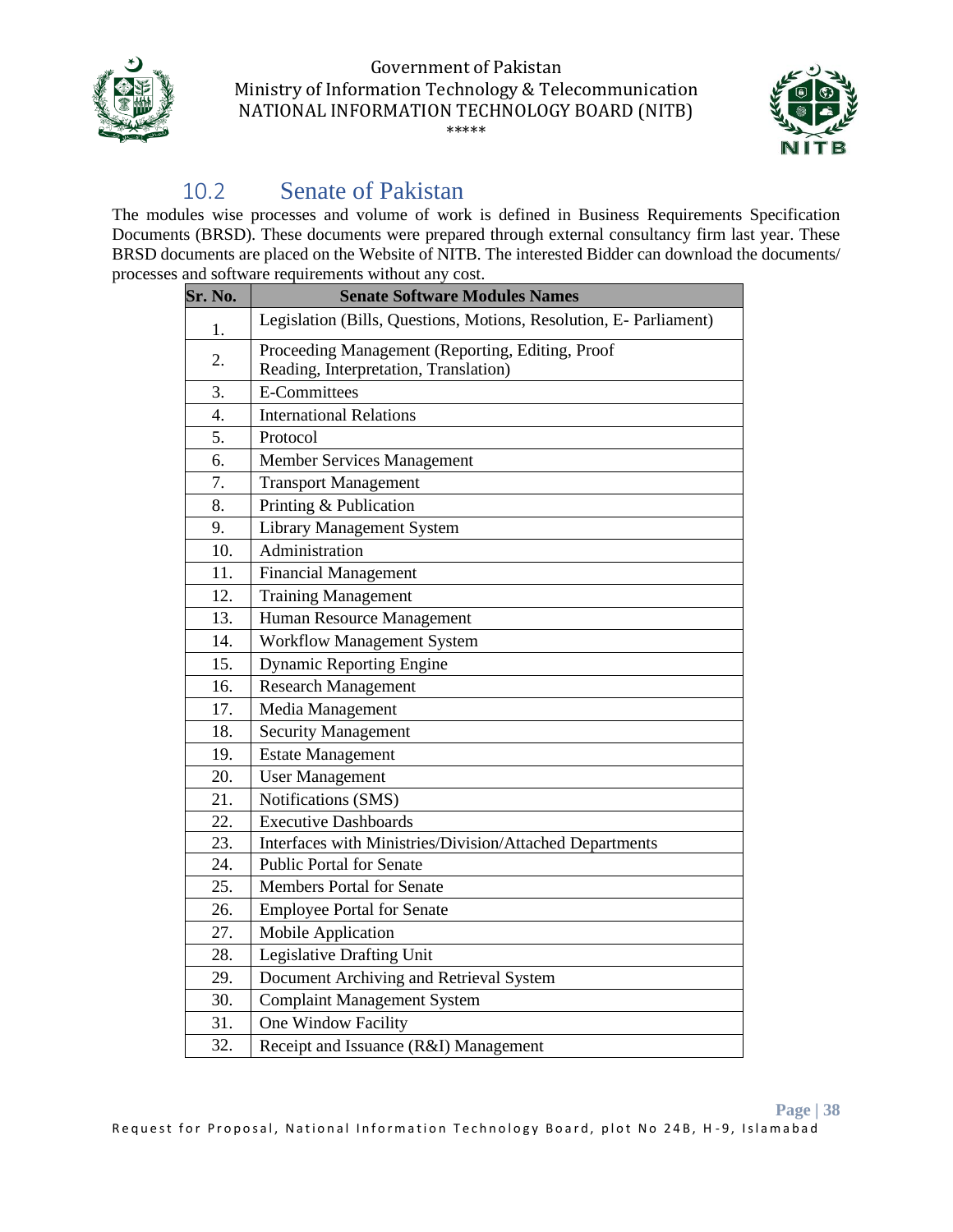



## 10.3 National Assembly

<span id="page-38-0"></span>The modules wise processes and volume of work is defined in Business Requirements Specification Documents (BRSD). These documents were prepared through external consultancy firm last year. These BRSD documents are placed on the Website of NITB. The interested Bidder can download the documents/ processes and software requirements without any cost.

| Sr. No. | <b>National Assembly Software Modules Names</b>  |
|---------|--------------------------------------------------|
| 1.      | Members One Window Facility                      |
| 2.      | Information Archival and Retrieval System        |
| 3.      | Workflow Management System                       |
| 4.      | <b>Dynamic Reporting Engine</b>                  |
| 5.      | <b>Member Portal</b>                             |
| 6.      | <b>Employee Portal</b>                           |
| 7.      | <b>Public Portal</b>                             |
| 8.      | <b>User Management</b>                           |
| 9.      | <b>Mobile Application</b>                        |
| 10.     | Notifications (SMS)                              |
| 11.     | <b>Executive Dashboards</b>                      |
| 12.     | Reference Data                                   |
| 13.     | Interfaces with Ministries/ Divisions/ Attached  |
|         | Departments                                      |
| 14.     | <b>Bill Management</b>                           |
| 15.     | <b>Question Management</b>                       |
| 16.     | <b>Motion Management</b>                         |
| 17.     | <b>Resolution Management</b>                     |
| 18.     | Notice Office Management                         |
| 19.     | Other Legislative Businesses / Proposed solution |
| 20.     | <b>Legislative Drafting</b>                      |
| 21.     | <b>Reporting Management</b>                      |
| 22.     | Debate Management                                |
| 23.     | <b>Interpretation Management</b>                 |
| 24.     | <b>Committee Management</b>                      |
| 25.     | <b>Public Account Committee Module</b>           |
| 26.     | <b>Inter-Parliamentary Relations Management</b>  |
| 27.     | <b>International Relations Management</b>        |
| 28.     | <b>Protocol Management</b>                       |
| 29.     | <b>Services Management</b>                       |
| 30.     | Member Cash and Accounts                         |
| 31.     | Professional Telecasting System                  |
| 32.     | <b>Audio Transmission System</b>                 |
| 33.     | <b>Transport Management System</b>               |

**Page | 39**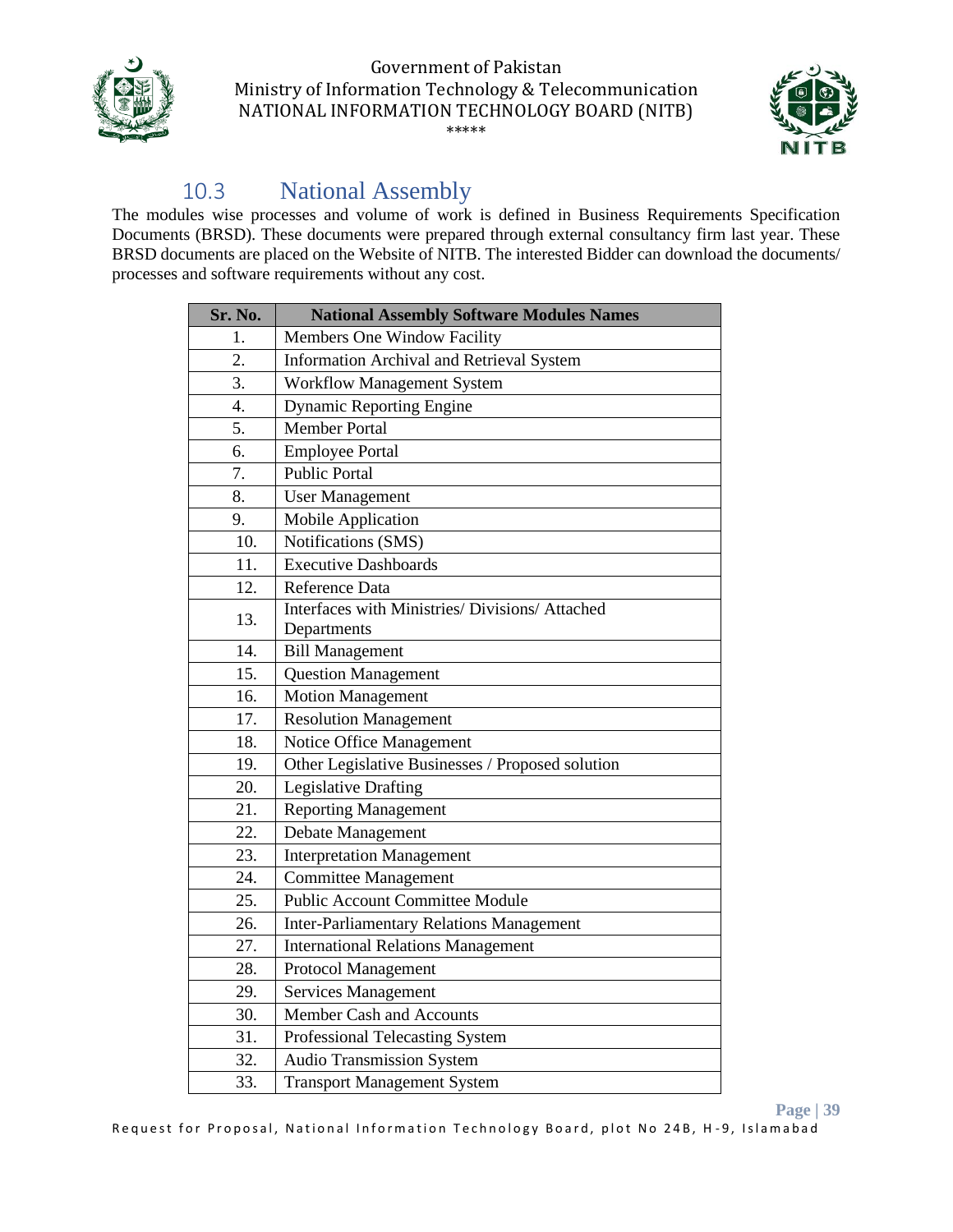



| 34. | R&I Management                                     |
|-----|----------------------------------------------------|
| 35. | <b>Library Management</b>                          |
| 36. | <b>Research Management</b>                         |
| 37. | Visitor Management                                 |
| 38. | <b>Administration Management</b>                   |
| 39. | <b>HRD</b>                                         |
| 40. | Media Management                                   |
| 41. | <b>Budget and Accounts</b>                         |
| 42. | Cash and Accounts                                  |
| 43. | <b>Finance and Accounts</b>                        |
| 44. | <b>Establishment Management</b>                    |
| 45. | <b>Litigation Management</b>                       |
| 46. | <b>Estate Management</b>                           |
| 47. | <b>Confidential Management</b>                     |
| 48. | <b>Parliamentary Committee</b>                     |
| 49. | PAC Implementation                                 |
| 50. | Audio Video Archival                               |
| 51. | Proposed solution                                  |
| 52. | E-Committee                                        |
| 53. | <b>Calling Attention Notice</b>                    |
| 54. | Notification (email, WhatsApp)                     |
| 55. | Visitor Management System                          |
| 56. | IT Inventory                                       |
| 57. | <b>Employee Attendance System</b>                  |
| 58. | <b>Contact Directory</b>                           |
| 59. | Digital Service Book                               |
| 60. | Miscellaneous Legislative Business (Defining       |
|     | constituency, member arrest, and production orders |

Prospective bidders are to propose solution with its installation, customization, configuration, deployment / implementation, verifying data quality, data migration, testing, rollout, training, documentation, knowledge transfer, project closure services and support.

 The Bidder shall also provide training to designated personnel and also provide Module wise user manuals as well as administrator's manual, post-implementation on-site support for one year from GO LIVE date.

Further, the bidder must provide detailed description of the proposed solution along with complete technical details like: *What is the maximum number of concurrent users supported? Is the solution primarily batch or real-time? What are to maximum number of users supported? To what degree is the application customizable? What DBMSs are supported? What query languages are supported? What programming languages/compilers are supported? Does the proposed solution support n-tier architecture?* 

The bidder must provide technical product information pertaining to every product included in their proposed solution.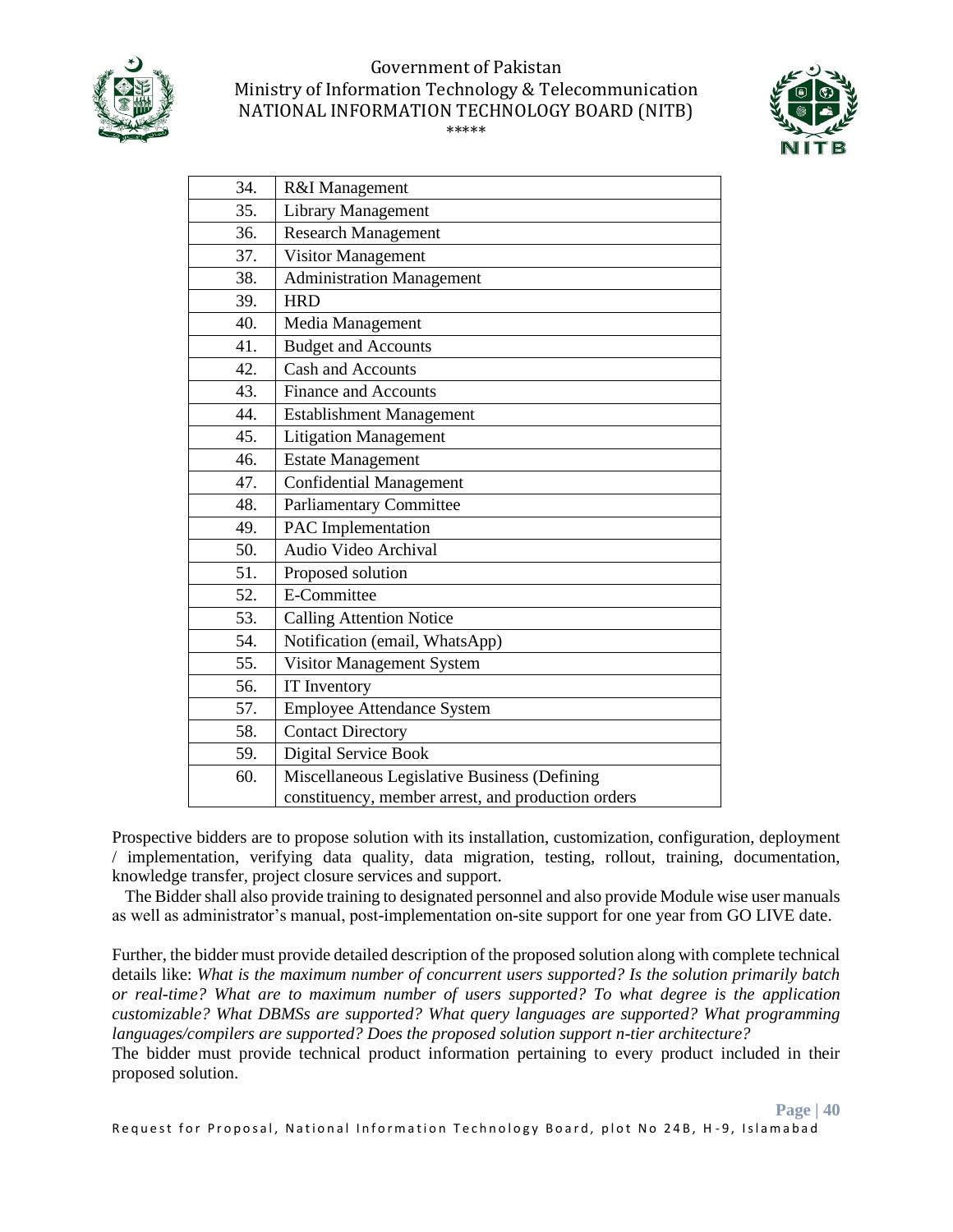



**Page | 41**

## 10.4 Data Migration

<span id="page-40-0"></span>Successful bidder will be required to migrate the financial & non-financial data from existing System and associated data to the proposed solution.

The objective of this exercise is to ensure availability of data in the proposed System so that all transactional & historical data can be viewed from the new Solution.

## 10.5 Training

<span id="page-40-1"></span>The bidder will be responsible for the training of the employees in the areas of implementation, operations, management, error handling, and system administration of in-scope solutions as per following.

- Business User Training for Master Trainers
- Administration / Customization Training for Technical User

Training material, written (English & Urdu) and video (English & Urdu) for all users should be provided as part of Training.

### 10.6 Project Documentation

<span id="page-40-2"></span>Bidders are required to provide comprehensive documentation related to the project such as user manuals, training material, configurationally and administration manuals, security compliance / access control document etc.

<span id="page-40-3"></span>Further, the bidder shall provide editable copies of all documents/manuals for NITB's internal purposes without any additional fee.

### 11. Evaluation Process

### 11.1 Eligibility

<span id="page-40-4"></span>Below is the criterion for the eligibility of the interested Bidders. These are all mandatory requirements and failing to comply will result in ineligibility for further technical evaluation. Please ensure complete and **valid** documentary evidences are provided against each item. NITB reserves the right to check the authenticity of any submitted document.

| <b>Criteria</b>                                                                                                                                                                                                                                                      | <b>Compliance</b><br>(Yes/No) |
|----------------------------------------------------------------------------------------------------------------------------------------------------------------------------------------------------------------------------------------------------------------------|-------------------------------|
| Lead Bidder is a registered/incorporated company in Pakistan with SECP at least for the<br>last 10 years                                                                                                                                                             |                               |
| Lead Bidder has a valid Registration Certificate for Income Tax, Sales Tax and/or other<br>allied agencies / organizations / regulatory authorities                                                                                                                  |                               |
| Lead Bidder is an Active Taxpayers as per Federal Board of Revenue (FBR)'s database<br>i.e. Active Taxpayer List (ATL)                                                                                                                                               |                               |
| Bidder (lead partner and JV partner/s) has not been blacklisted by any of Provincial or<br>Federal Government Department, Agency, Organization or autonomous body or Private<br>Sector Organization anywhere in Pakistan. (Affidavit to be submitted on stamp paper) |                               |
| Provision of audited financial statements to demonstrate that Bidder had minimum an<br>average annual turnover of over PKR 300 million in past consecutive three (03)<br>financial years                                                                             |                               |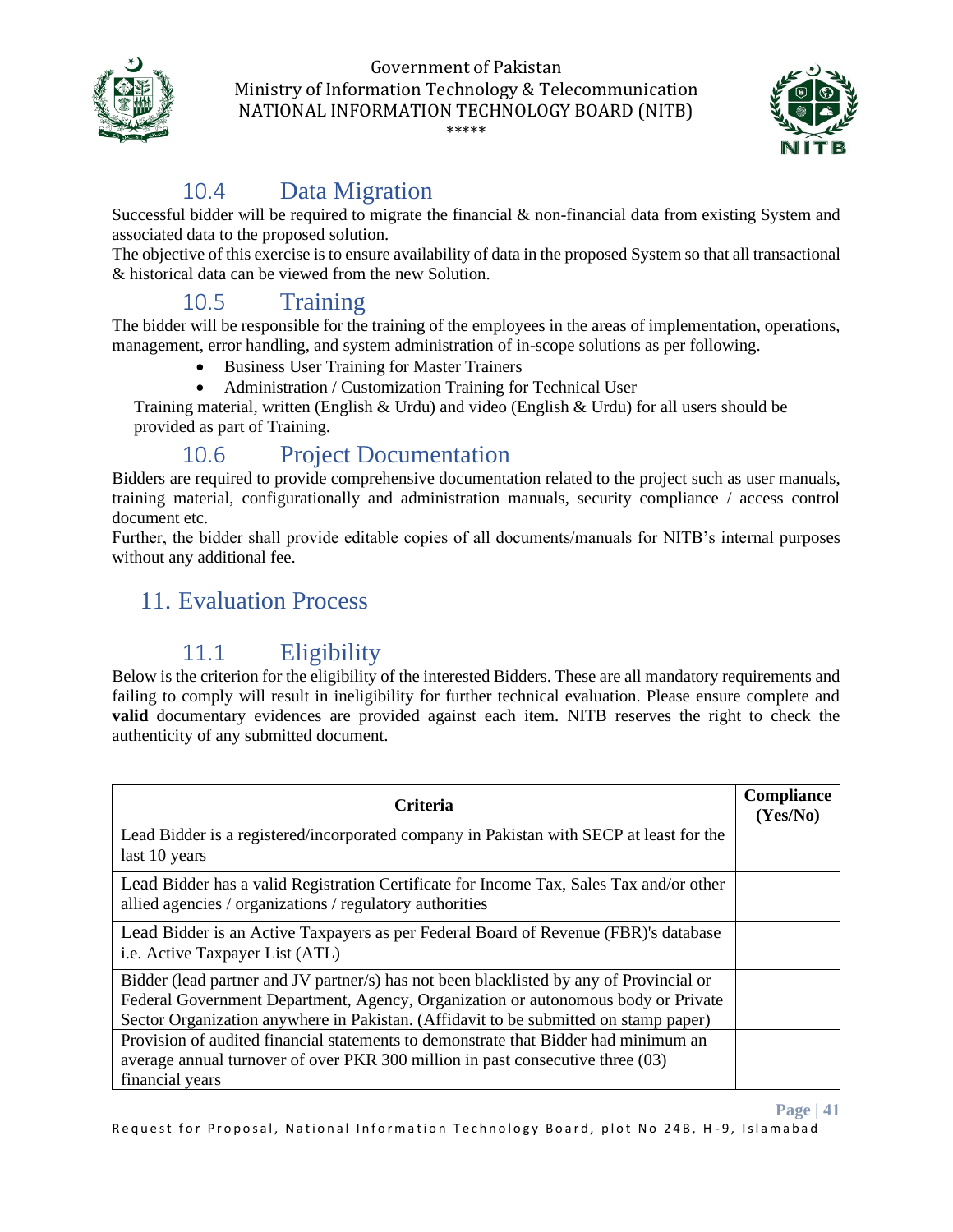



| The Bidder must not have any linkage with Israel or India regarding ownership,        |  |
|---------------------------------------------------------------------------------------|--|
| sponsoring and financing and any proposed application/server.                         |  |
| The Lead Bidder must provide on letter head, Name of organization, details of offices |  |
| across Pakistan and location of Head office, size of company (number of employees),   |  |
| and number of years of being incorporated.                                            |  |

<span id="page-41-0"></span>Note: Verifiable documentary proof for all above requirements is a mandatory requirement.

### 11.2 Technical Evaluation Criteria and Bidder's Response

Bidder(s) are required to provide their responses on the following sheet:

| SR.<br>NO |                                                                                                                                                                                                                                                                                                                                                                                                                                                                                                                                                                                                                                                                                                                                                                                       | <b>EVALUATION CRITERIA</b> |  |  |  |  |    |  | <b>MAX</b><br><b>MARKS</b> |
|-----------|---------------------------------------------------------------------------------------------------------------------------------------------------------------------------------------------------------------------------------------------------------------------------------------------------------------------------------------------------------------------------------------------------------------------------------------------------------------------------------------------------------------------------------------------------------------------------------------------------------------------------------------------------------------------------------------------------------------------------------------------------------------------------------------|----------------------------|--|--|--|--|----|--|----------------------------|
| 1.        | <b>General/Technical Work Experience</b><br>*Bidder MUST provide evidence in the form of copy letter from customer/work order and completion<br>certificate (copy) of relevant Software Projects completed in the last 15 years<br><b>Calculation Criteria:</b><br>One-page description of use case of following technologies in a named project:<br>Web Technologies (React, Node.JS, Angular, BootStrap)<br>Application Technologies (DotNet, PHP, Java etc)<br>Database Development (mySQL, Postgres, Oracle, SQL Server)<br>$\bullet$<br>one (01) *large-scale projects $-05$ marks<br>two (02) *large-scale projects $-10$ marks<br>three $(03)$ *large-scale projects - 15 marks<br>four $(04)$ *large-scale projects – 20 marks<br>five (05) *large-scale projects $-25$ marks |                            |  |  |  |  | 25 |  |                            |
| 3.        | *Large Scale Project Criteria => PKR 300 million<br><b>Financial Capability</b><br>Financial strength of the lead Bidder in last three (3) years – Annual Turnover (PKR)<br>*Bidder MUST provide Audit report and relevant proof of financial strength<br><b>Calculation Criteria:</b><br>From<br>301 to 600 Million per year $-05$ marks<br>601 Million to 1000 per year $-10$ marks<br>$1001 + million 15 marks$                                                                                                                                                                                                                                                                                                                                                                    |                            |  |  |  |  | 15 |  |                            |
| 4.        | <b>Team Capacity</b><br>Dedicated resources with relevant experience to work on the tasks and relevant technology. Companies<br>to provide resource profiles/CVs (Annexure-F) along with proof of their employment with the<br>company.<br><b>Calculation Categories:</b><br><b>Resource Type</b><br>No.<br>No.<br><b>Marks</b><br><b>Marks</b><br><b>Marks</b><br>No.<br>Web/Application Developer<br>$5 - 8$<br>3<br>$9 - 15$<br>$\overline{4}$<br>$15+$<br>5<br>$\overline{3}$<br>$\overline{c}$<br>Database Administrator<br>$2 - 3$<br>$\mathbf{1}$<br>$4-6$<br>$6+$                                                                                                                                                                                                             |                            |  |  |  |  | 30 |  |                            |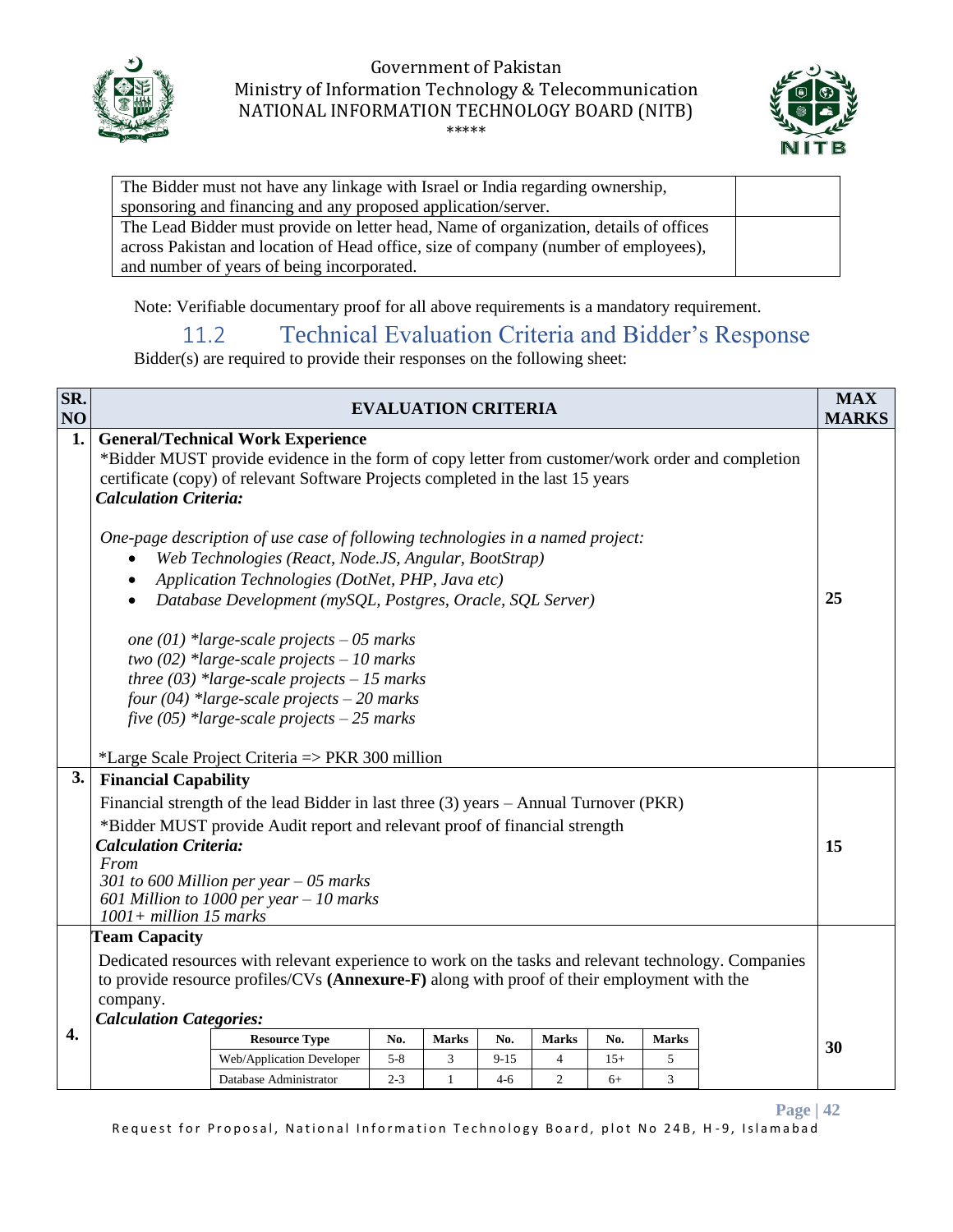



| <b>Quality Assurance</b><br>$2 - 3$<br>2<br>1<br>$4-6$<br>$6+$                                     |                                                                                                                                                                                                   |                                                                                                         |                          |              | 3       |                |              |           |           |    |
|----------------------------------------------------------------------------------------------------|---------------------------------------------------------------------------------------------------------------------------------------------------------------------------------------------------|---------------------------------------------------------------------------------------------------------|--------------------------|--------------|---------|----------------|--------------|-----------|-----------|----|
|                                                                                                    |                                                                                                                                                                                                   | Information/Cyber Security                                                                              | $2 - 3$                  | 1            | $4-6$   | 2              | $6+$         | 3         |           |    |
|                                                                                                    |                                                                                                                                                                                                   | Solution Architect                                                                                      | $2 - 3$                  | $\mathbf{1}$ | $4 - 6$ | 2              | $6+$         | 3         |           |    |
|                                                                                                    |                                                                                                                                                                                                   | <b>Business Analyst</b>                                                                                 | $2 - 3$                  | 1            | $4-6$   | $\overline{c}$ | $6+$         | 3         |           |    |
|                                                                                                    |                                                                                                                                                                                                   | UI/UX                                                                                                   | $2 - 3$                  | 1            | $4-6$   | $\overline{c}$ | $6+$         | 3         |           |    |
|                                                                                                    |                                                                                                                                                                                                   | <b>BPR</b> (Business Process<br>Reengineering)                                                          | $2 - 3$                  | $\mathbf{1}$ | $4 - 6$ | 2              | $6+$         | 3         |           |    |
|                                                                                                    |                                                                                                                                                                                                   | Solution Documentation<br>Expert                                                                        | $2 - 3$                  | $\mathbf{1}$ | $4-6$   | 2              | $6+$         | 2         |           |    |
|                                                                                                    |                                                                                                                                                                                                   | <b>System Architect</b>                                                                                 | $2 - 3$                  | $\mathbf{1}$ | $4 - 6$ | $\overline{2}$ | $6+$         | 2         |           |    |
|                                                                                                    |                                                                                                                                                                                                   | <b>Marks</b>                                                                                            |                          | 12           |         | 22             |              | 30        |           |    |
| 5.                                                                                                 | <b>Presentation by the Bidder</b>                                                                                                                                                                 |                                                                                                         |                          |              |         |                |              |           |           |    |
|                                                                                                    |                                                                                                                                                                                                   | Presentation by the Bidder sharing their capacity, references, technological innovation, and successful |                          |              |         |                |              |           |           |    |
|                                                                                                    |                                                                                                                                                                                                   | projects. The procurement committee assisted by the technical team will evaluate and award the          |                          |              |         |                |              |           |           | 10 |
|                                                                                                    | numbers.                                                                                                                                                                                          |                                                                                                         |                          |              |         |                |              |           |           |    |
|                                                                                                    | 6. Proposal Methodology                                                                                                                                                                           |                                                                                                         |                          |              |         |                |              |           |           |    |
|                                                                                                    |                                                                                                                                                                                                   | Proposal should contain the plans and details of following:                                             |                          |              |         |                |              |           |           |    |
|                                                                                                    |                                                                                                                                                                                                   |                                                                                                         |                          |              |         |                |              |           |           |    |
|                                                                                                    |                                                                                                                                                                                                   |                                                                                                         | <b>Methodology</b>       |              |         |                | <b>Marks</b> |           |           |    |
|                                                                                                    |                                                                                                                                                                                                   | Recourse Allocation Map<br>1                                                                            |                          |              |         |                |              |           |           |    |
|                                                                                                    |                                                                                                                                                                                                   | Change Management Technique                                                                             |                          |              |         |                | 1            |           |           |    |
|                                                                                                    |                                                                                                                                                                                                   | <b>BPR</b> (Business Process Reengineering)                                                             |                          |              |         |                | $\mathbf{1}$ |           |           |    |
|                                                                                                    |                                                                                                                                                                                                   |                                                                                                         | Data Migration Plan<br>1 |              |         |                |              |           | <b>10</b> |    |
|                                                                                                    |                                                                                                                                                                                                   | Project Phasing                                                                                         |                          |              |         |                | $\mathbf{1}$ |           |           |    |
|                                                                                                    |                                                                                                                                                                                                   | <b>Implementation Framework</b>                                                                         |                          |              |         |                | $\mathbf{1}$ |           |           |    |
|                                                                                                    |                                                                                                                                                                                                   | Risk & Risk Mitigation Plan                                                                             |                          |              |         |                | 1            |           |           |    |
|                                                                                                    |                                                                                                                                                                                                   | Deployment Architecture                                                                                 |                          |              |         |                | 1            |           |           |    |
|                                                                                                    |                                                                                                                                                                                                   | End-User & Administrative Training Plan                                                                 |                          |              |         |                | $\mathbf{1}$ |           |           |    |
|                                                                                                    |                                                                                                                                                                                                   | Help Desk & Support System                                                                              |                          |              |         |                | $\mathbf{1}$ |           |           |    |
|                                                                                                    |                                                                                                                                                                                                   |                                                                                                         | 10                       |              |         |                |              |           |           |    |
|                                                                                                    | 7. ISO Certification:                                                                                                                                                                             |                                                                                                         |                          |              |         |                |              |           |           |    |
| $\text{ISO } 9001$ : 2015, international standard to establish Quality Management System = 2 Marks |                                                                                                                                                                                                   |                                                                                                         |                          |              |         |                |              |           |           |    |
|                                                                                                    | $ISO 20000-1: 2018$ , international standard to establish IT Service Management Systems = 2 Marks                                                                                                 |                                                                                                         |                          |              |         |                |              | <b>10</b> |           |    |
|                                                                                                    | ISO 22301: 2019, international standard to establish Business Continuity Management System = 2 Marks                                                                                              |                                                                                                         |                          |              |         |                |              |           |           |    |
|                                                                                                    | ISO 15489-1: 2016, international standard to establish a Record Management System. = 2 Marks<br>ISO/IEC 27001:2018, international standard to establish Information Security Management = 2 Marks |                                                                                                         |                          |              |         |                |              |           |           |    |
|                                                                                                    | 100<br><b>TOTAL MARKS</b>                                                                                                                                                                         |                                                                                                         |                          |              |         |                |              |           |           |    |
|                                                                                                    | <b>NOTE:</b>                                                                                                                                                                                      |                                                                                                         |                          |              |         |                |              |           |           |    |
|                                                                                                    |                                                                                                                                                                                                   |                                                                                                         |                          |              |         |                |              |           |           |    |
|                                                                                                    | <b>Total Technical Marks = 100 Marks</b><br>i.                                                                                                                                                    |                                                                                                         |                          |              |         |                |              |           |           |    |
| iii.                                                                                               | ii.<br><b>Minimum Technical Qualifying Marks = 70 Marks</b><br><b>Financial Marks 100 Marks</b>                                                                                                   |                                                                                                         |                          |              |         |                |              |           |           |    |
|                                                                                                    |                                                                                                                                                                                                   |                                                                                                         |                          |              |         |                |              |           |           |    |
| iv.                                                                                                |                                                                                                                                                                                                   | <b>Weightage of Technical Marks is 70%</b>                                                              |                          |              |         |                |              |           |           |    |
| v.                                                                                                 | <b>Weightage of Financial Marks is 30%</b>                                                                                                                                                        |                                                                                                         |                          |              |         |                |              |           |           |    |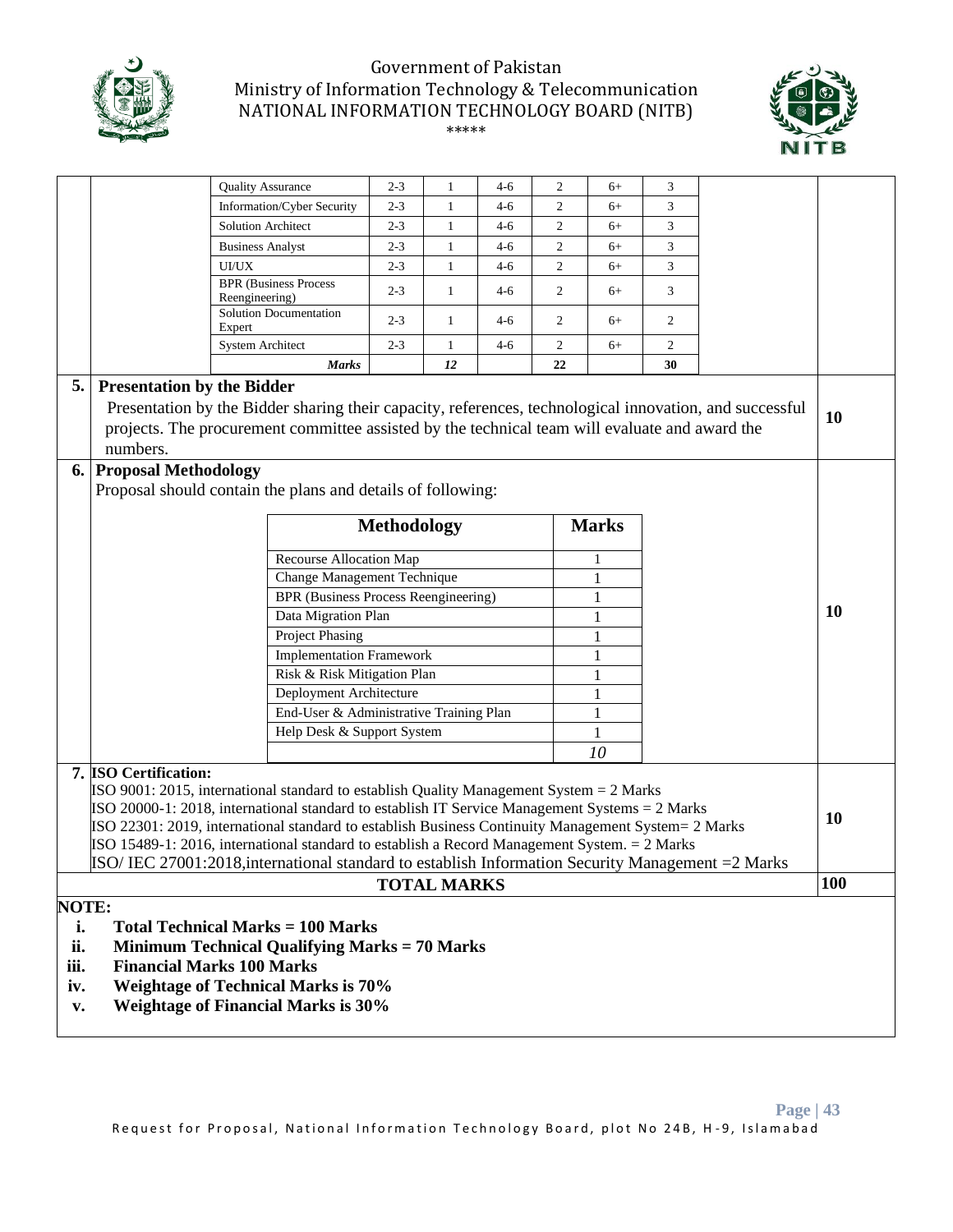



## <span id="page-43-0"></span>11.3 Technical Proposals Evaluation Summary

- The Bidders shall be first checked for the eligibility, as per the requirements in eligibility criteria. Thereafter, all eligible bidders shall be shortlisted against the technical requirements.
- The shortlisted Bidders shall be technically evaluated and those securing a minimum of 70 marks in the technical evaluation will be qualified for Financial Evaluation;
- In case of only one bidder secures equal to or greater than 70 score in technical evaluation, NITB may decide to lower the cut-off score for healthy competition but not beyond 60 marks in technical qualification.
- During the technical evaluation no amendments by the bidder in the technical proposal shall be permitted;
- After the evaluation and approval of the technical proposals, the procuring agency shall open the financial proposals of the technically accepted bids, publicly at the time, date and venue announced and communicated to the bidders in advance, within the bid validity period;
- The financial proposal of bids found technically non-responsive shall be returned unopened to the respective bidders;
- The contract may be awarded to bidder(s) securing highest combined score of Technical plus Financials Bids. The overall bid score has been divided as follows:
	- Technical Proposal Evaluation carries 70% weightage; whereas
	- **•** Financials Proposal Evaluation carries 30% weightage.

Please see below the formula for calculating the weightage:

- a) Technical score calculation: Bidder's Score= (Points Obtained in Technical Domain/Total points of Technical Domain) x 100
- b) Financial score calculation: Bidder's Score= (Min Bid Value / Bid in Consideration) x 100
- c) Total score = (Technical Score x  $70\%$ ) + (Financial Score x 30%)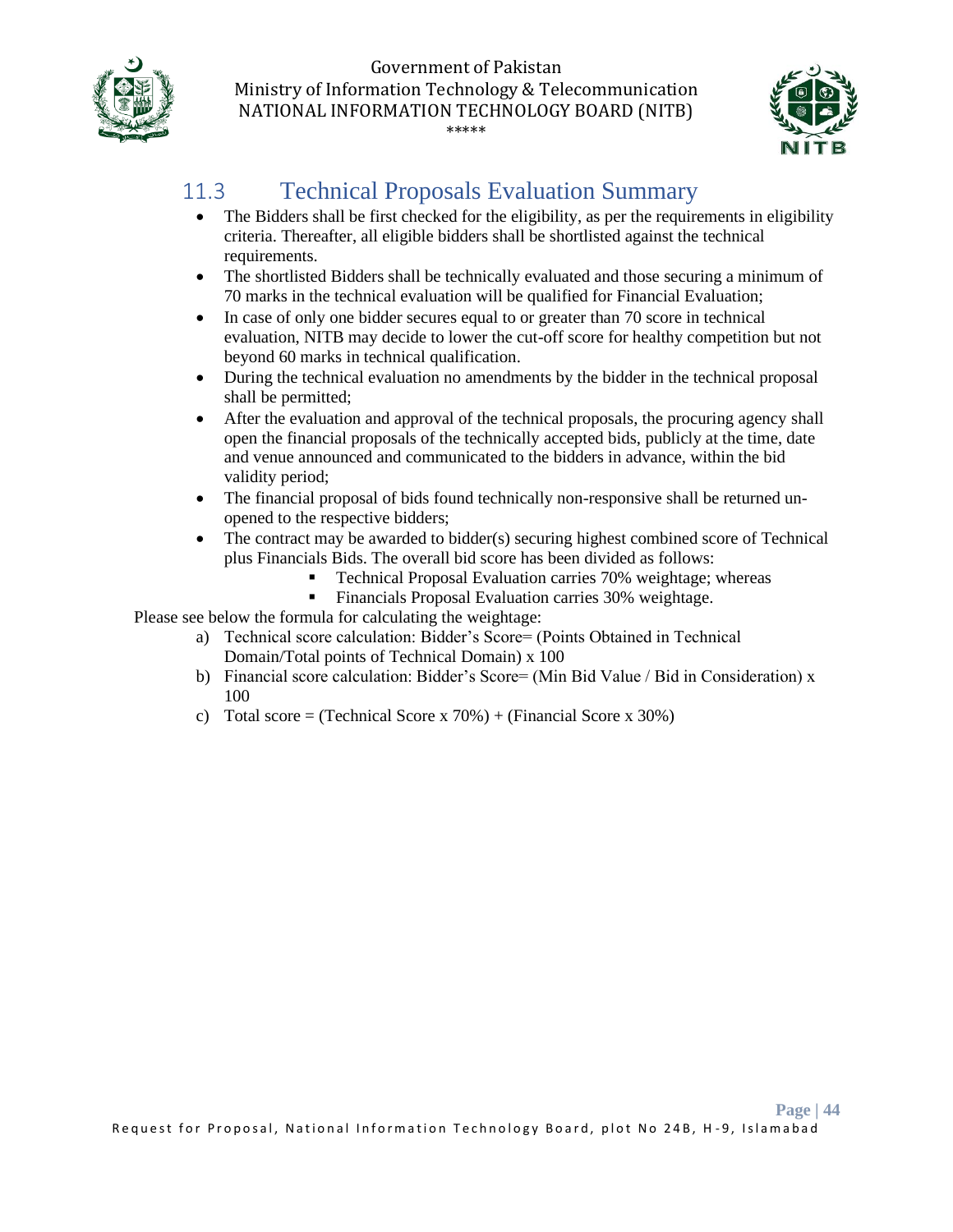



## <span id="page-44-0"></span>12. Annexures

## <span id="page-44-1"></span>Annexure A – RFP Schedule

| Event No                | <b>Event Description</b>                                                | <b>Timelines</b>                            |
|-------------------------|-------------------------------------------------------------------------|---------------------------------------------|
|                         | Circulation / Advertisement of RFP                                      | $24th$ June 2022                            |
| 2                       | Last day for submission of Clarifications Queries / Questions           | $30th$ June 2022                            |
| 3                       | NITB reply to Bidder Queries and Pre Bid Meeting                        | 30 <sup>th</sup> June 2022                  |
| $\overline{4}$          | RFP Submission Date and Opening of Technical Proposal                   | 14 <sup>th</sup> July 2022                  |
| $\overline{\mathbf{5}}$ | Shortlisted Bidders to be intimated for Demo Sessions                   | After Technical Review of<br>the Bids       |
| 6                       | <b>Technical Evaluation Result and Opening of Financial</b><br>Proposal | Shall be intimated in due<br>course of time |
|                         | Announcement for Award of Contract                                      |                                             |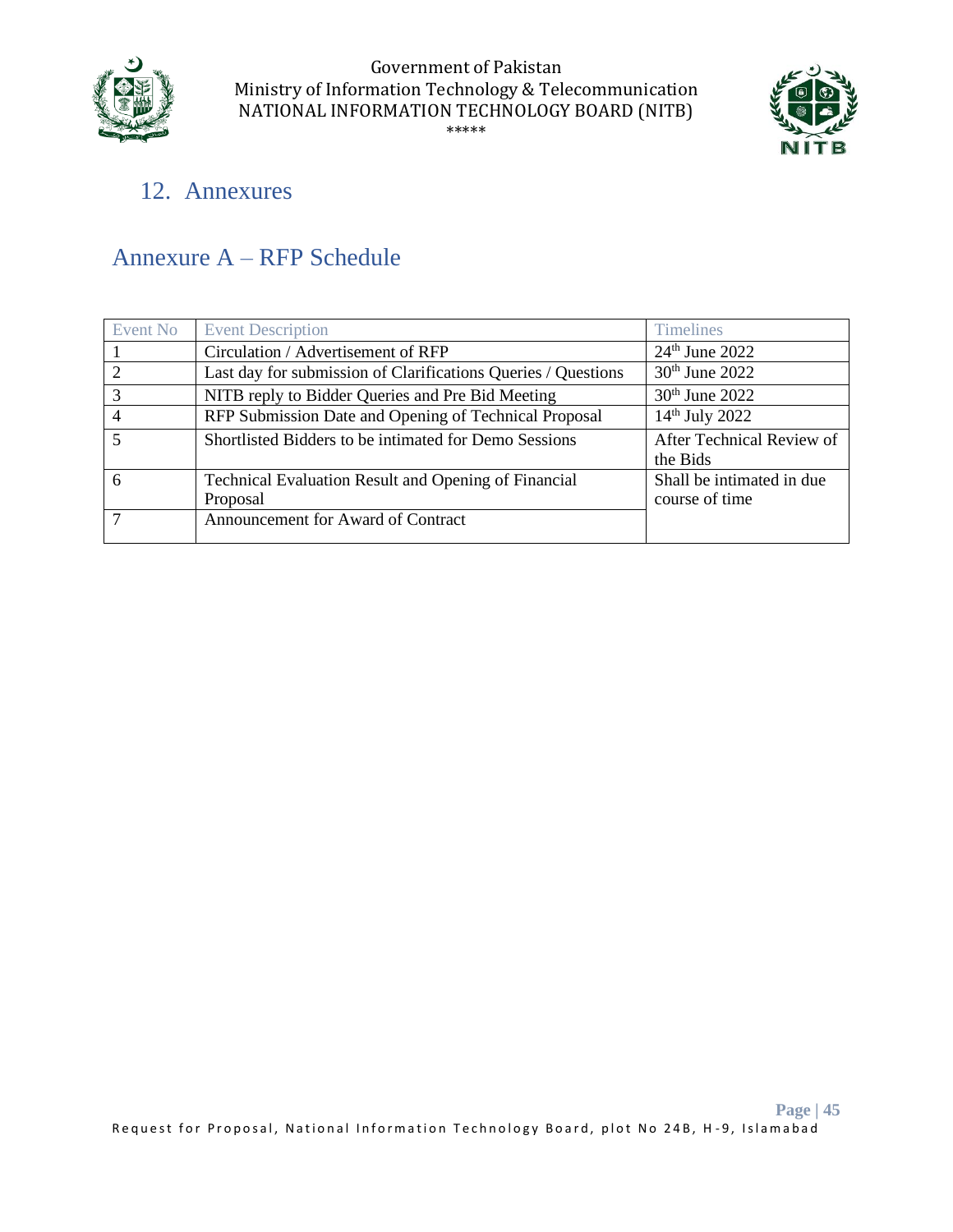



## <span id="page-45-0"></span>Annexure B – Submittal Requirements for Technical Proposal

| S. No.            | Description                                                                                     |  |  |  |  |  |  |
|-------------------|-------------------------------------------------------------------------------------------------|--|--|--|--|--|--|
| 1.                | Cover Letter (on Bidder's Letter Head)                                                          |  |  |  |  |  |  |
| 2.                | Eligibility Requirements (Mandatory Requirements as mentioned in eligibility criteria)          |  |  |  |  |  |  |
| 3.                | Responses to Sections 6.3 (Technical Evaluation Criteria & Bidder's Response) and 6.4           |  |  |  |  |  |  |
|                   | (Team Evaluation Criteria & Bidder's Response) of this document                                 |  |  |  |  |  |  |
| 4.                | <b>Executive Summary</b>                                                                        |  |  |  |  |  |  |
| $\overline{5}$ .  | Company Profile (Profile, History, Addresses, Product / Solution Offerings, Contact             |  |  |  |  |  |  |
|                   | Information, number of full-time employees, Largest Customer in Pakistan etc.)                  |  |  |  |  |  |  |
| 6.                | For joint submissions, provide the alliance agreement while identifying the lead as well as     |  |  |  |  |  |  |
|                   | the respective roles/ responsibilities.                                                         |  |  |  |  |  |  |
| 7.                | Detailed Project Execution Plan / Work Breakdown Structure                                      |  |  |  |  |  |  |
| 8.                | Implementation Methodology, Approach and Tools:                                                 |  |  |  |  |  |  |
|                   | • The Bidder(s) must provide evidence of project tools / methodologies.                         |  |  |  |  |  |  |
|                   | • The Bidder(s) must provide a sample high-level execution plan and work breakdown              |  |  |  |  |  |  |
|                   | structure based on their experience of a project with similar scope. This should be in the form |  |  |  |  |  |  |
|                   | of a summary plan and should contain only sufficient details as would be required to assess     |  |  |  |  |  |  |
|                   | the Interested Party's competency.                                                              |  |  |  |  |  |  |
|                   | • The Methodology must include tasks for implementation of until the Complete                   |  |  |  |  |  |  |
|                   | Changeover. Bidder must clearly list the following for each task/step (but not limited to):     |  |  |  |  |  |  |
|                   | - Purpose of the task;                                                                          |  |  |  |  |  |  |
|                   | - Prerequisites for initiation of the task;                                                     |  |  |  |  |  |  |
|                   | - Bidder's team allocation for the task;                                                        |  |  |  |  |  |  |
|                   | - Required coordination from NITB;                                                              |  |  |  |  |  |  |
|                   | - Time allocated for the task;                                                                  |  |  |  |  |  |  |
|                   | - Work product/results of the task.                                                             |  |  |  |  |  |  |
|                   |                                                                                                 |  |  |  |  |  |  |
|                   |                                                                                                 |  |  |  |  |  |  |
| 9.                | <b>Solution Deployment Architecture</b>                                                         |  |  |  |  |  |  |
| $\overline{10}$ . | If applicable, details of alternative provisions where the bidder is proposing to deliver       |  |  |  |  |  |  |
|                   | solution in a different manner than that specified in RFP.                                      |  |  |  |  |  |  |
| 11.               | Training Methodology including Schedule & Plan                                                  |  |  |  |  |  |  |
| 12.               | Project Organization and Team Profiling (Annexure-E)                                            |  |  |  |  |  |  |
| 13.               | Update and Version Upgrade Plan on the Proposed Solution                                        |  |  |  |  |  |  |
| 14.               | <b>System Service Support Plan</b>                                                              |  |  |  |  |  |  |
| 16.               | <b>Application Backup Plan</b>                                                                  |  |  |  |  |  |  |
| 17.               | Solution Value Added Features along with Technical Product Information pertaining to every      |  |  |  |  |  |  |
|                   | product included in proposed solution                                                           |  |  |  |  |  |  |
| 18.               | Any other software necessary to run the system for integration purpose                          |  |  |  |  |  |  |
| 19.               | Hardware Sizing for Proposed Solution                                                           |  |  |  |  |  |  |
| 20.               | Phase-wise Deliverables                                                                         |  |  |  |  |  |  |
| 21.               | <b>Customer References and Relevancy</b>                                                        |  |  |  |  |  |  |
| 22.               | <b>Change Control Lifecycle</b>                                                                 |  |  |  |  |  |  |

**Page | 46**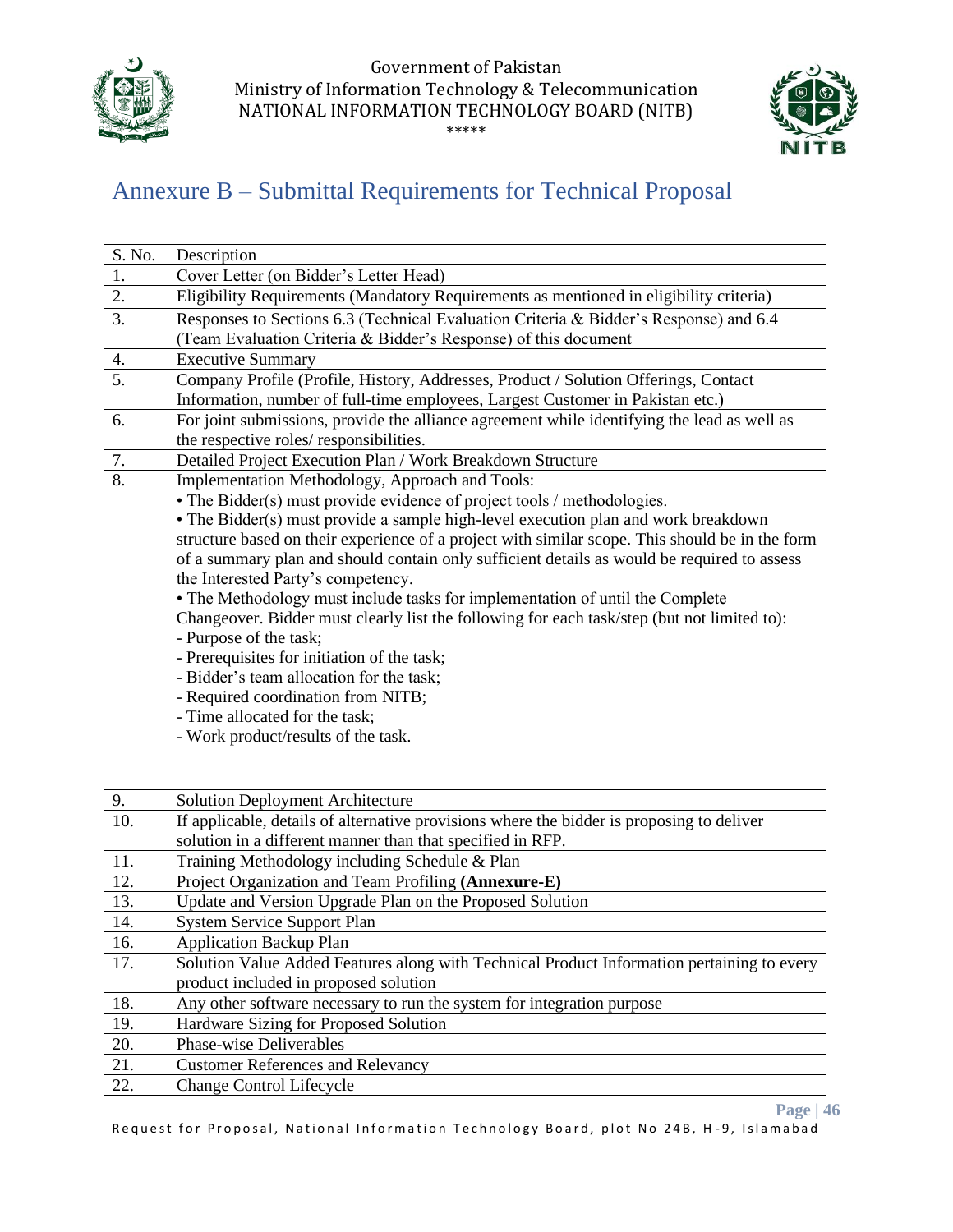



| $\sim$ | $\cdot$ ontact $\mathbf{r}$ |
|--------|-----------------------------|
| ، ب    | <b>Details</b>              |

Note. Include at least three (3) commercial customers using the same application, NITB reserve the rights to contact the referees mentioned by Bidder. NITB may ask the bidder to arrange a reference visit.

### ANNEXURE-B1

|                  | COMPLIANCE REPORT OF THE RFP (MANDATORY) |                      |                             |                  |  |  |
|------------------|------------------------------------------|----------------------|-----------------------------|------------------|--|--|
| S.NO             | <b>CLAUSE NO</b>                         | <b>SUB CLAUSE NO</b> | <b>COMPLIANCE</b><br>YES/NO | PROPOSAL PAGE NO |  |  |
| 1.               | $\overline{3}$                           |                      |                             |                  |  |  |
| $\overline{2}$ . |                                          | 3.1                  |                             |                  |  |  |
| 3.               |                                          | 3.2                  |                             |                  |  |  |
| 4.               |                                          | 3.3                  |                             |                  |  |  |
| 5.               |                                          | 3.4                  |                             |                  |  |  |
| 6.               |                                          | 3.5                  |                             |                  |  |  |
| 7.               |                                          | 3.6                  |                             |                  |  |  |
| 8.               |                                          | 3.7                  |                             |                  |  |  |
| 9.               |                                          | 3.10                 |                             |                  |  |  |
| 10.              | $\overline{4}$                           |                      |                             |                  |  |  |
| 11.              |                                          | 4.1                  |                             |                  |  |  |
| 12.              |                                          | 4.2                  |                             |                  |  |  |
| 13.              |                                          | 4.3                  |                             |                  |  |  |
| 14.              |                                          | 4.4                  |                             |                  |  |  |
| 15.              |                                          | 4.5                  |                             |                  |  |  |
| 16.              |                                          | 4.6                  |                             |                  |  |  |
| 17.              |                                          | 4.7                  |                             |                  |  |  |
| 18.              | 6                                        |                      |                             |                  |  |  |
| 19.              |                                          | 6.2                  |                             |                  |  |  |
| 20.              |                                          | 6.3                  |                             |                  |  |  |
| 21.              |                                          | 6.5                  |                             |                  |  |  |
| 22.              |                                          | 6.8                  |                             |                  |  |  |
| 23.              | $\tau$                                   |                      |                             |                  |  |  |
| 24.              |                                          | 7.1                  |                             |                  |  |  |
| 25.              | $\overline{8}$                           |                      |                             |                  |  |  |
| 26.              |                                          | 8.8                  |                             |                  |  |  |
| 27.              |                                          | 8.10                 |                             |                  |  |  |
| 28.              | 10                                       |                      |                             |                  |  |  |
| 29.              |                                          | 10.1                 |                             |                  |  |  |
| 30.              |                                          | 10.2                 |                             |                  |  |  |
| 31.              |                                          | 10.3                 |                             |                  |  |  |
| 32.              |                                          | 10.4                 |                             |                  |  |  |
| 33.              | $11\,$                                   |                      |                             |                  |  |  |
| 34.              |                                          | 11.1                 |                             |                  |  |  |
| 35.              |                                          | 11.2                 |                             |                  |  |  |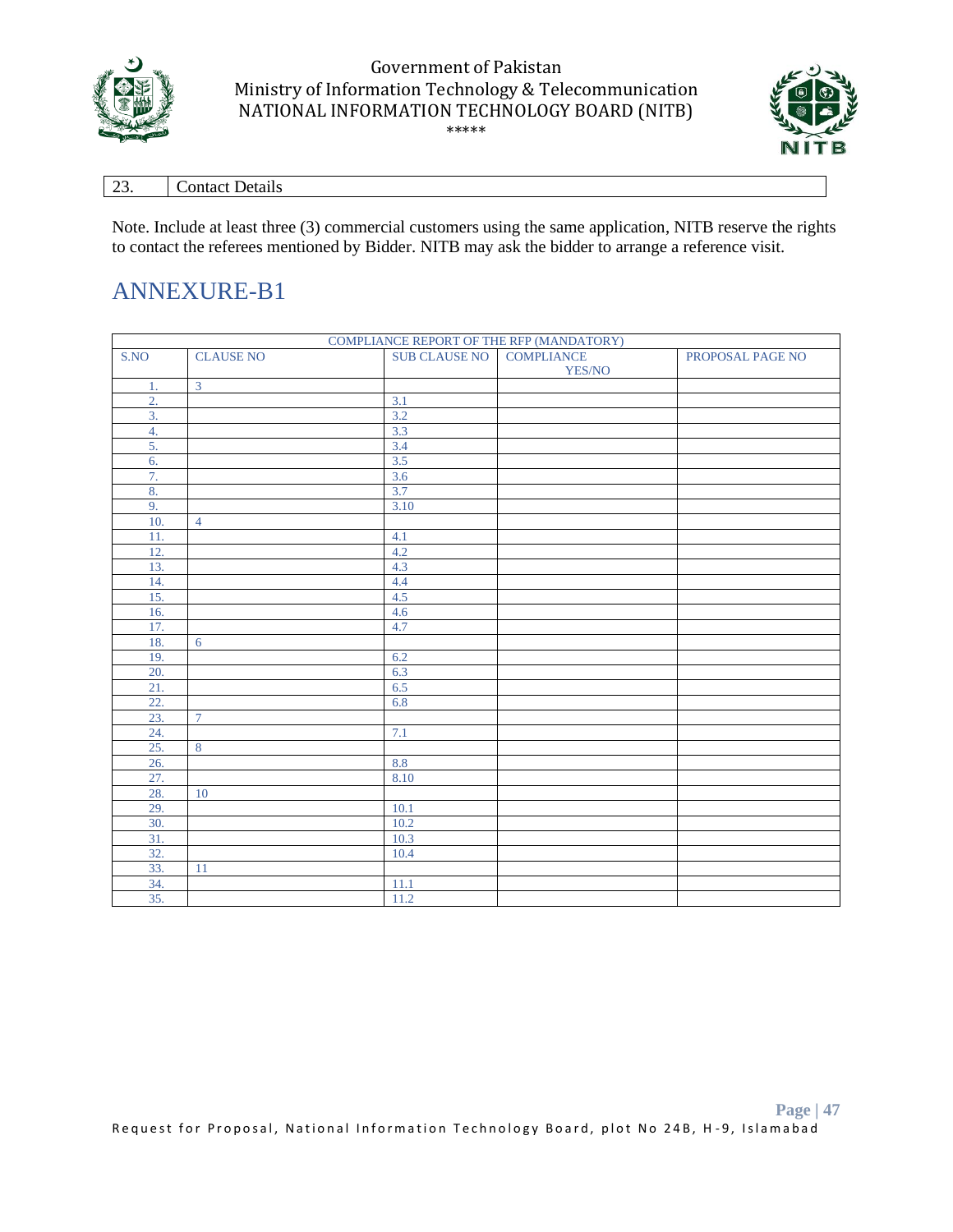



## <span id="page-47-0"></span>Annexure C – Submittal Requirements for Financial Proposal

Bidders should submit financial cost as per table below. The cost of each module should cover all the allied costing and no other cost shall be entertained. All the cost should be one time and no recurring cost shall be allowed/accepted. Each module cost should also include Training (for nominated users by NITB), source code, packages, libraries, Training Material, design documents, manuals etc).

| $C1$ :         |          |                        |            |            |           |                          |
|----------------|----------|------------------------|------------|------------|-----------|--------------------------|
| S.             | Software | Description<br>Covered |            | Unit Price | GST/Local |                          |
| N <sub>o</sub> | Module   |                        | <b>QTY</b> | (PKR)      | Taxes     | <b>TOTAL PRICE (PKR)</b> |
|                |          |                        |            |            |           |                          |
|                |          |                        |            |            |           |                          |
|                |          |                        |            |            |           |                          |
|                |          |                        |            |            |           |                          |
|                |          |                        |            |            |           |                          |
|                |          |                        |            |            |           |                          |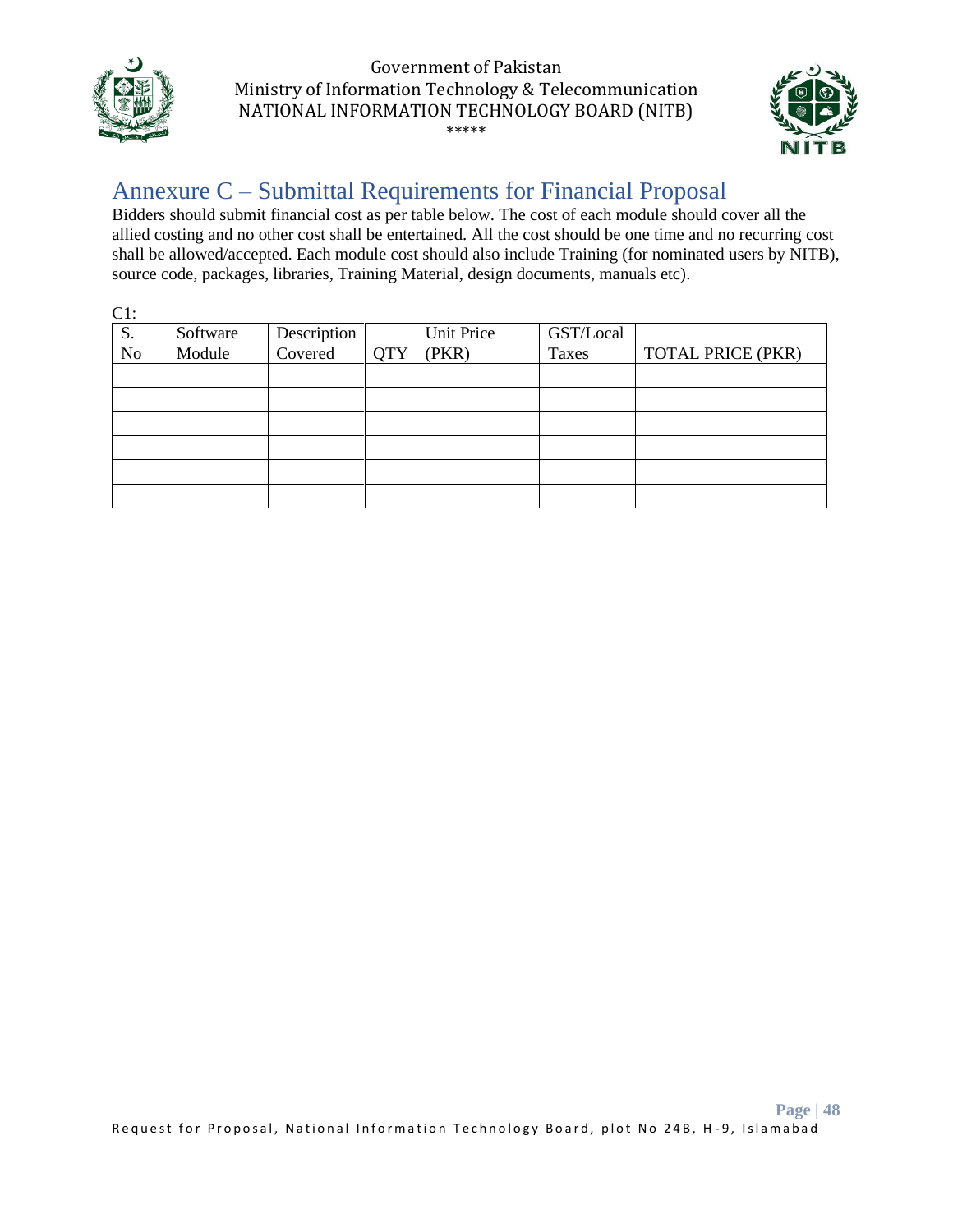



## <span id="page-48-0"></span>Annexure D – Client References:

| Reference One (1)               | Response |
|---------------------------------|----------|
| Company name                    |          |
| Contact name and title          |          |
| Company address/phone           |          |
| Industry                        |          |
| Application / Modules installed |          |
| Dates and releases installed    |          |
| <b>Modifications</b> made       |          |
| Comments                        |          |
| Reference Two (2)               | Response |
| Company name                    |          |
| Contact name and title          |          |
| Company address/phone           |          |
| Industry                        |          |
| Application / Modules installed |          |
| Dates and releases installed    |          |
| Modifications made              |          |
| Comments                        |          |
| Reference Three (3)             | Response |
| Company name                    |          |
| Contact name and title          |          |
| Company address/phone           |          |
| Industry                        |          |
| Application / Modules installed |          |
| Dates and releases installed    |          |
| Modifications made              |          |
| Comments                        |          |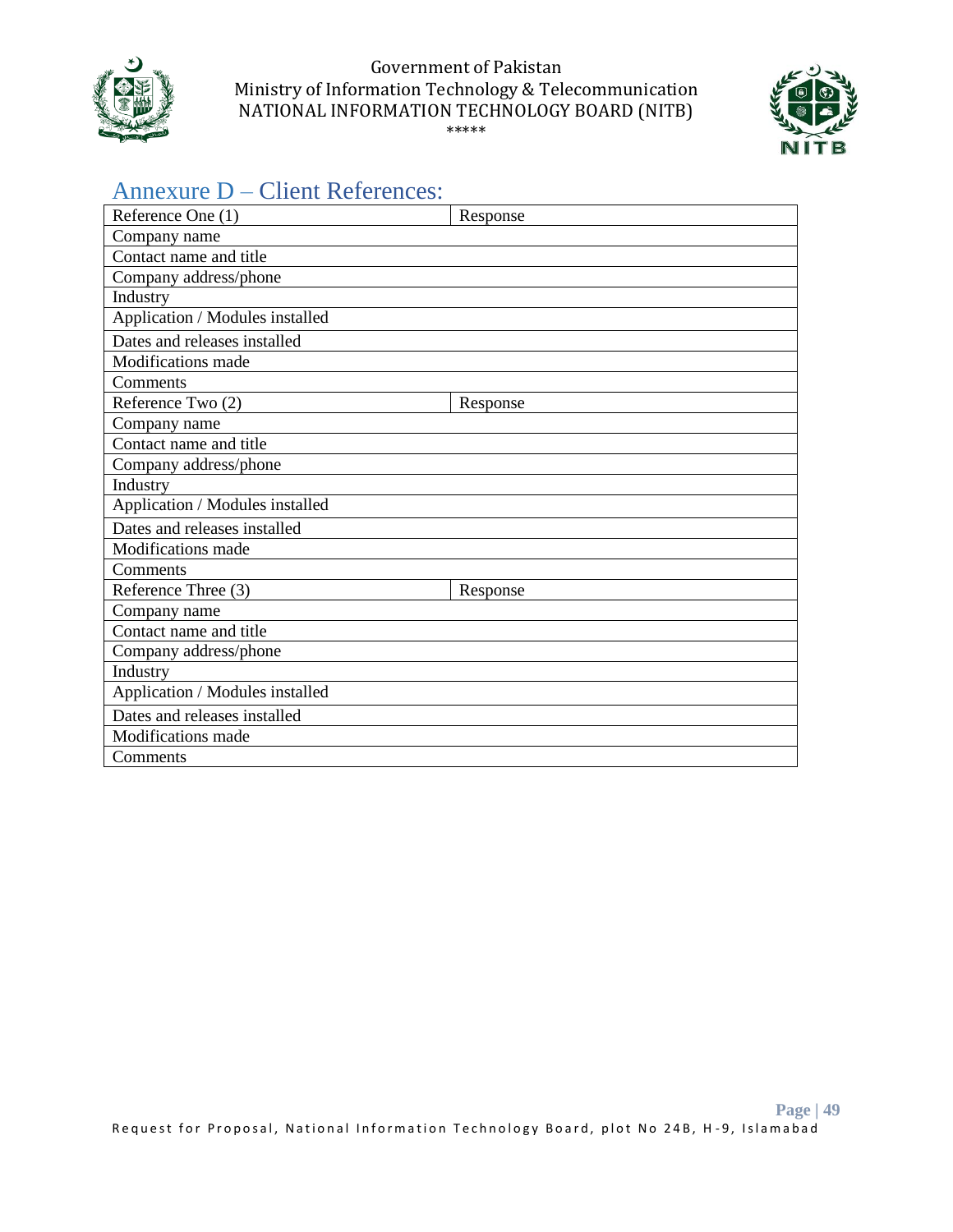



## <span id="page-49-0"></span>Annexure E – Management Group and Staff Profiling

| <b>Management Group</b> |           |          |               |                    |
|-------------------------|-----------|----------|---------------|--------------------|
| Name of Staff           | Areas of  | Position | Full Time /   | Level of           |
|                         | Expertise | Assigned | Project based | Involvement $(\%)$ |
|                         |           |          |               |                    |
|                         |           |          |               |                    |
|                         |           |          |               |                    |
|                         |           |          |               |                    |
|                         |           |          |               |                    |
|                         |           |          |               |                    |
|                         |           |          |               |                    |

| Proposed Staff |               |           |          |                 |
|----------------|---------------|-----------|----------|-----------------|
| $Sr.$ #        | Name of Staff | Areas of  | Position | Level of        |
|                |               | Expertise | Assigned | Involvement (%) |
|                |               |           |          |                 |
|                |               |           |          |                 |
|                |               |           |          |                 |
|                |               |           |          |                 |
|                |               |           |          |                 |
|                |               |           |          |                 |
|                |               |           |          |                 |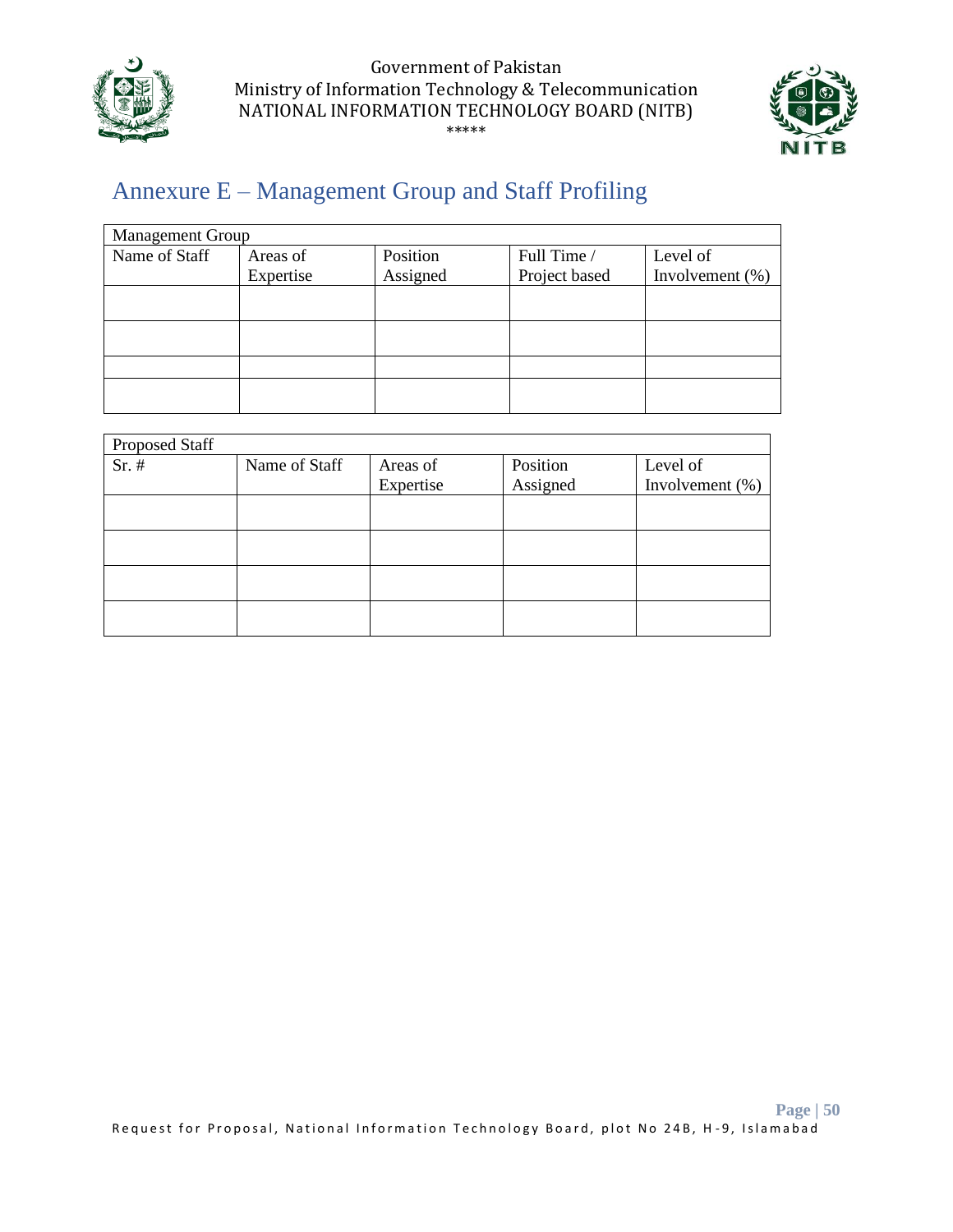



## <span id="page-50-0"></span>Annexure F – Staff Resume

| Proposed Position:                                                                          |                                               |
|---------------------------------------------------------------------------------------------|-----------------------------------------------|
| Name of Staff:                                                                              | CNIC#:                                        |
| Date of Birth:                                                                              | Age:                                          |
| Nationality/Origin:                                                                         | Number of Years with Bidder Company:          |
| <b>Educational Qualification:</b>                                                           |                                               |
| <b>Relevant Work Experiences:</b>                                                           |                                               |
| Certifications:                                                                             |                                               |
| I am willing to work on the project as indicated in the deployment schedule and as required |                                               |
| during the assignment period.                                                               |                                               |
| I, the undersigned, certify that to the best of my knowledge and belief, this CV correctly  |                                               |
| describes me my qualification and my experience.                                            |                                               |
| Signature of Candidate                                                                      | Signature of the Authorized Representative of |
|                                                                                             | the Company                                   |
| Date:                                                                                       |                                               |
| <b>Email and Contact Number:</b>                                                            |                                               |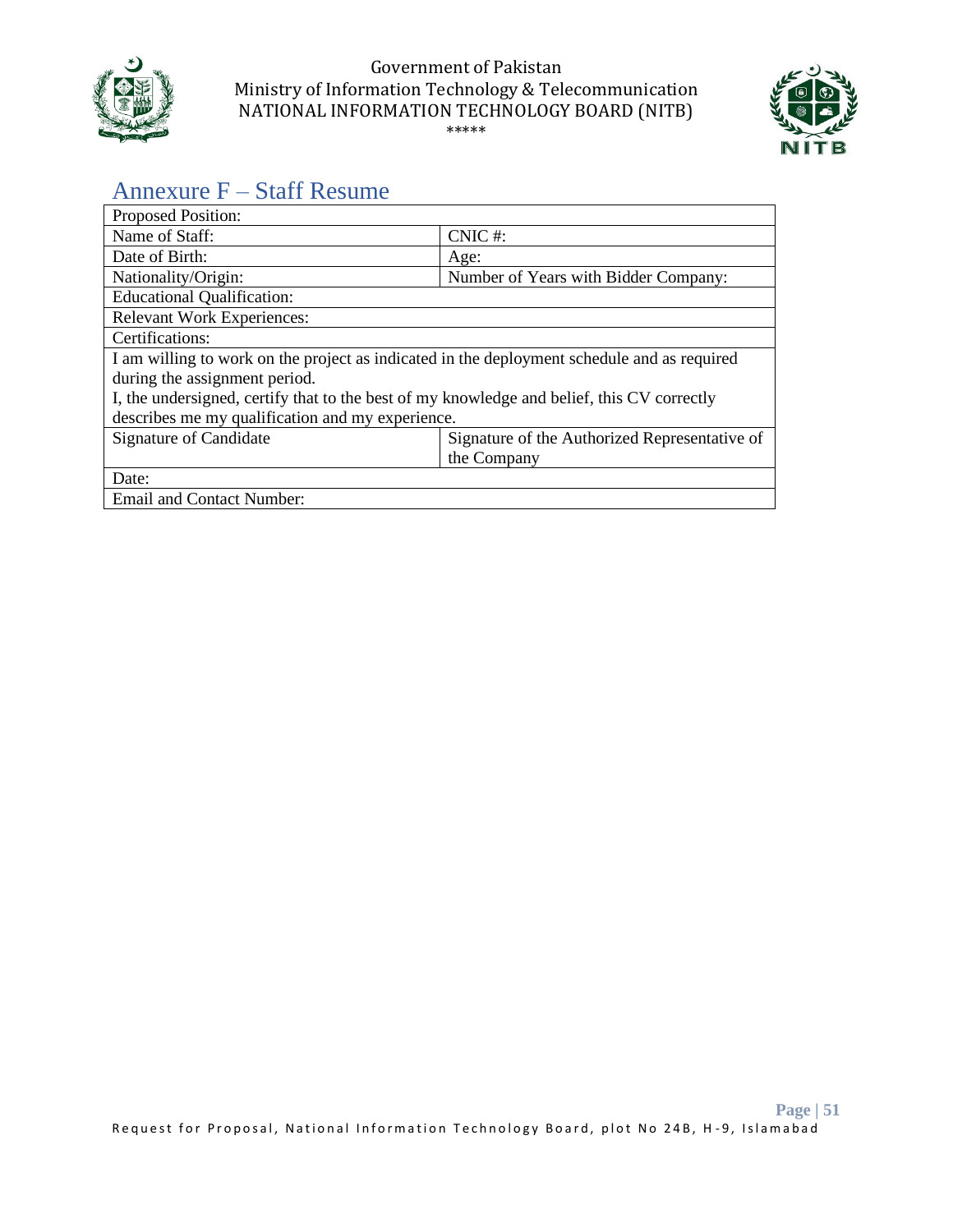



## <span id="page-51-0"></span>Annexure G – Integrity Pact

\_\_ [the Bidder] hereby declares that it has not obtained or induced the procurement of any contract, right, interest, privilege or other obligation or benefit from Government of Pakistan (GoP) or any administrative subdivision or agency thereof or any other entity owned or controlled by it (GoP) through any corrupt business practice.

Without limiting the generality of the foregoing, [the Bidder] represents and warrants that it has fully declared the brokerage, commission, fees etc. paid or payable to anyone and not given or agreed to give and shall not give or agree to give to anyone within or outside Pakistan either directly or indirectly through any natural or juridical person, including its affiliate, agent, associate, broker, consultant, director, promoter, shareholder, sponsor or subsidiary, any commission, gratification, bribe, finder's fee or kickback, whether described as consultation fee or otherwise, with the object of obtaining or inducing the procurement of a contract, right, interest, privilege or other obligation or benefit in whatsoever form from GoP, except that which has been expressly declared pursuant hereto.

[The Bidder] certifies that it has made and will make full disclosure of all agreements and arrangements with all persons in respect of or related to the transaction with GoP and has not taken any action or will not take any action to circumvent the above declaration, representation or warranty. [The Bidder] accepts full responsibility and strict liability for making any false declaration, not making full disclosure, misrepresenting facts or taking any action likely to defeat the purpose of this declaration, representation and warranty. It agrees that any contract, right, interest, privilege or other obligation or benefit obtained or procured as aforesaid shall, without prejudice to any other right and remedies available to GoP under any law, contract or other instrument, be voidable at the option of GoP.

Notwithstanding any rights and remedies exercised by GoP in this regard, [the Bidder] agrees to indemnify GoP for any loss or damage incurred by it on account of its corrupt business practices and further pay compensation to GoP in an amount equivalent to ten times the sum of any commission, gratification, bribe, finder's fee or kickback given by [the Bidder] as aforesaid for the purpose of obtaining or inducing the procurement of any contract, right, interest, privilege or other obligation or benefit in whatsoever form from GoP.

For and On Behalf Of

| Signature: |  |  |
|------------|--|--|
| Name:      |  |  |
| NIC No:    |  |  |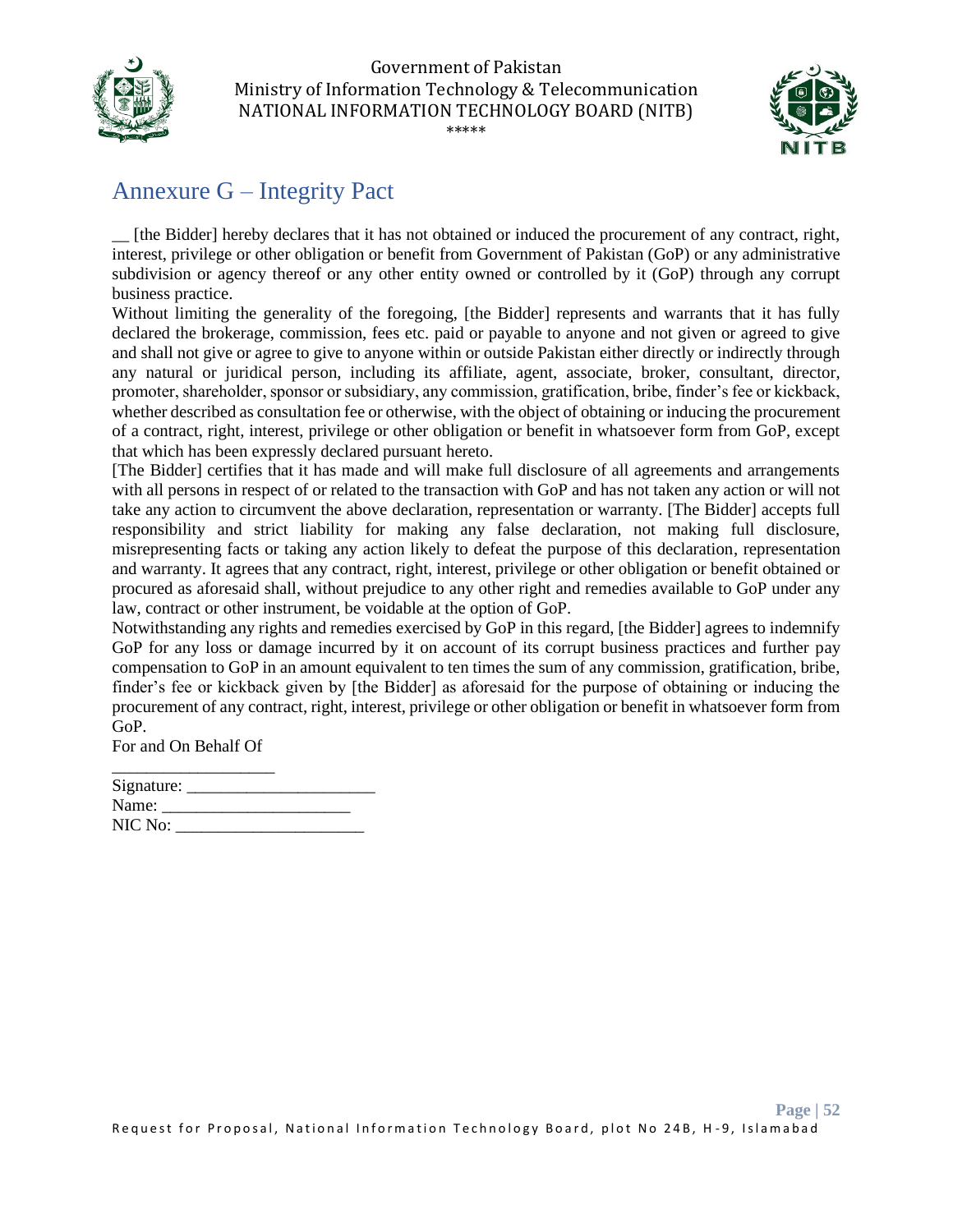



## <span id="page-52-0"></span>Annexure H – Non-Disclosure Agreement

This Mutual Non-Disclosure Agreement ("Agreement") is made and entered into between National Information Technology Board (NITB), and [Bidder Name], individually referred to as a 'Party' and collectively referred to as the 'Parties'. The Parties wish to exchange Confidential Information (as defined below in Section 2) for the following purpose(s):

a) to evaluate whether to enter into a contemplated business transaction; and

b) if the Parties enter into an agreement related to such business transaction, to fulfil each Party's confidentiality obligations to the extent the terms set forth below are incorporated therein (the "Purpose"). The Parties have entered into this Agreement to protect the confidentiality of information in accordance with the following terms:

1. The Effective Date of this Agreement is  $2022$ .

2. In connection with the Purpose, a Party may disclose certain information it considers confidential and/or proprietary ("Confidential Information") to the other Party including, but not limited to, tangible, intangible, visual, electronic, present, or future information such as:

- Business secrets;

- Financial information, including pricing;

- Technical information, including research, development, procedures, algorithms, data, designs, and know-how;

- Business information, including operations, planning, marketing interests, and products;

- The terms of any agreement entered into between the Parties and the discussions, negotiations and proposals related thereto; and

- Information acquired during any facilities tours.

3. The Party receiving Confidential Information (a "Recipient") will only have a duty to protect Confidential Information disclosed to it by the other Party ("Discloser"):

- If it is clearly and conspicuously marked as "confidential" or with a similar designation;

- If it is identified by the Discloser as confidential and/or proprietary before, during, or promptly after presentation or communication; or

- If it is disclosed in a manner in which the Discloser reasonably communicated, or the Recipient should reasonably have understood under the circumstances, including without limitation those described in Section 2 above, that the disclosure should be treated as confidential, whether or not the specific designation "confidential" or any similar designation is used.

4. A Recipient will use the Confidential Information only for the Purpose described above. A Recipient will use the same degree of care, but no less than a reasonable degree of care, as the Recipient uses with respect to its own information of a similar nature to protect the Confidential Information and to prevent:

- Any use of Confidential Information in violation of this agreement; and/or

- Communication of Confidential Information to any unauthorized third parties. Confidential Information may only be disseminated to employees, directors, agents or third party contractors of Recipient with a need to know and who have first signed an agreement with either of the Parties containing confidentiality provisions substantially similar to those set forth herein.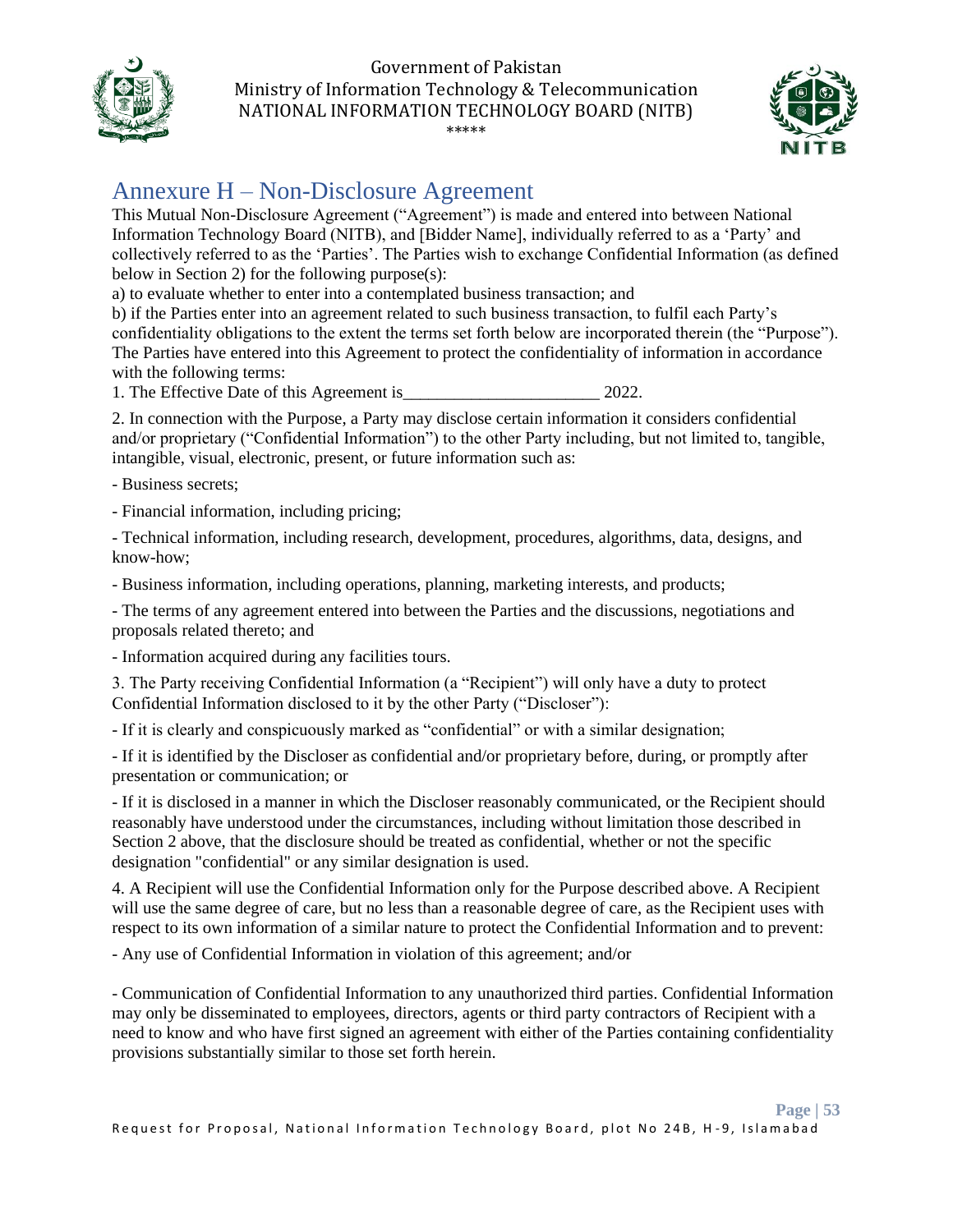



5. Each Party agrees that it shall not do the following, except with the advanced review and written approval of the other Party:

- Issue or release any articles, advertising, publicity or other matter relating to this Agreement (including the fact that a meeting or discussion has taken place between the Parties) or mentioning or implying the name of the other Party; or

- Make copies of documents containing Confidential Information.
- 6. This Agreement imposes no obligation upon a Recipient with respect to Confidential Information that:
- Was known to the Recipient before receipt from the Discloser;
- Is or becomes publicly available through no fault of the Recipient;
- Is independently developed by the Recipient without a breach of this Agreement;
- Is disclosed by the Recipient with the Discloser's prior written approval; or

- Is required to be disclosed by operation of law, court order or other governmental demand ("Process"); provided that (i) the Recipient shall immediately notify the Discloser of such Process; and (ii) the Recipient shall not produce or disclose Confidential Information in response to the Process unless the Discloser has: (a) requested protection from the legal or governmental authority requiring the Process and such request has been denied, (b) consented in writing to the production or disclosure of the Confidential Information in response to the Process, or (c) taken no action to protect its interest in the Confidential Information within 14 business days after receipt of notice from the Recipient of its obligation to produce or disclose Confidential Information in response to the Process.

#### 7. EACH DISCLOSER WARRANTS THAT IT HAS THE RIGHT TO DISCLOSE ITS CONFIDENTIAL INFORMATION. NO OTHER WARRANTIES ARE MADE. ALL CONFIDENTIAL INFORMATION DISCLOSED HEREUNDER IS PROVIDED "AS IS".

8. Unless the Parties otherwise agree in writing, a Recipient's duty to protect Confidential Information expires [YEARS] from the date of disclosure. A Recipient, upon Discloser's written request, will promptly return all Confidential Information received from the Discloser, together with all copies, or certify in writing that all such Confidential Information and copies thereof have been destroyed. Regardless of whether the Confidential Information is returned or destroyed, the Recipient may retain an archival copy of the Discloser's Confidential Information in the possession of outside counsel of its own choosing for use solely in the event a dispute arises hereunder and only in connection with such dispute.

9. This Agreement imposes no obligation on a Party to exchange Confidential Information, proceed with any business opportunity, or purchase, sell, license and transfer or otherwise make use of any technology, services or products.

10. Each Party acknowledges that damages for improper disclosure of Confidential Information may be irreparable; therefore, the injured Party is entitled to seek equitable relief, including injunction and preliminary injunction, in addition to all other remedies available to it.

11. This Agreement does not create any agency or partnership relationship. This Agreement will not be assignable or transferable by Participant without the prior written consent of the other party.

12. This Agreement may be executed in two or more identical counterparts, each of which shall be deemed to be an original including original signature versions and any version transmitted via facsimile and all of which taken together shall be deemed to constitute the agreement when a duly authorized representative of each party has signed the counterpart.